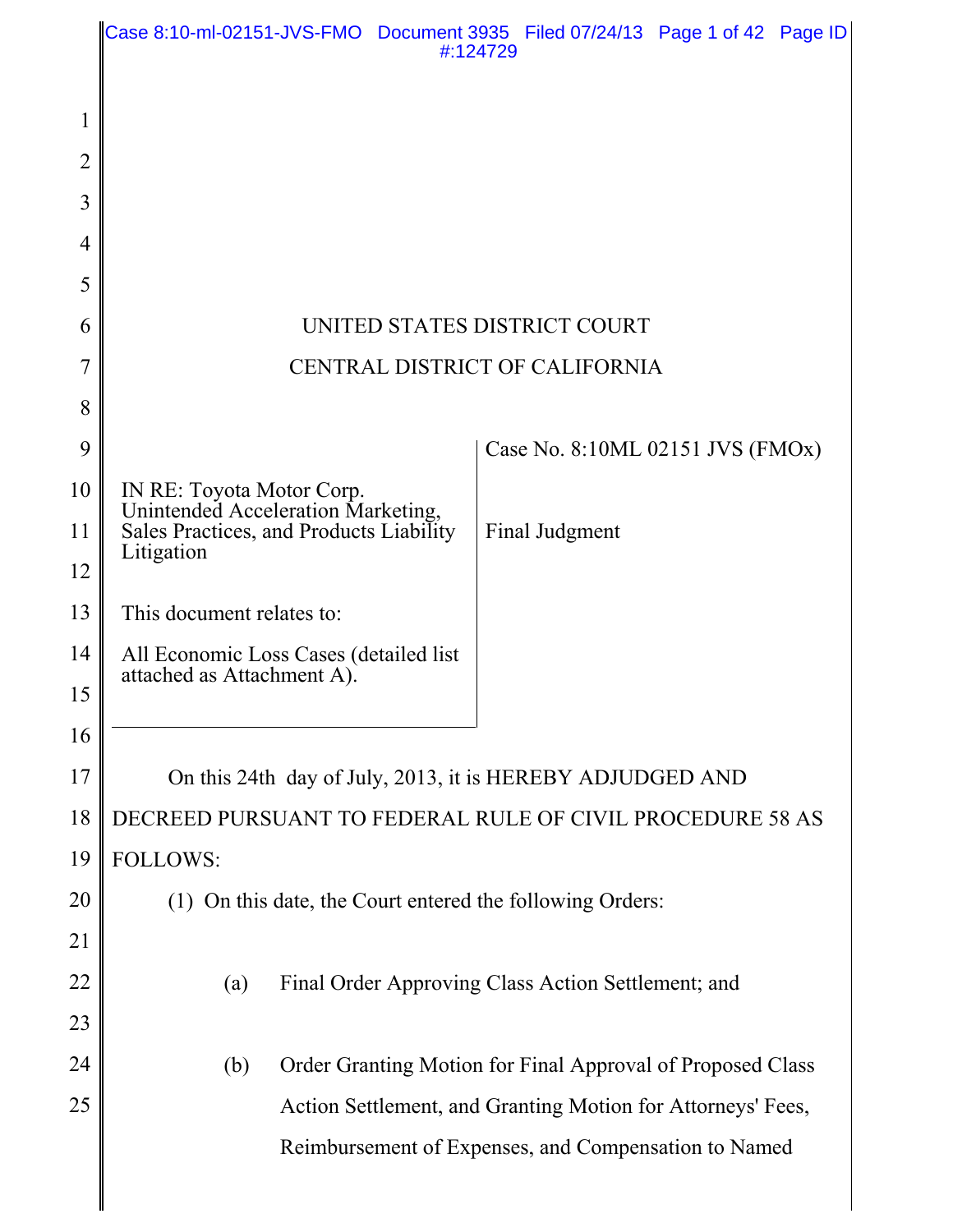|          | Case 8:10-ml-02151-JVS-FMO Document 3935 Filed 07/24/13 Page 2 of 42 Page ID<br>#:124730                                                      |  |  |  |  |  |  |  |
|----------|-----------------------------------------------------------------------------------------------------------------------------------------------|--|--|--|--|--|--|--|
| 1        | Plaintiffs. $1$                                                                                                                               |  |  |  |  |  |  |  |
| 2        |                                                                                                                                               |  |  |  |  |  |  |  |
| 3        | For the reasons stated in the above-referenced Orders, judgment<br>(2)                                                                        |  |  |  |  |  |  |  |
| 4        | is entered in accordingly. The 221 individual civil cases listed                                                                              |  |  |  |  |  |  |  |
| 5        | in Attachment A are hereby dismissed with prejudice.                                                                                          |  |  |  |  |  |  |  |
| 6        |                                                                                                                                               |  |  |  |  |  |  |  |
|          | The Clerk shall file this Final Judgment on the MDL docket and<br>(3)                                                                         |  |  |  |  |  |  |  |
| 8        | on the docket of all the 221 individual civil actions listed in                                                                               |  |  |  |  |  |  |  |
| 9        | Attachment A.                                                                                                                                 |  |  |  |  |  |  |  |
| 10<br>11 |                                                                                                                                               |  |  |  |  |  |  |  |
| 12       | IT IS SO ORDERED.                                                                                                                             |  |  |  |  |  |  |  |
| 13       | DATED: July 24, 2013                                                                                                                          |  |  |  |  |  |  |  |
| 14       |                                                                                                                                               |  |  |  |  |  |  |  |
| 15       | NITED STATES DISTRICT JU<br>DGE                                                                                                               |  |  |  |  |  |  |  |
| 16       |                                                                                                                                               |  |  |  |  |  |  |  |
| 17       |                                                                                                                                               |  |  |  |  |  |  |  |
| 18       |                                                                                                                                               |  |  |  |  |  |  |  |
| 19       |                                                                                                                                               |  |  |  |  |  |  |  |
| 20       |                                                                                                                                               |  |  |  |  |  |  |  |
| 21       |                                                                                                                                               |  |  |  |  |  |  |  |
| 22       |                                                                                                                                               |  |  |  |  |  |  |  |
| 23       |                                                                                                                                               |  |  |  |  |  |  |  |
| 24       |                                                                                                                                               |  |  |  |  |  |  |  |
| 25       | The Order referenced in $\P(1)(b)$ , above, incorporates and attaches two<br>previous Orders of the Court related to the proposed settlement. |  |  |  |  |  |  |  |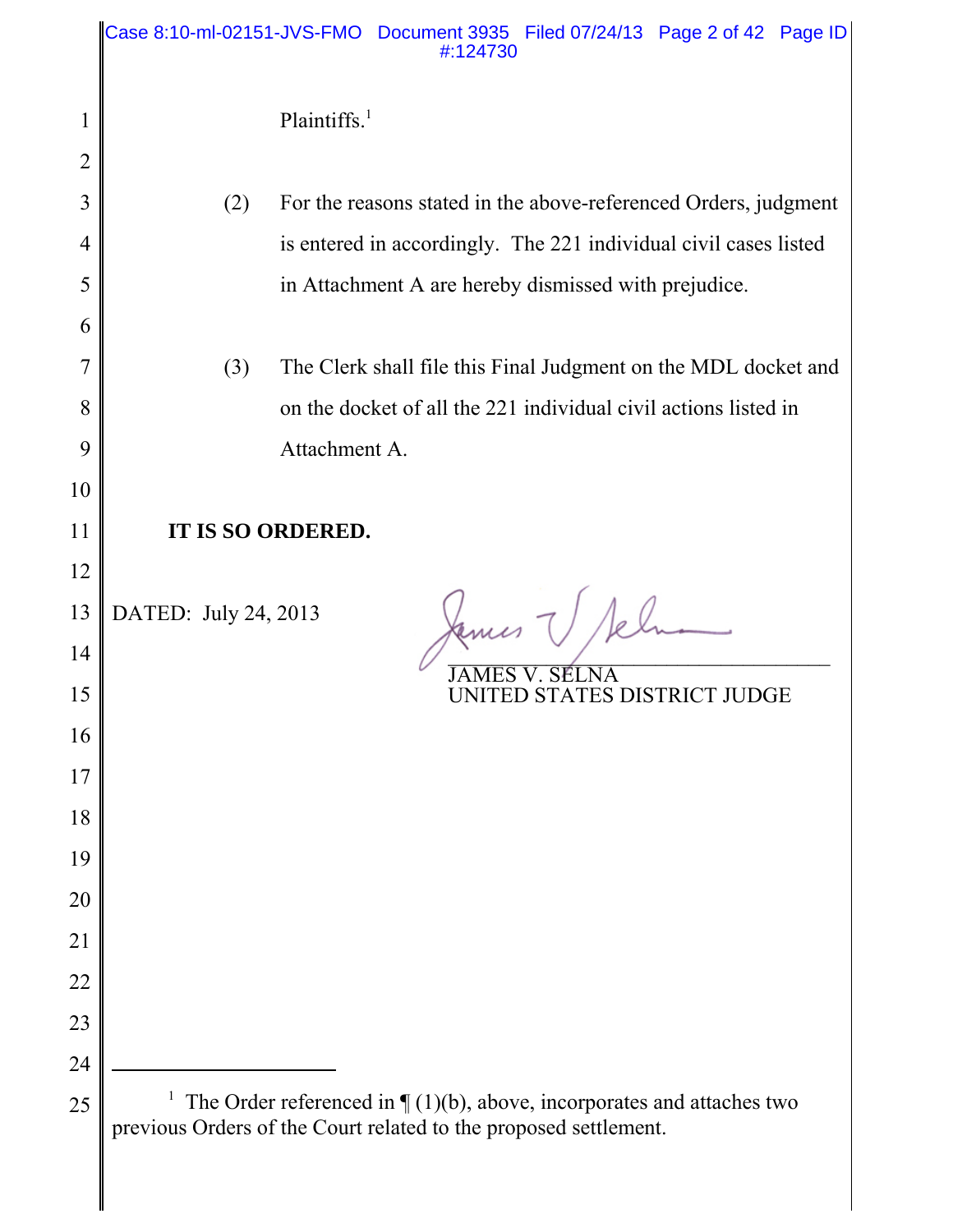|                     | Case 8:10-ml-02151-JVS-FMO Document 3935 Filed 07/24/13 Page 3 of 42 Page ID<br>#:124731 |  |
|---------------------|------------------------------------------------------------------------------------------|--|
|                     |                                                                                          |  |
| $\mathbf{1}$        |                                                                                          |  |
| $\overline{2}$      |                                                                                          |  |
| 3                   |                                                                                          |  |
| $\overline{4}$<br>5 | <b>ATTACHMENT A</b>                                                                      |  |
| 6                   | LIST OF ECONOMIC LOSS ACTIONS IN THE MDL                                                 |  |
| $\overline{7}$      |                                                                                          |  |
| 8                   |                                                                                          |  |
| 9                   |                                                                                          |  |
| 10                  |                                                                                          |  |
| 11                  |                                                                                          |  |
| 12                  |                                                                                          |  |
| 13                  |                                                                                          |  |
| 14                  |                                                                                          |  |
| 15                  |                                                                                          |  |
| 16                  |                                                                                          |  |
| 17                  |                                                                                          |  |
| 18                  |                                                                                          |  |
| 19                  |                                                                                          |  |
| 20                  |                                                                                          |  |
| $\overline{21}$     |                                                                                          |  |
| 22                  |                                                                                          |  |
| 23<br>24            |                                                                                          |  |
| 25                  |                                                                                          |  |
|                     |                                                                                          |  |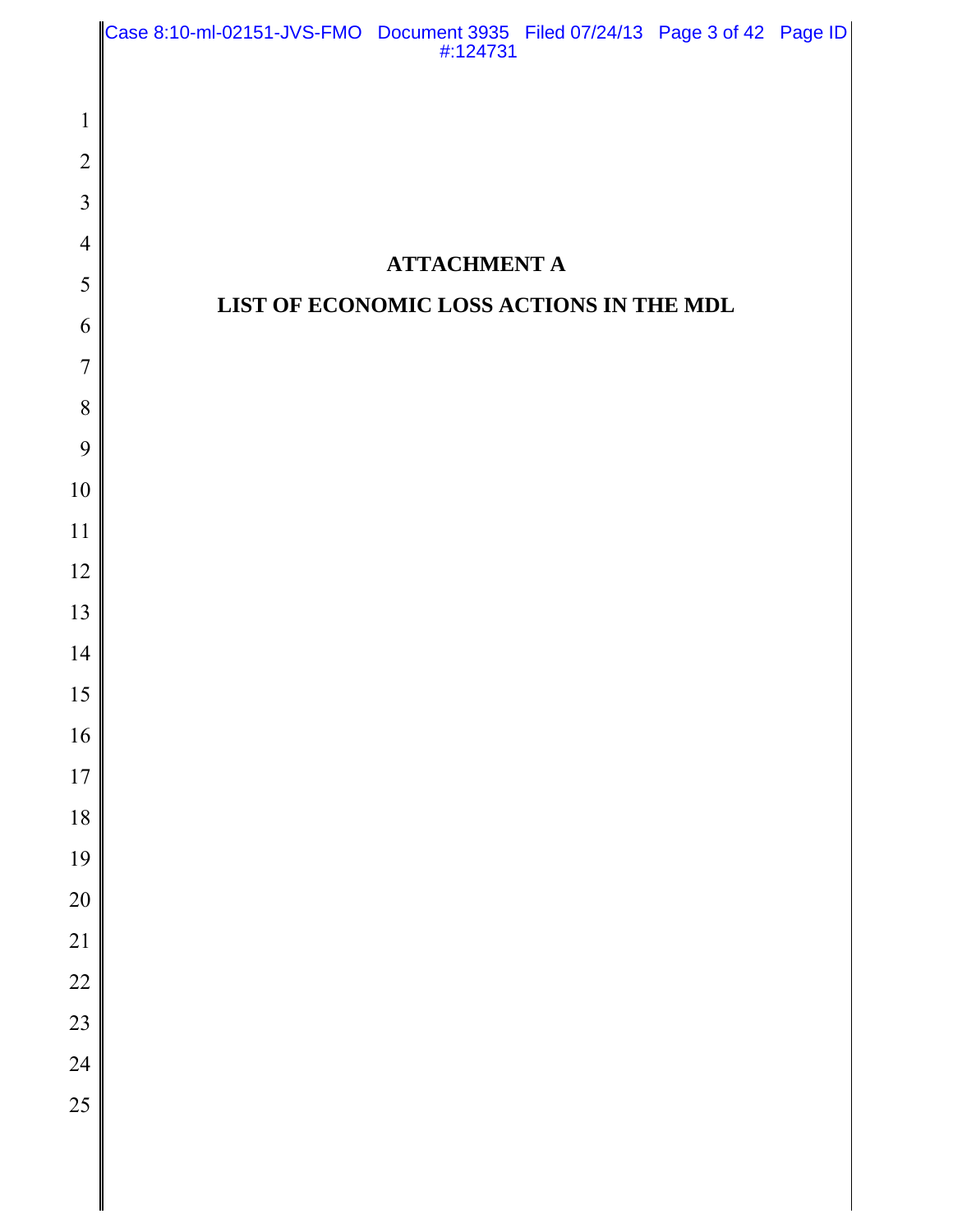# **LIST OF ECONOMIC LOSS ACTIONS IN THE MDL**

| No.            | <b>Full Case Name</b>                                                                                                                                                                                                                                                                                                                                                                                                                 | <b>Civ. Action</b><br>No.                                  | <b>State</b> | <b>District</b> | <b>Division</b>         |
|----------------|---------------------------------------------------------------------------------------------------------------------------------------------------------------------------------------------------------------------------------------------------------------------------------------------------------------------------------------------------------------------------------------------------------------------------------------|------------------------------------------------------------|--------------|-----------------|-------------------------|
| 1.             | Aaron Jones and Isabella Jones, Thomas<br>Downey, Sr., and Bernadine Shepard and Alfred<br>Shepard,<br>V.<br>Toyota Motor North America, Inc., Toyota<br>Motor Engineering & Manufacturing North<br>America, Inc., and Toyota Motor Sales, U.S.A.,<br>Inc.                                                                                                                                                                            | $8:10$ -cv-<br>00578<br>(formerly<br>$2:10$ -cv-<br>00687) | LA           | E.D. La.        | <b>New</b><br>Orleans   |
| 2.             | Al and Jo Anna Viviano, Paul Turner, Kyle<br>Briggs, Shalini Ignatenkov, Charles and Karen<br>Gibbens, Lori S. and Thomas A. Trahan, Erica<br>Thomas, Holly Boyd, Connie and Thomas<br>Kamphaus, Brena and Lee Shonfield, and Alan L.<br>Weller,<br>V.<br>Toyota Motor Engineering & Manufacturing<br>North America, Inc., Toyota Motor Manufacturing<br>Kentucky, Inc., Toyota Motor Sales, U.S.A., Inc.,<br>and Toyota Lease Trust. | $8:10$ -cv-<br>00653<br>(formerly<br>$2:10$ -cv-<br>00024) | <b>KY</b>    | E.D. Ky         | Northern<br>(Covington) |
| 3 <sub>1</sub> | Allie Rockforte, on behalf of herself and all others<br>similarly situated,<br>V.<br>Toyota Motor North America Inc.; Toyota Motor<br>Engineering & Manufacturing North America Inc.;<br>and Toyota Motor Sales U.S.A., Inc.                                                                                                                                                                                                          | $8:10$ -cv-<br>00580 (3:10-<br>$cv-00174)$                 | LA           | M.D.<br>La.     | <b>Baton</b><br>Rouge   |
| 4.             | Alyson L. Oliver<br>V.<br>Toyota Motor Sales, U.S.A., Inc.; Toyota Motor<br>Engineering & Manufacturing North America,<br>Inc.; and Toyota Motor Corporation                                                                                                                                                                                                                                                                          | $8:10$ -cv-<br>00586<br>(formerly<br>$0:10$ -cv-<br>00942) | <b>MN</b>    | D.<br>Minn.     | n/a                     |
| 5.             | Amanda J. Noble,<br>V.<br>Toyota Motor North America, Inc, a California<br>corporation, Toyota Motor Sales, U.S.A., Inc., a<br>California corporation, and Toyota Motor<br>Corporation, a foreign corporation                                                                                                                                                                                                                         | $8;10-cv-$<br>00723<br>(formerly<br>$1:10-cv-$<br>00915    | CO           | D. Colo.        | Denver                  |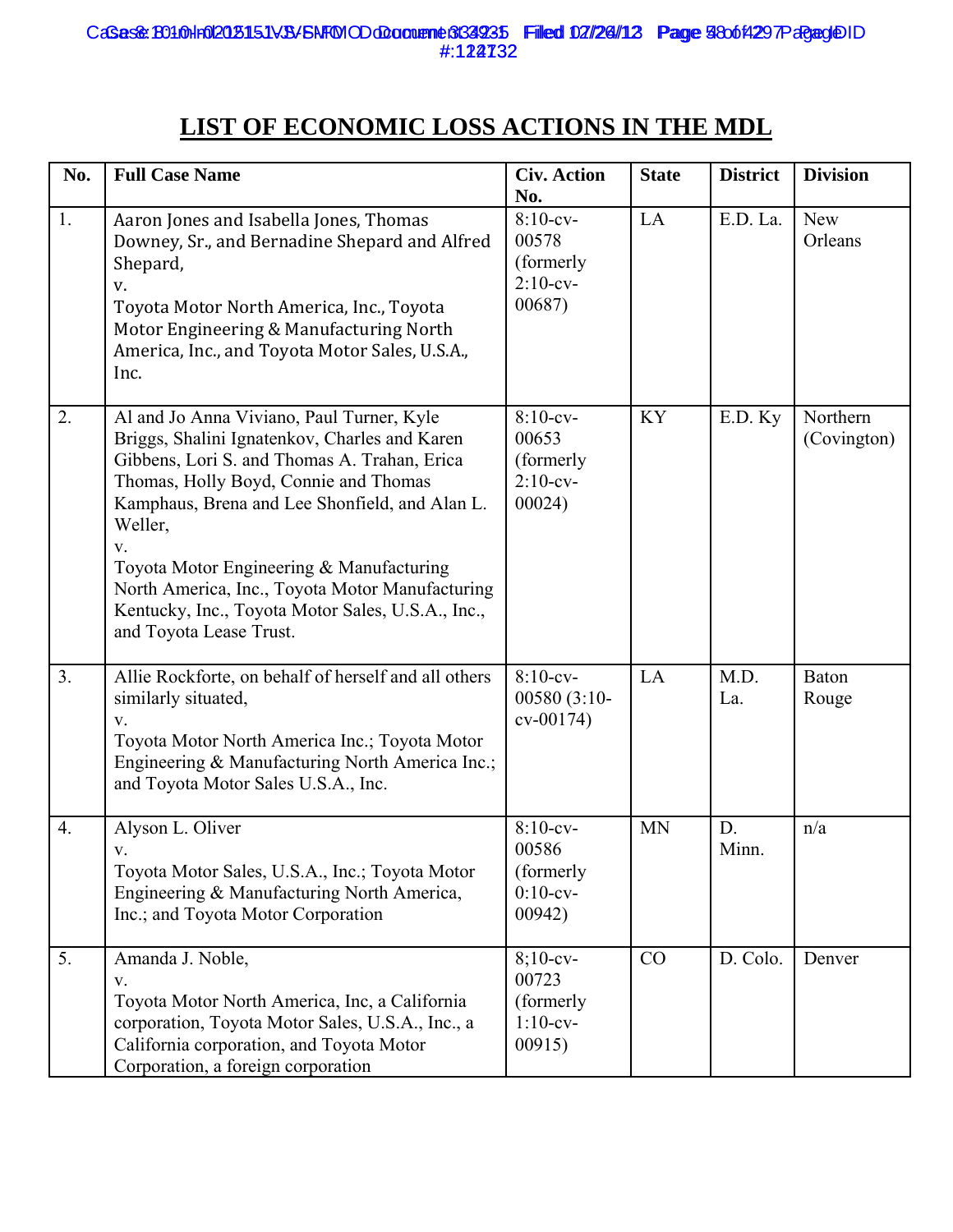## CaSas& B010Hr012015151VB/FNFMODdDaonene 3349235 Filled 02/24/12 Page 590014297PagageDID #:122733 Sas& B010Hr0202515JVSY5NFMODdDaanene 3339235 Filled 02/28/12 Page 590614297PagageD #:124733

| No. | <b>Full Case Name</b>                                                                                                                                                                                                                                                                                                                                                           | <b>Civ. Action</b><br>No.                                   | <b>State</b> | <b>District</b> | <b>Division</b> |
|-----|---------------------------------------------------------------------------------------------------------------------------------------------------------------------------------------------------------------------------------------------------------------------------------------------------------------------------------------------------------------------------------|-------------------------------------------------------------|--------------|-----------------|-----------------|
| 6.  | Amanda Laird f/k/a Amanda Hood Rebecca<br>Clifton, and Christine Schara, individually and on<br>behalf of a class of similarly situated citizens in<br>the United States,<br>V.<br>Toyota Motor Corporation, a foreign corporation,<br>and Toyota Motor Sales, USA, Inc., a California<br>corporation                                                                           | $8:10$ -cv-<br>00566 (3:10-<br>$cv-00022$                   | GA           | S.D. Ga.        | Dublin          |
| 7.  | Amanda R. Maillho,<br>V.<br>Toyota Motor North America, Inc.; Toyota Motor<br>Engineering & Manufacturing North America,<br>Inc.; and Toyota Motor Sales, U.S.A., Inc.                                                                                                                                                                                                          | $8:10$ -cv-<br>00467<br>(formerly)<br>$2:10$ -cv-<br>00279) | LA           | E.D. La.        | New<br>Orleans  |
| 8.  | Walter Scott Tarter, on behalf of himself and all<br>others similarly situated,<br>V.<br>Toyota Motor North America, Inc., Toyota Motor<br>Engineering & Manufacturing North America,<br>Inc., Toyota Motor Manufacturing, California,<br>Inc., Toyota Motor Sales U.S.A. Inc., Toyota<br>Motor Manufacturing, Kentucky, Inc., Toyota<br>Motor Corporation, and CTS Corporation | $8:10$ -cv-<br>00743<br>(formerly<br>$2:10$ -cv-<br>00060)  | <b>KY</b>    | E.D.<br>Ky.     | Covington       |
| 9.  | Anthony Bonacci, and Melanie Bonacci<br>V.<br>Toyota Motor Corporation, A Foreign<br>Corporation, and Toyota Motor Sales, USA, Inc.,<br>A California Corporation                                                                                                                                                                                                                | $8:10$ -cv-<br>00766<br>(formerly<br>$8:10-cv-$<br>00149)   | <b>NE</b>    | D. Neb.         | Omaha           |
| 10. | Antonio Ramos and Tahiry Ramos, on behalf of<br>themselves and others similarly situated,<br>V.<br>Toyota Motor Sales U.S.A., Inc.                                                                                                                                                                                                                                              | $8:10$ -cv-<br>00726<br>(formerly)<br>$1:10-cv-$<br>20630   | FL           | S.D.<br>Fla.    | Miami           |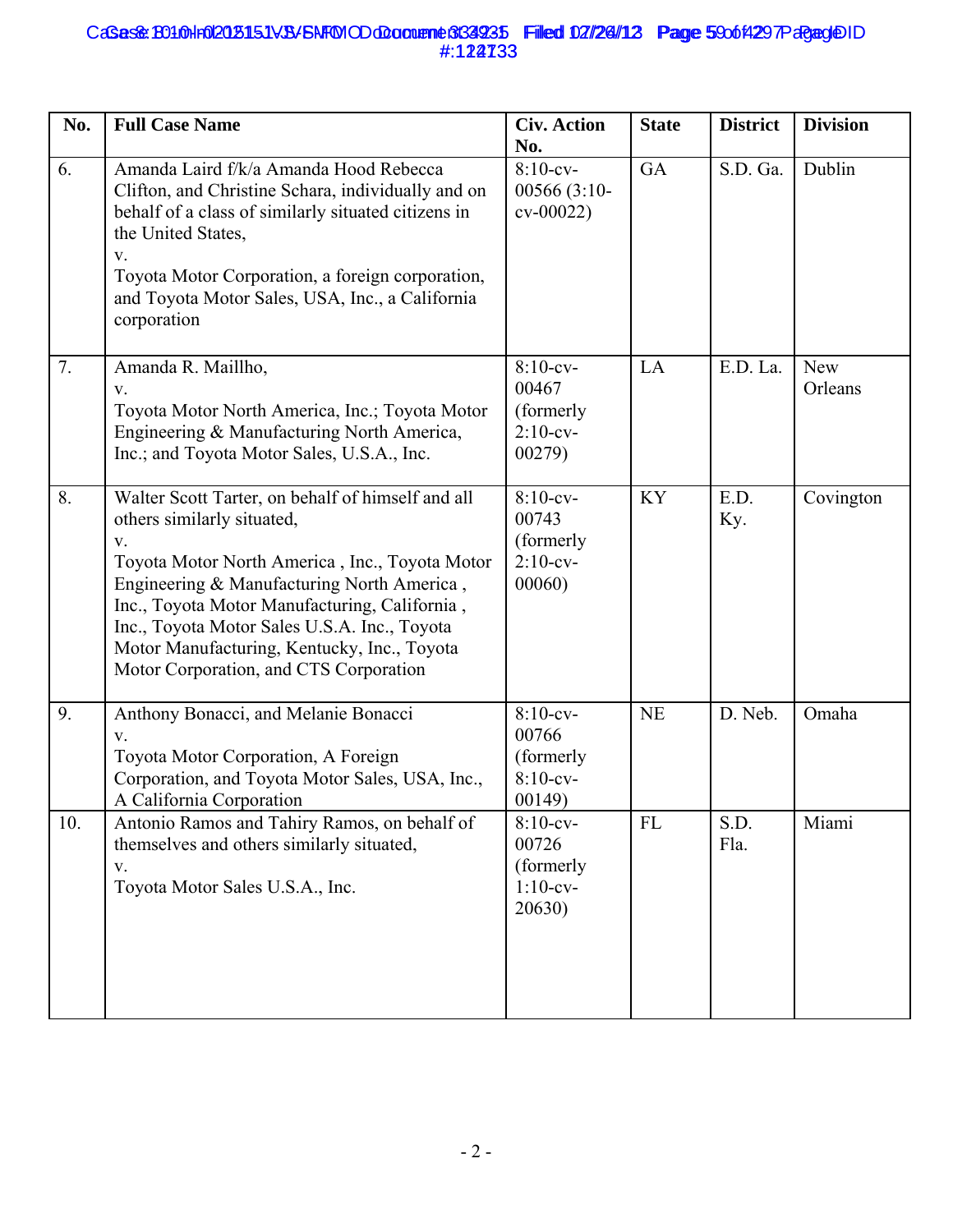# CaSas& B010Hr012015151VB/FNFMODdDaonene 3349235 Filled 02/24/12 Page 600014297PagageDID #:122734 Sas& B010Hr0202515JVSY5NFMODdDaanene 3339235 Filled 02/28/12 Page 600614297PagageD #:124734

| No. | <b>Full Case Name</b>                                                                                                                                                                                                                                                                                                                                                                                                                                                                                                                               | <b>Civ. Action</b><br>No.                                  | <b>State</b> | <b>District</b> | <b>Division</b> |
|-----|-----------------------------------------------------------------------------------------------------------------------------------------------------------------------------------------------------------------------------------------------------------------------------------------------------------------------------------------------------------------------------------------------------------------------------------------------------------------------------------------------------------------------------------------------------|------------------------------------------------------------|--------------|-----------------|-----------------|
| 11. | Arlene S. Heilbrunn, as an individual and on<br>behalf of all others similarly situated,<br>V.<br>Toyota Motor Corporation, a foreign corporation,<br>and Toyota Motor Sales, USA, Inc., a California<br>corporation                                                                                                                                                                                                                                                                                                                                | $8:10$ -cv-<br>00564<br>(formerly<br>$9:10$ -cv-<br>80208) | ${\rm FL}$   | S.D.<br>Fla.    | Miami           |
| 12. | Barbara Iglesias, Individually and On Behalf Of<br>All Others Similarly Situated,<br>$\mathbf{V}.$<br>Toyota Motor Corporation; Toyota Motor Sales,<br>U.S.A., Inc; Toyota Motor North America, Inc;<br>Toyota Motor Engineering & Manufacturing,<br>N.A., Inc.; Lexus; Toyota Motor Manufacturing,<br>Indiana, Inc.; Toyota Motor Manufacturing, Texas,<br>Inc.; Toyota Motor Manufacturing, Kentucky,<br>Inc.; New United Motor Manufacturing, Inc.,<br>Subaru of Indiana Automotive, Inc.; CTS<br>Corporation and<br>Doe Defendants 1 through 10 | $8:10$ -cv-<br>00602<br>(formerly<br>$1:10$ -cv-<br>01014) | <b>NY</b>    | S.D.N.Y         | Foley<br>Square |
| 13. | Belva Simmons, William Simmons, and David<br>Works as individuals and on behalf of all others<br>similarly situated,<br>V.<br>Toyota Motor Corporation, a foreign corporation,<br>Toyota Motor Sales, USA, Inc., a California<br>corporation, and Toyota North America, Inc., a<br>California corporation.                                                                                                                                                                                                                                          | $8:10$ -cv-<br>00589<br>(formerly<br>$3:10-cv-$<br>00009)  | <b>MS</b>    | N.D.<br>Miss.   | Western         |
| 14. | Bonnie Shansky, on behalf of herself and all others<br>similarly situated,<br>V.<br>Toyota Motor Sales, U.S.A., Inc., and John Does<br>$1 - 10$                                                                                                                                                                                                                                                                                                                                                                                                     | $8:10$ -cv-<br>00736<br>(formerly<br>$1:10$ -cv-<br>01379) | IL           | N.D. Ill.       | Chicago         |
| 15. | Bridgette Scott, individually and on behalf of all<br>others similarly situated<br>${\bf V}.$<br>Toyota Motor North America, Inc, a foreign<br>corporation.; Toyota Motor Sales, USA, Inc. a<br>foreign corporation and General Motors, LLC, a<br>foreign limited liability company                                                                                                                                                                                                                                                                 | $8:10$ -cv-<br>00654<br>(formerly<br>$8:10$ -cv-<br>00450  | <b>MD</b>    | D. Md.          | Greenbelt       |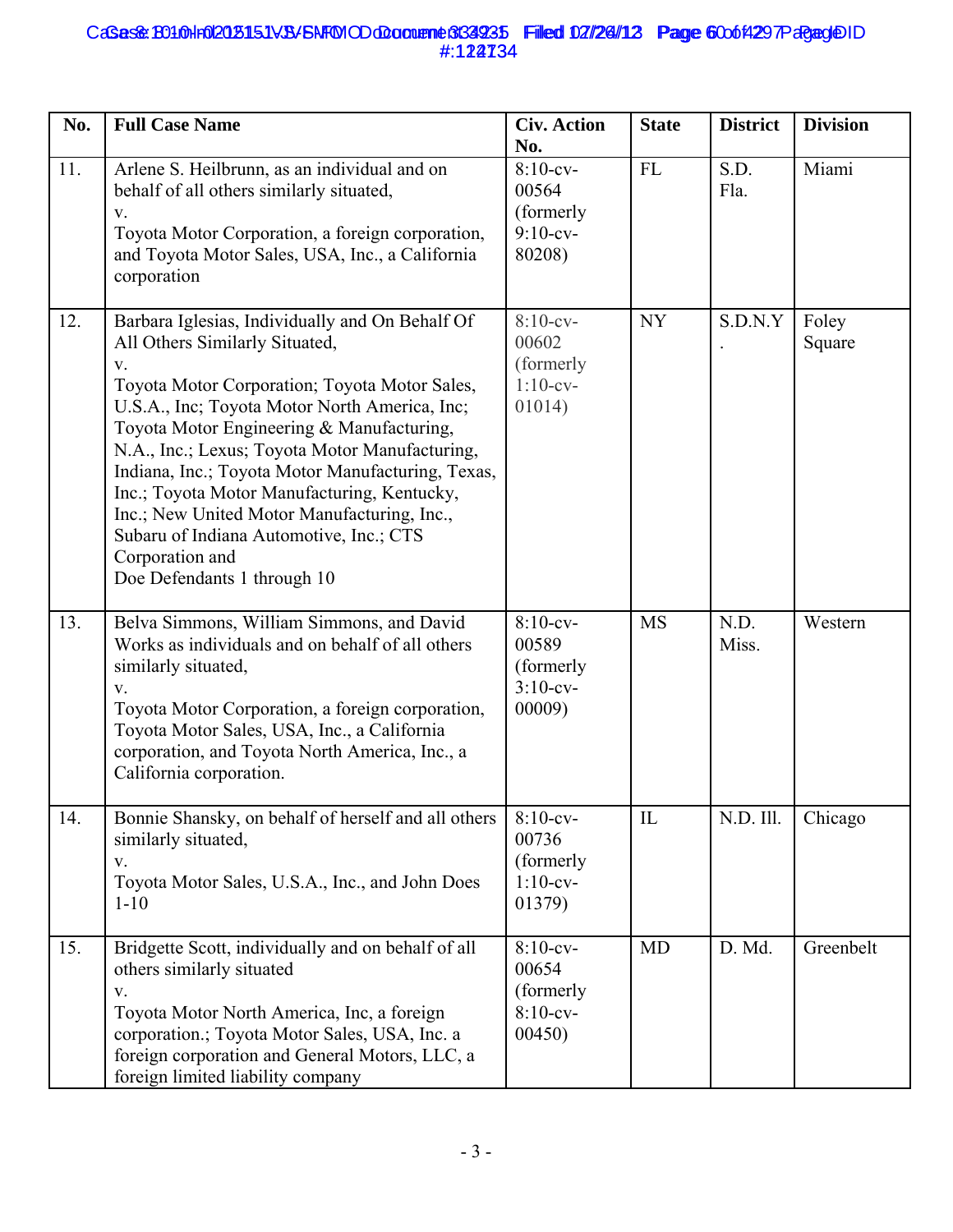## CaSas& B010Hr012015151VB/FNFMODdDaonene 3349235 Filled 02/24/12 Page 61o614297PagageDID #:122735 Sas& B010Hr0202515JVSY5NFMODdDaanente 3339235 Filled 02/28/12 Page 6106f4297PagageD #:124735

| No. | <b>Full Case Name</b>                                                                                                                                                                                                                                                                                                                                                                                                                                                                                                                                                | <b>Civ. Action</b><br>No.                                  | <b>State</b>   | <b>District</b> | <b>Division</b>         |
|-----|----------------------------------------------------------------------------------------------------------------------------------------------------------------------------------------------------------------------------------------------------------------------------------------------------------------------------------------------------------------------------------------------------------------------------------------------------------------------------------------------------------------------------------------------------------------------|------------------------------------------------------------|----------------|-----------------|-------------------------|
| 16. | <b>Burnell Meeks,</b><br>V.<br>Toyota Motor Sales, U.S.A., Inc.                                                                                                                                                                                                                                                                                                                                                                                                                                                                                                      | $8:10$ -cv-<br>01374<br>(formerly<br>$1:10$ -cv-<br>00364) | <b>OH</b>      | S.D.<br>Ohio    | Western<br>(Cincinnati) |
| 17. | Burton Field, Sheldon Kogen, Robert Kogen and<br>Joanne Lermar, on behalf of themselves and<br>persons similarly situated,<br>$V_{\tau}$<br>Toyota Motor North America, Inc., a California<br>corporation; Toyota Motor Engineering &<br>Manufacturing North America, Inc., a Kentucky<br>corporation; Toyota Motor Manufacturing<br>Kentucky, Inc., a Kentucky corporation; Toyota<br>Motor Sales U.S.A., Inc., a California corporation;<br>and Toyota Motor Corporation, a Japanese<br>corporation, and Denso Manufacturing Tennessee,<br>a Tennessee corporation | $8:10$ -cv-<br>00735<br>(formerly<br>$1:10$ -cv-<br>01351) | IL             | N.D. Ill.       | Chicago                 |
| 18. | Cathy Cisetti, May Zhang, Individually, and on<br>behalf of all others similarly situated,<br>$V_{r}$<br>Toyota Motor Engineering & Manufacturing<br>North America, Inc., Toyota Motor Sales, U.S.A.,<br>Inc, Toyota Motor North America, Inc., and<br><b>Toyota Motor Corporation</b>                                                                                                                                                                                                                                                                               | $8:10$ -cv-<br>00761<br>(formerly<br>$4:10-cv-$<br>00238)  | M <sub>O</sub> | W.D.<br>Mo.     | Kansas City             |
| 19. | Cesare Coslop IV,<br>V.<br>Toyota Motor Corporation, Toyota Motor Sales,<br>U.S.A., Inc., and John Does 1-10                                                                                                                                                                                                                                                                                                                                                                                                                                                         | $8:10$ -cv-<br>00767<br>(formerly<br>$3:10-cv-$<br>01623)  | NJ             | D.N.J.          | Trenton                 |
| 20. | Charlene Tran, individually and on behalf of all<br>other persons similarly situated,<br>V.<br>Toyota Motor North America, Inc., Toyota Motor<br>Sales, USA, Inc., and Toyota Motor Engineering<br>& Manufacturing North America, Inc.                                                                                                                                                                                                                                                                                                                               | $8:10$ -cv-<br>01001<br>(formerly<br>$1:10-cv-$<br>01816)  | <b>NY</b>      | S.D.N.Y         | Foley<br>Square         |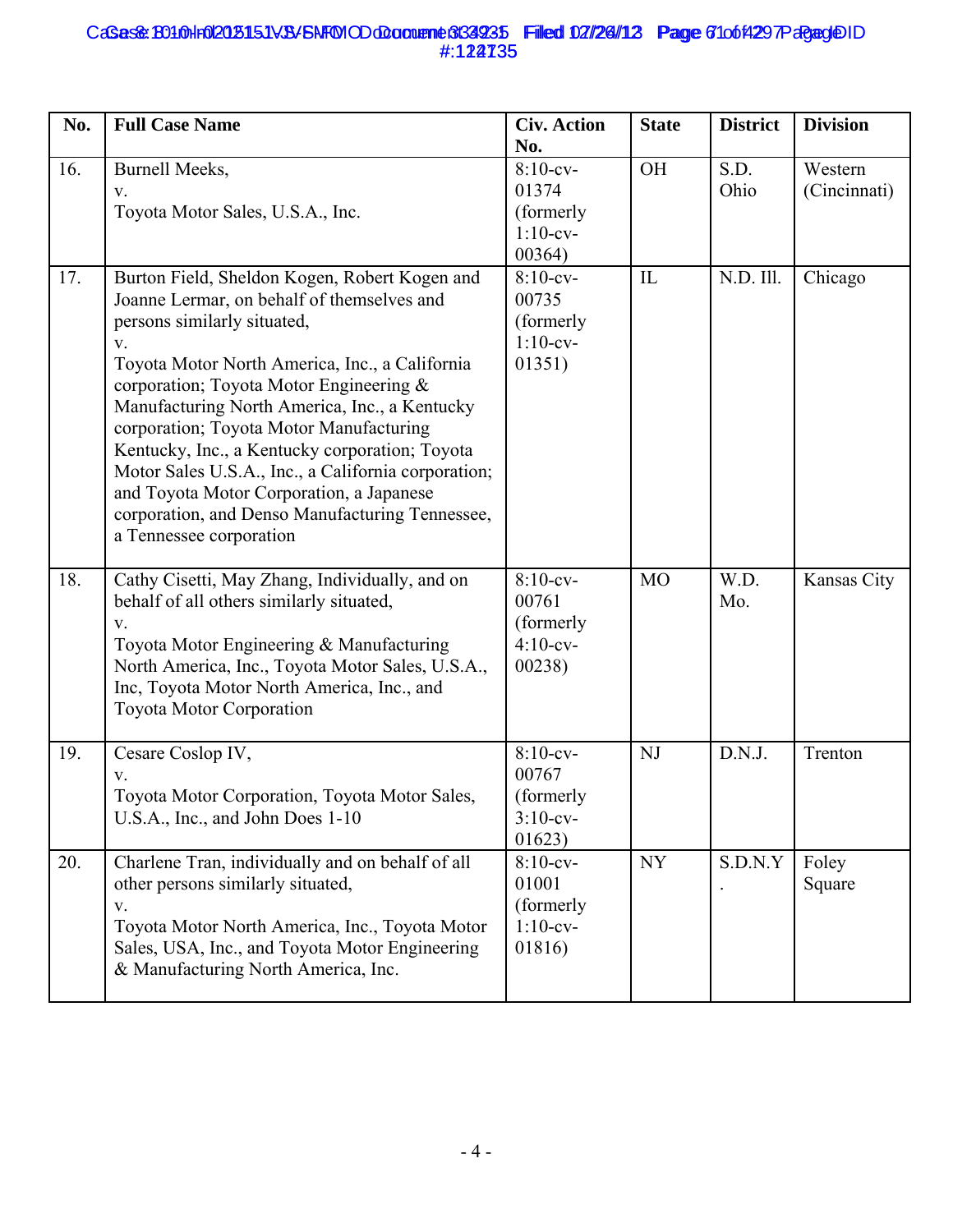# CaSas& B010Hr012015151VB/FNFMODdDacument 3349235 Filled 02/24/12 Page 620014297PagageDID #:122736 Sas& B010Hr0202515JVSY5NFMODdDaanente 3339235 Filled 02/28/12 Page 620614297PagageD #:124736

| No. | <b>Full Case Name</b>                                                                                                                                                                                                                                                                                                                                                                   | <b>Civ. Action</b><br>No.                                   | <b>State</b> | <b>District</b> | <b>Division</b>         |
|-----|-----------------------------------------------------------------------------------------------------------------------------------------------------------------------------------------------------------------------------------------------------------------------------------------------------------------------------------------------------------------------------------------|-------------------------------------------------------------|--------------|-----------------|-------------------------|
| 21. | Cheryl Abken and Sandra Valdez, individually and<br>on behalf of all persons similarly situated,<br>V.<br>Toyota Motor North America, Inc., a California<br>corporation, Toyota Motor Sales, U.S.A., Inc., a<br>foreign corporation, and Toyota Motor<br>Corporation, a foreign corporation.                                                                                            | $8:10$ -cv-<br>00594<br>(formerly<br>$3:10$ -cv-<br>00763)  | NJ           | D.N.J.          | Trenton                 |
| 22. | Christina Ochs, on behalf of herself and all others<br>similarly situated,<br>V.<br>Toyota Motor Corporation, and Toyota Motor<br>Sales, U.S.A., Inc.                                                                                                                                                                                                                                   | $8:10-cv-$<br>00567<br>(formerly<br>$1:10-cv-$<br>00918)    | $\mathbf{L}$ | N.D. Ill.       | Chicago                 |
| 23. | Christine Mitchell,<br>V.<br>Toyota Motor North America, Inc.; Toyota Motor<br>Engineering & Manufacturing, North America,<br>Inc.; and Toyota Motor Sales, U.S.A., Inc.                                                                                                                                                                                                                | $8:10$ -cv-<br>00591<br>(formerly<br>$3:10-cv-$<br>00104)   | <b>MS</b>    | S.D.<br>Miss.   | Jackson                 |
| 24. | Christopher Carlson, individually and on behalf of<br>all other similarly situated,<br>V.<br>Toyota Motor Corporation, a foreign corporation,<br>and Toyota Motor Sales, USA, Inc., a California<br>corporation                                                                                                                                                                         | $8:10$ -cv-<br>00733<br>(formerly<br>$4:10-cv-$<br>00083)   | IA           | S.D.<br>Iowa    | Central                 |
| 25. | Christopher L. Leaverton, individually and on<br>behalf of all others similarly situated,<br>V.<br>Toyota Motor Engineering & Manufacturing<br>North America, Inc. and Toyota Motor Sales,<br>U.S.A., Inc.                                                                                                                                                                              | $8:10$ -cv-<br>00573<br>(formerly<br>$2:10$ -cv-<br>00032)  | <b>KY</b>    | E.D.<br>Ky.     | Northern<br>(Covington) |
| 26. | Cullen and Linda Kirkpatrick, Individually and on<br>behalf of all others similarly situated,<br>V.<br>Toyota Motor North America Inc., a California<br>corporation; Toyota Motor Engineering &<br>Manufacturing North America, Inc., a Kentucky<br>corporation, Toyota Motor Sales U.S.A., Inc., a<br>California corporation, and Toyota Motor<br>Corporation, a Japanese corporation. | $8:10$ -cv-<br>00776<br>(formerly)<br>$2:10$ -cv-<br>00994) | PA           | E.D. Pa.        | Philadelphia            |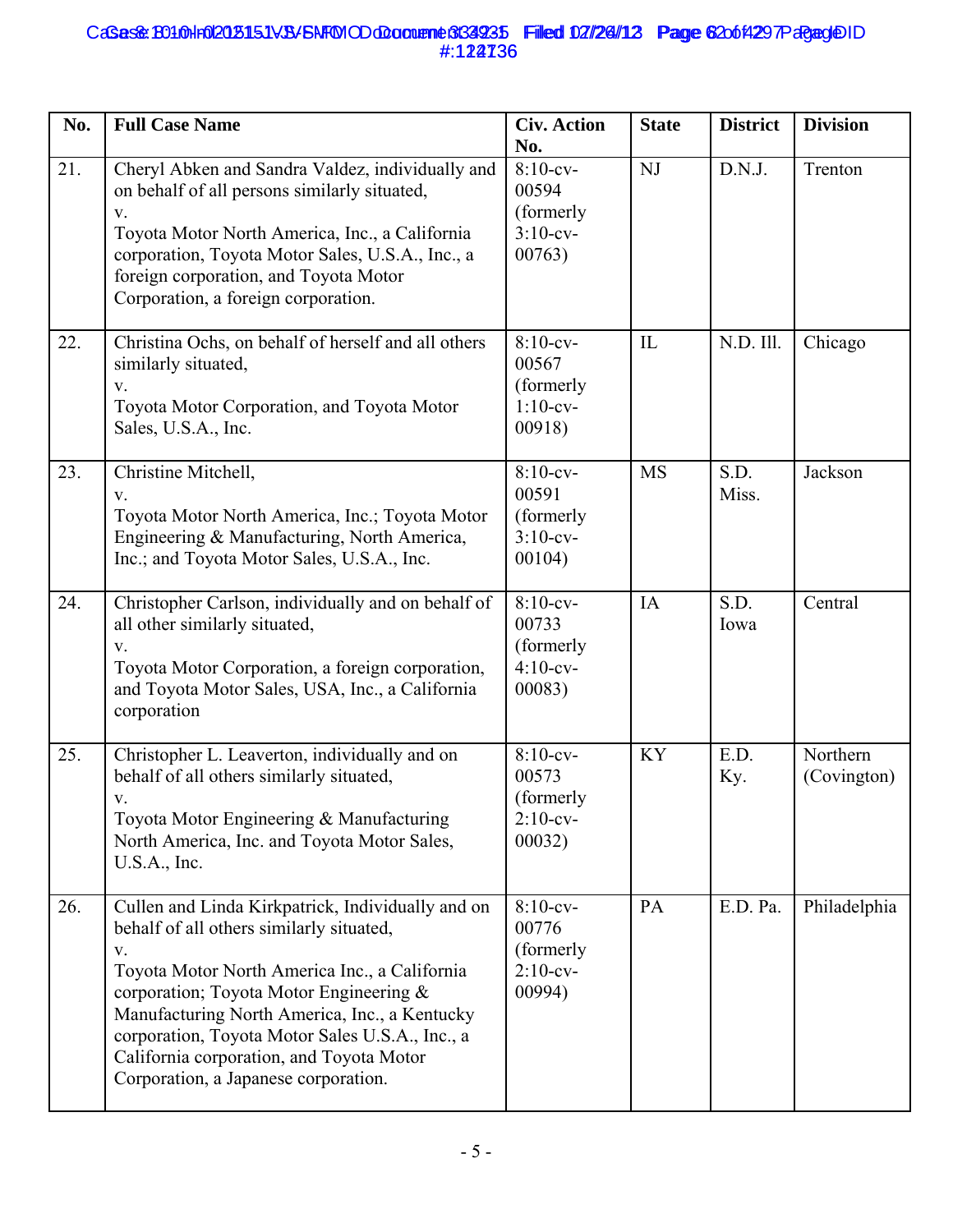# CaSas& B010Hr012015151VB/FNFMODdDacument 3349235 Filled 02/24/12 Page 630014297PagageDID #:122737 Sas& B010Hr0202515JVSY5NFMODdDaanene 3339235 Filled 02/28/12 Page 630614297PagageD #:124737

| No. | <b>Full Case Name</b>                                                                                                                                                                                                                                                                                                                                                                                                                                                                                                                                       | <b>Civ. Action</b><br>No.                                  | <b>State</b> | <b>District</b> | <b>Division</b> |
|-----|-------------------------------------------------------------------------------------------------------------------------------------------------------------------------------------------------------------------------------------------------------------------------------------------------------------------------------------------------------------------------------------------------------------------------------------------------------------------------------------------------------------------------------------------------------------|------------------------------------------------------------|--------------|-----------------|-----------------|
| 27. | Dale Karjala, individually and on behalf of all<br>others similarly situated,<br>V.<br>Toyota Motor Corporation, a foreign corporation,<br>and Toyota Motor Sales, USA, Inc., a California<br>corporation                                                                                                                                                                                                                                                                                                                                                   | $8:10$ -cv-<br>00752<br>(formerly<br>$0:10$ -cv-<br>00766  | <b>MN</b>    | D.<br>Minn.     | n/a             |
| 28. | Dale Roberts, on behalf of himself and all others<br>similarly situated,<br>${\bf V}.$<br>Toyota Motor Corporation, Toyota Motor Sales,<br>U.S.A., Inc., and does 1 through 10.                                                                                                                                                                                                                                                                                                                                                                             | $8:10$ -cv-<br>00622<br>(formerly<br>$7:10$ -cv-<br>00281) | <b>SC</b>    | D.S.C.          | Spartanburg     |
| 29. | Dana Clark Weller and Douglas W. Weller,<br>individually and on behalf of themselves and all<br>others similarly situated,<br>V.<br>Toyota Motor Sales, U.S.A., Inc.                                                                                                                                                                                                                                                                                                                                                                                        | $8:10-$<br>cv000785<br>(formerly<br>$2:10$ -cv-<br>00426   | <b>WA</b>    | W.D.<br>Wash.   | Seattle         |
| 30. | Daniel D. Lee, Carole R. Young, and Jean<br>Velliquette individually and on behalf of others<br>similarly situated<br>V.<br>Toyota Motor North America, Inc., a California<br>corporation; Toyota Motor Engineering &<br>Manufacturing North America, Inc., a Kentucky<br>corporation; Toyota Motor Manufacturing<br>Kentucky, Inc., a Kentucky corporation; Toyota<br>Motor Sales U.S.A., Inc., a California corporation;<br>New United Motor Manufacturing, Inc., a<br>California Joint Venture, and Toyota Motor<br>Corporation, a Japanese corporation. | $8:10$ -cv-<br>00607<br>(formerly<br>$3:10$ -cv-<br>00280) | <b>OH</b>    | N.D.<br>Ohio    | Toledo          |
| 31. | Daniel Weimer, Jr., Colby Wenck, and Ann<br>Cavalier, all individually and on behalf of all other<br>similarly situated Plaintiffs<br>V.<br>Toyota Motor North America, Inc.; Toyota Motor<br>Engineering & Manufacturing North America,<br>Inc.; and Toyota Motor Sales, U.S.A., Inc.                                                                                                                                                                                                                                                                      | $10$ -cv-00466<br>(formerly<br>$2:10$ -cv-<br>00219        | LA           | E.D. La.        | New<br>Orleans  |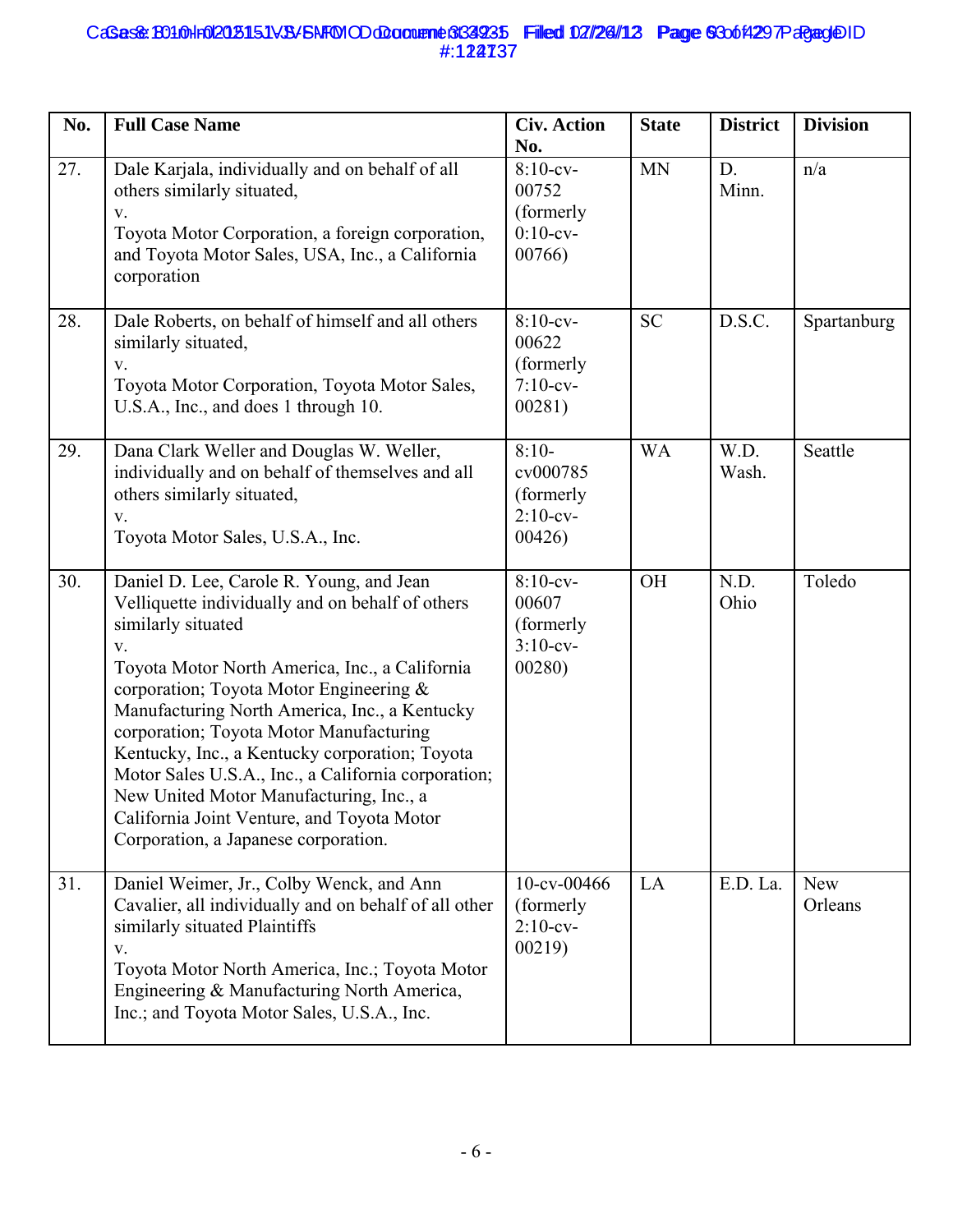## Cases 8:3.0-0nlr0202315-11-VSS-FMOODDcammeret183423-1 Filed 02/246/11.2 Page 64 of 4297 Page 4DD #:122738 **6558:30-0a1r0-20235-11-VSS-FRIQODDcomment 3423-3 Filed 02/24/11.2 Page 64 of 42 7 Page 40** #:124738

| No. | <b>Full Case Name</b>                                                                                                                                                                                 | <b>Civ. Action</b><br>No.                                  | <b>State</b>   | <b>District</b> | <b>Division</b> |
|-----|-------------------------------------------------------------------------------------------------------------------------------------------------------------------------------------------------------|------------------------------------------------------------|----------------|-----------------|-----------------|
| 32. | Darrell and Elizabeth Quintana, and Curtis Garrett<br>V.<br>Toyota Motor Corporation, a Japanese<br>Corporation, Toyota Motor Sales, USA, Inc.                                                        | $8:10$ -cv-<br>00762<br>(formerly<br>$1:10-cv-$<br>00020   | MT             | D.<br>Mont.     | <b>Billings</b> |
| 33. | Darshak Shah,<br>V.<br>Toyota Motor North America, Inc.; Toyota Motor<br>Sales, U.S.A., Inc.; and General Motors, LLC                                                                                 | $8:10$ -cv-<br>00582<br>(formerly<br>$1:10$ -cv-<br>10263) | <b>MA</b>      | D.<br>Mass.     | <b>Boston</b>   |
| 34. | David and Dorothy Gaspard,<br>V.<br>Toyota Motor Sales, U.S.A., Inc., Toyota Motor<br>Engineering & Manufacturing North America,<br>Inc., and Toyota Motor Corporation.                               | $8:10$ -cv-<br>00581<br>(formerly)<br>$1:10-cv-$<br>00179) | LA             | W.D.<br>La.     | Alexandria      |
| 35. | David Hulsen, Patrick Mann, and Tyson<br>Markham, on behalf of themselves and all others<br>similarly situated<br>V.<br>Toyota Motor Corporation and Toyota Motor<br>Sales, U.S.A., Inc.              | $8:10$ -cv-<br>00588<br>(formerly<br>$4:10$ -cv-<br>00103) | M <sub>O</sub> | W.D.<br>Mo.     | Kansas City     |
| 36. | David Rosenberg, individually and on behalf of all<br>others similarly situated,<br>$\mathbf V$ .<br>Toyota Motor Corporation, Toyota Motor Sales<br>U.S.A., Inc., And Doe Defendants 1 though 10.    | $8:10$ -cv-<br>00772<br>(formerly<br>$2:10$ -cv-<br>01272) | <b>NY</b>      | E.D.N.Y         | Central Islip   |
| 37. | Deborah Baumkel, on behalf of herself and all<br>others situated,<br>V.<br>Toyota Motor North America, Inc., a foreign<br>corporation and Toyota Motor Sales, U.S.A., Inc.,<br>a foreign corporation. | $8:10$ -cv-<br>00583<br>(formerly<br>$2:10$ -cv-<br>10525  | MI             | E.D.<br>Mich.   | Detroit         |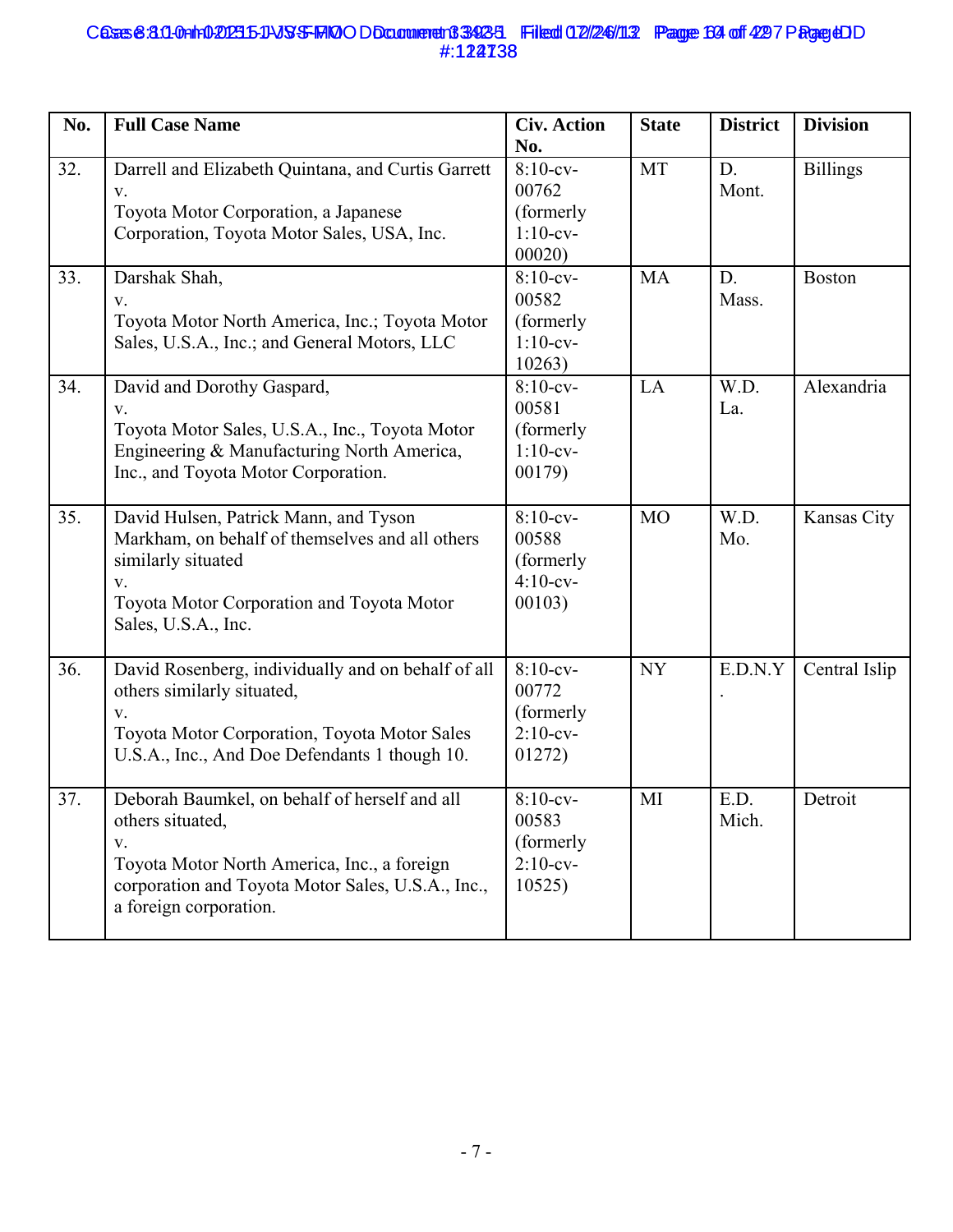## Cases 8:3.0-0nlr0202315-11-VSS-FMOODDcammeret183423-1 Filed 02/246/11.2 Page 615 of 4297 Page &DD #:122739 **6558:30-0ah1020235JVSS-FMO ODComment 39235 Filed 02/24/13 Page 65 of 42 7 Page 40** #:124739

| No. | <b>Full Case Name</b>                                                                                                                                                                                                                                                                                                                                                                                                                                                                               | <b>Civ. Action</b><br>No.                                  | <b>State</b> | <b>District</b> | <b>Division</b>         |
|-----|-----------------------------------------------------------------------------------------------------------------------------------------------------------------------------------------------------------------------------------------------------------------------------------------------------------------------------------------------------------------------------------------------------------------------------------------------------------------------------------------------------|------------------------------------------------------------|--------------|-----------------|-------------------------|
| 38. | Debra and Ron Poynter, Tina and Fran Preedom,<br>Krystal Eggerding, Angela Boles, Laurie<br>Chambers, and Lucero and Mark Davidson,<br>V.<br>Toyota Motor North America Inc., a California<br>corporation; Toyota Motor Sales U.S.A., Inc., a<br>California corporation; Toyota Motor Corporation,<br>a Japanese corporation; Toyota Motor Engineering<br>& Manufacturing North America, Inc., a Kentucky<br>corporation; and Toyota Motor Manufacturing<br>Kentucky, Inc., a Kentucky corporation. | $8:10$ -cv-<br>00571<br>(formerly<br>$2:10$ -cv-<br>00021) | <b>KY</b>    | E.D.<br>Ky.     | Northern<br>(Covington) |
| 39. | Deisy F. Toledo, individually and on behalf of all<br>others similarly situated,<br>$V_{r}$<br>Toyota Motor Corporation, a Japanese<br>corporation; Toyota Motor North America Inc., a<br>California corporation; Toyota Motor Engineering<br>& Manufacturing North America, Inc., a Kentucky<br>corporation; Toyota Motor Sales U.S.A., Inc., a<br>California corporation, and Toyota Motor Credit<br>Corporation, a California corporation                                                        | $8:10$ -cv-<br>00737<br>(formerly<br>$1:10-cv-$<br>01599)  | IL           | N.D. Ill.       | Chicago                 |
| 40. | Diane Gumble, on behalf of herself and all others<br>similarly situated,<br>V.<br>Toyota Motor Corporation, Toyota Motor<br>Engineering & Manufacturing North America, Inc.<br>and Toyota Motor Sales U.S.A., Inc.                                                                                                                                                                                                                                                                                  | $8:10$ -cv-<br>00617<br>(formerly<br>$5:10$ -cv-<br>00521) | PA           | E.D. Pa.        | Allentown               |
| 41. | Don Gureski and Carol Gureski,<br>V.<br>Toyota Motor North America, Inc., Toyota Motor<br>Engineering & Manufacturing North America,<br>Inc., and Toyota Motor Sales, U.S.A., Inc. -<br><b>DISMISSED</b>                                                                                                                                                                                                                                                                                            | $8:10-cv-$<br>00626<br>(formerly<br>$1:10$ -cv-<br>00031)  | <b>WY</b>    | D. Wyo.         | Casper                  |
| 42. | Dot-Marie Gallardo-Browning, individually and as<br>representative of all similarly situated individuals,<br>V.<br>Toyota Motor North America, Inc., Toyota Motor<br>Engineering & Manufacturing North America,<br>Inc., Toyota Motor Sales, U.S.A., Inc., and Toyota<br>de Puerto Rico, Corp.                                                                                                                                                                                                      | $8:10$ -cv-<br>01003<br>(formerly<br>$3:10-cv-$<br>01390)  | <b>PR</b>    | D.P.R.          | San Juan                |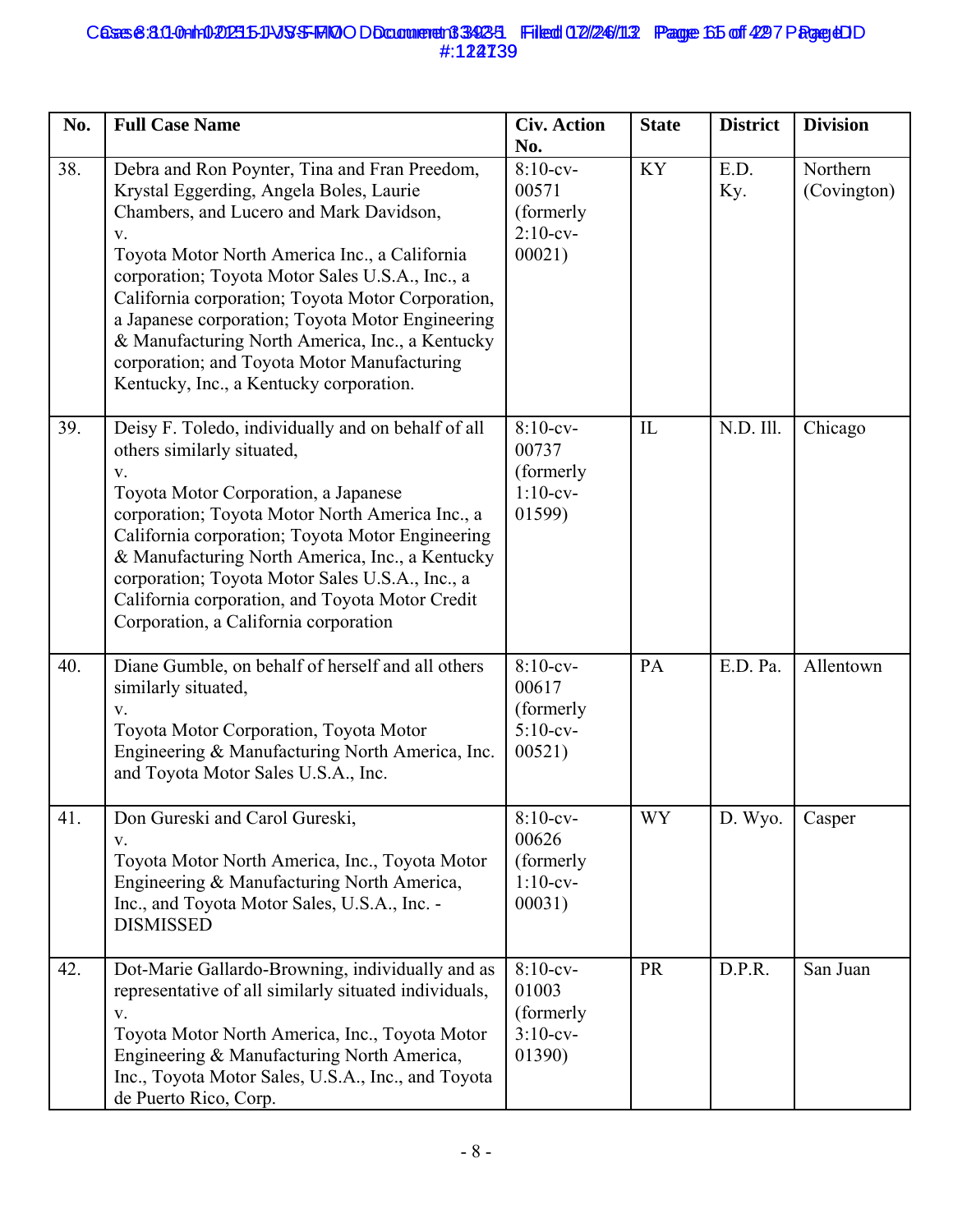## Cases 8:3.0-0nlr0202315-11-VSS-FMOODDcammeret183423-1 Filed 02/246/11.2 Page 625 of 4297 Page &DD #:122740 **6558:30-09 PD 20235-DD 35-FMO OD Document 39425 Filed 07/24/13 Page 62 of 427 Page 40** #:124740

| No. | <b>Full Case Name</b>                                                                                                                                                                                                                                                                                    | <b>Civ. Action</b><br>No.                                     | <b>State</b> | <b>District</b> | <b>Division</b>    |
|-----|----------------------------------------------------------------------------------------------------------------------------------------------------------------------------------------------------------------------------------------------------------------------------------------------------------|---------------------------------------------------------------|--------------|-----------------|--------------------|
| 43. | Doug V. Goodwin,<br>V.<br>Toyota Motor Sales, U.S.A., Inc. - DISMSISSED                                                                                                                                                                                                                                  | $8:10-cv-$<br>01136<br>(formerly<br>$1:10$ -cv-<br>00514)     | <b>VA</b>    | E.D. Va.        | Alexandria         |
| 44. | Dru Colin Lee, individually, and on behalf of all<br>others similarly situated,<br>V.<br>Toyota Motor Sales U.S.A., Inc., Toyota Motor<br>North America, Inc., Toyota Motor<br>Manufacturing, Inc., and Toyota Motor<br>Engineering & Manufacturing North America, Inc.                                  | $8:10$ -cv-<br>00612<br>(formerly<br>$5:10$ -cv-<br>00117)    | OK           | W.D.<br>Okla.   | Oklahoma<br>City   |
| 45. | E. Brandon Bowron, Michael Lackey, and Terasita<br>Ramos<br>V.<br>Toyota Motor Sales, U.S.A., Inc.                                                                                                                                                                                                       | $8:10$ -cv 10-<br>00719<br>(formerly<br>$2:10$ -cv-<br>00580) | AZ           | D. Ariz.        | Phoenix            |
| 46. | Edward A. Siff, Merna M. Siff and Ricardo<br>Samper, individually and on behalf of all others<br>similarly situated,<br>V.<br>Toyota Motor North America, Inc.; Toyota Motor<br>Engineering & Manufacturing North America,<br>Inc.; and Toyota Motor Sales, U.S.A., Inc.                                 | $8:10$ -cv-<br>00725<br>(formerly<br>$0:10$ -cv-<br>60379)    | <b>FL</b>    | S.D.<br>Fla.    | Ft.<br>Lauderdale  |
| 47. | Edward Isao Funasaki, as an individual and on<br>behalf of all others similarly situated<br>V.<br>Toyota Motor Corporation and Toyota Motor<br>Sales, USA Inc.                                                                                                                                           | $8:10$ -cv-<br>00731<br>(formerly<br>$1:10$ -cv-<br>00111)    | <b>HA</b>    | D. Haw.         | Hawaii             |
| 48. | Edward Klein, as an individual and on behalf of all<br>others similarly situated,<br>$V_{\cdot}$<br>Toyota Motor Corporation, a foreign corporation,<br>Toyota Motor Sales, USA, Inc., a California<br>corporation, and Earl Stewart Holdings, LLC, a<br>Florida corporation, d/b/a Earl Stewart Toyota, | $8:10$ -cv-<br>01364<br>(formerly)<br>$9:10-cv-$<br>80912)    | <b>FL</b>    | S.D.<br>Fla.    | West Palm<br>Beach |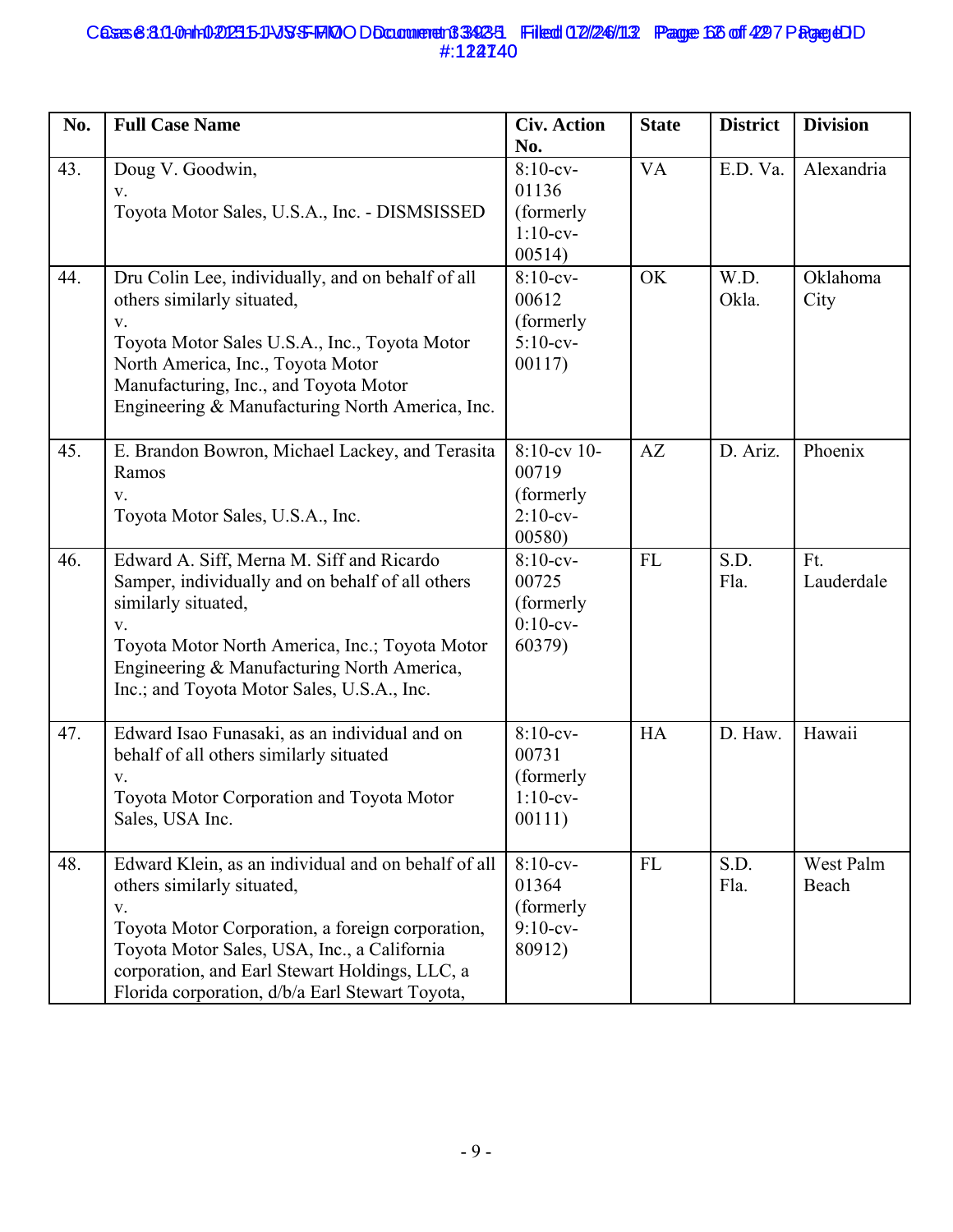## Cases 8:3.0-0nlr0202315-11-VSS-FMOODDcammeret183423-1 Filed 02/246/11.2 Page 63 of 4297 Page &DD #:122741 **6558:30-0ah1020235JVSS-FAKO DDcomment 39235 Filed 02/24/13 Page 63 of 42 7 Page 4D** #:124741

| No. | <b>Full Case Name</b>                                                                                                                                                                                                                                                                               | <b>Civ. Action</b><br>No.                                   | <b>State</b> | <b>District</b> | <b>Division</b> |
|-----|-----------------------------------------------------------------------------------------------------------------------------------------------------------------------------------------------------------------------------------------------------------------------------------------------------|-------------------------------------------------------------|--------------|-----------------|-----------------|
| 49. | Edward Wojeck<br>V.<br>Toyota Motor North America, Inc., a foreign<br>corporation, and Toyota Motor Sales, U.S.A., Inc.,<br>a foreign corporation                                                                                                                                                   | $8:10-cv-$<br>00786<br>(formerly<br>$2:10$ -cv-<br>00542)   | <b>WA</b>    | W.D.<br>Wash.   | Seattle         |
| 50. | Elizabeth Seu, Individually and on behalf of all<br>other similarly situated<br>V.<br>Toyota Motor Corporation, a foreign corporation,<br>and Toyota Motor Sales, USA, Inc., a California<br>corporation                                                                                            | $8:10$ -cv-<br>00787<br>(formerly<br>$3:10$ -cv-<br>05176)  | <b>WA</b>    | W.D.<br>Wash.   | Tacoma          |
| 51. | Francine Guokas, on behalf of herself and all<br>others similarly situated,<br>V.<br>Toyota Motor Corporation, Toyota Motor<br>Engineering & Manufacturing North America,<br>Inc., and Toyota Motor Sales, U.S.A., Inc.                                                                             | $8:10$ -cv-<br>00595<br>(formerly<br>$3:10$ -cv-<br>00778)  | NJ           | D.N.J.          | Trenton         |
| 52. | Frank Whiddon, as an individual and on behalf of<br>all others similarly situated,<br>V.<br>Toyota Motor Corporation, a foreign corporation,<br>and Toyota Motor Sales, USA, Inc., a California<br>corporation                                                                                      | $8:10$ -cv-<br>00623<br>(formerly<br>$1:10$ -cv-<br>00080)  | <b>TX</b>    | E.D.<br>Tex.    | Beaumont        |
| 53. | Fred Sander, individually and on behalf of all<br>others similarly situated,<br>V.<br>Toyota Motor Sales, U.S.A., Inc., Toyota North<br>America Inc., and Toyota Engineering $\&$<br>Manufacturing North America, Inc.                                                                              | $8:10$ -cv-<br>00603<br>(formerly)<br>$1:10$ -cv-<br>01111) | <b>NY</b>    | S.D.N.Y         | Foley<br>Square |
| 54. | Frederick Greisiger and Keith Sealing,<br>individually and on behalf of all persons similarly<br>situated,<br>V.<br>Toyota Motor North America, Inc., a foreign<br>corporation, Toyota Motor Sales, U.S.A., Inc., a<br>foreign corporation, and Toyota Motor<br>Corporation, a foreign corporation. | $8:10-cv-$<br>$00619(5:10-$<br>$cv-00554)$                  | PA           | E.D. Pa.        | Allentown       |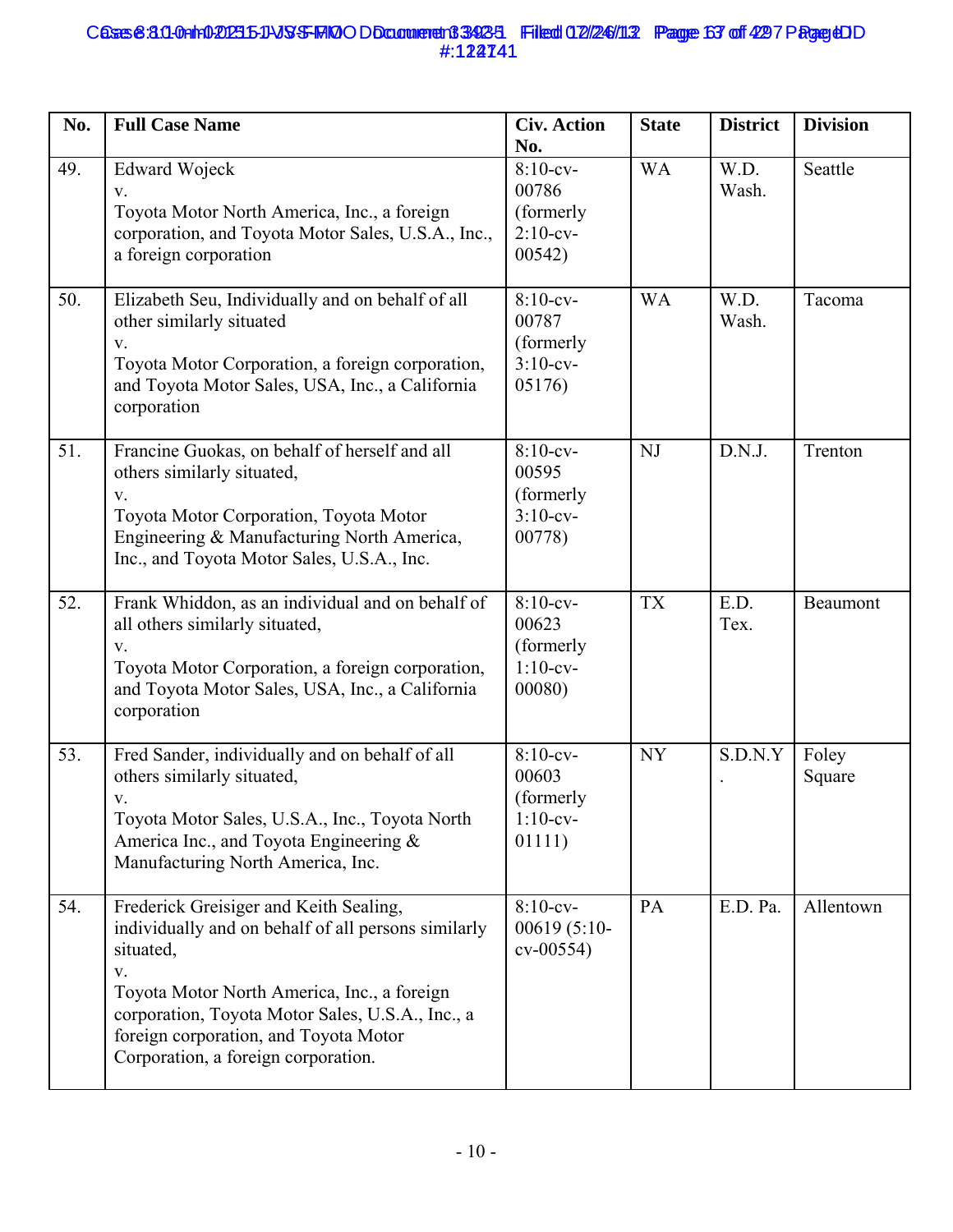## Cases 8:3.0-0nlr0202315-11-VSS-FMOODDcammeret183423-1 Filed 02/246/11.2 Page 64 of 4297 Page &DD #:122742 **6558:311-0ahr020235JVJSS-FAKO O Documenen 33423 Filed 02/24/113 Page 68 of 42 7 Page 4D** #:124742

| No. | <b>Full Case Name</b>                                                                                                                                                                                                                                                                                                       | <b>Civ. Action</b><br>No.                                  | <b>State</b> | <b>District</b> | <b>Division</b>        |
|-----|-----------------------------------------------------------------------------------------------------------------------------------------------------------------------------------------------------------------------------------------------------------------------------------------------------------------------------|------------------------------------------------------------|--------------|-----------------|------------------------|
| 55. | G&M Motors,<br>V.<br>Toyota Motor Sales, U.S.A., Inc., Toyota Motor<br>Engineering & Manufacturing North America,<br>Inc., and Toyota Motor Corporation                                                                                                                                                                     | $8:10-cv-$<br>01373<br>(formerly<br>$1:10$ -cv-<br>01339)  | <b>OH</b>    | N.D.<br>Ohio    | Eastern<br>(Cleveland) |
| 56. | Galatia D. Johnson, Wanda M. Lee, and Cynthia<br>M. Parker<br>$V_{\star}$<br>Toyota Motor North America, Inc.; Toyota Motor<br>Engineering & Manufacturing North America,<br>Inc.; and Toyota Motor Sales, U.S.A., Inc.                                                                                                     | $8:10$ -cv-<br>00575<br>(formerly<br>$2:10$ -cv-<br>00622) | LA           | E.D. La         | New<br>Orleans         |
| 57. | Gary Gustin, Individually and on behalf of all<br>other similarly situated<br>$V_{\star}$<br>Toyota Motor Corporation, a foreign corporation<br>and Toyota Motor Sales, USA, Inc., a California<br>corporation                                                                                                              | $8:10$ -cv-<br>00734<br>(formerly<br>$1:10-cv-$<br>00114)  | ID           | D. Idaho        | Boise-<br>Southern     |
| 58. | Gary T. Brock<br>V.<br>Toyota Motor North America, Inc., Toyota Motor<br>Engineering & Manufacturing North America,<br>Inc., and Toyota Motor Sales, U.S.A., Inc.                                                                                                                                                           | $8:10-cv-$<br>00468<br>(formerly<br>$2:10$ -cv-<br>00281)  | LA           | E.D. La.        | New<br>Orleans         |
| 59. | George C. Weyer, Devra Glassman, and Jason<br>Kaufmann, Individually and on behalf of all<br>persons similarly situated,<br>$V_{\star}$<br>Toyota Motor North America, Inc., a foreign<br>corporation and Toyota Motor Sales, U.S.A., Inc.,<br>a foreign corporation and Toyota Motor<br>Corporation, a foreign corporation | $8:10-cv-$<br>00753<br>(formerly<br>$0:10$ -cv-<br>00801)  | <b>MN</b>    | D.<br>Minn.     | n/a                    |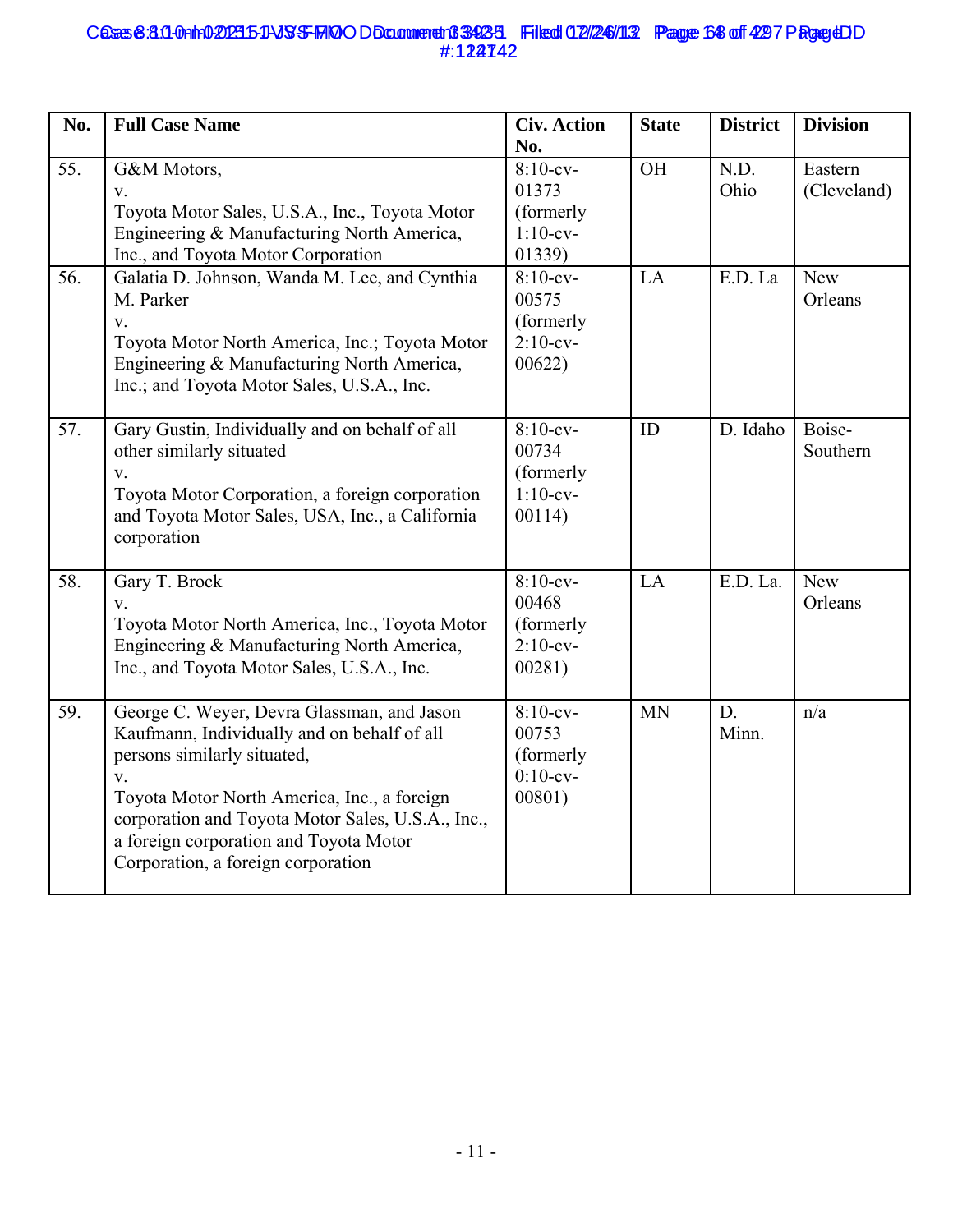## Cases 8:3.0-0nlr0202315-11-VSS-FMOODDcammerent 3423-1 Filed 02/246/11.2 Page 169 of 4297 Page &DD #:122743 **6558:30-09 PD 20235-DD 35-FMO OD Document 39425 Filed 07/24/13 Page 65 of 427 Page 40** #:124743

| No. | <b>Full Case Name</b>                                                                                                                                                                                                                                                                                                                                                                                                                                                                                                                                                                                                                                                                                                                                                                                             | <b>Civ. Action</b><br>No.                                  | <b>State</b> | <b>District</b> | <b>Division</b> |
|-----|-------------------------------------------------------------------------------------------------------------------------------------------------------------------------------------------------------------------------------------------------------------------------------------------------------------------------------------------------------------------------------------------------------------------------------------------------------------------------------------------------------------------------------------------------------------------------------------------------------------------------------------------------------------------------------------------------------------------------------------------------------------------------------------------------------------------|------------------------------------------------------------|--------------|-----------------|-----------------|
| 60. | Georges Vincent, Jeffrey Vincent, Yonet Gardiner<br>& Gulaine Dorsainvil, Etienne Eva, Histha Henry,<br>Henri Gattereau, Serge Derival, Jean Isacc, Marie<br>Isaan, Merridieu Pollas, Saintil Petit Frere, Linda<br>Jean Charles, Lorma Victor, Jean Daniel Renois,<br>Vilsaint Georges, Elie Cezaire, Willy Saint<br>Hilaire, Ludger Charles, Germain Dazille,<br>Anthony M. Georges-Pierre, Anthony Georges-<br>Pierre, Marie Joelle Placide, Mario & Marie<br>Elisee, Elvire Paul, Orusmond Florestal, Enoc<br>Desroches, Aristin Joseph, Jeannie Menard,<br>Ghislaine Bernard,<br>V.<br>Toyota Motor Sales, U.S.A., Inc., Toyota Motor<br>Corporation, Toyota Motor North America, Inc.,<br>Toyota Motor Engineering & Manufacturing<br>North America, Inc., and Toyota Motor<br>Manufacturing Kentucky, Inc. | $8:10$ -cv-<br>01363<br>(formerly<br>$1:10$ -cv-<br>22785) | <b>FL</b>    | S.D.<br>Fla.    | Miami           |
| 61. | Grace Jackson and Marvin Jackson,<br>$V_{r}$<br>Toyota Motor Sales U.S.A., Inc. - DISMISSED                                                                                                                                                                                                                                                                                                                                                                                                                                                                                                                                                                                                                                                                                                                       | 8:11-00558<br>(formerly<br>$2:10$ -cv-<br>01010            | OH           | S.D.<br>Ohio    | Eastern         |
| 62. | H.W. "Bud" Fanning, individually and on behalf<br>of all other Kansans similarly situated,<br>V.<br>Toyota Motor Corporation, a foreign corporation;<br>Toyota Motor North America, Inc., a foreign<br>corporation; Toyota Motor Sales, U.S.A., Inc., a<br>foreign corporation; and Toyota Motor<br>Engineering & Manufacturing North America,<br>Inc., a foreign corporation                                                                                                                                                                                                                                                                                                                                                                                                                                     | $8:10$ -cv-<br>00742<br>(formerly<br>$6:10-cv-$<br>01090)  | <b>KS</b>    | D. Kan.         | Wichita         |
| 63. | Helmick, et al.<br>V.<br>Toyota Motor Sales, USA, Inc., Toyota Motor<br>Corporation, Toyota Motor North America, Inc.,<br>Toyota Motor Engineering & Manufacturing<br>North America, Inc., Toyota Motor Manufacturing<br>Kentucky, Inc.                                                                                                                                                                                                                                                                                                                                                                                                                                                                                                                                                                           | $8:11-cv-$<br>01136<br>(formerly<br>$1:11-cv-$<br>22492)   | FL           | S.D.<br>Fla.    | Miami           |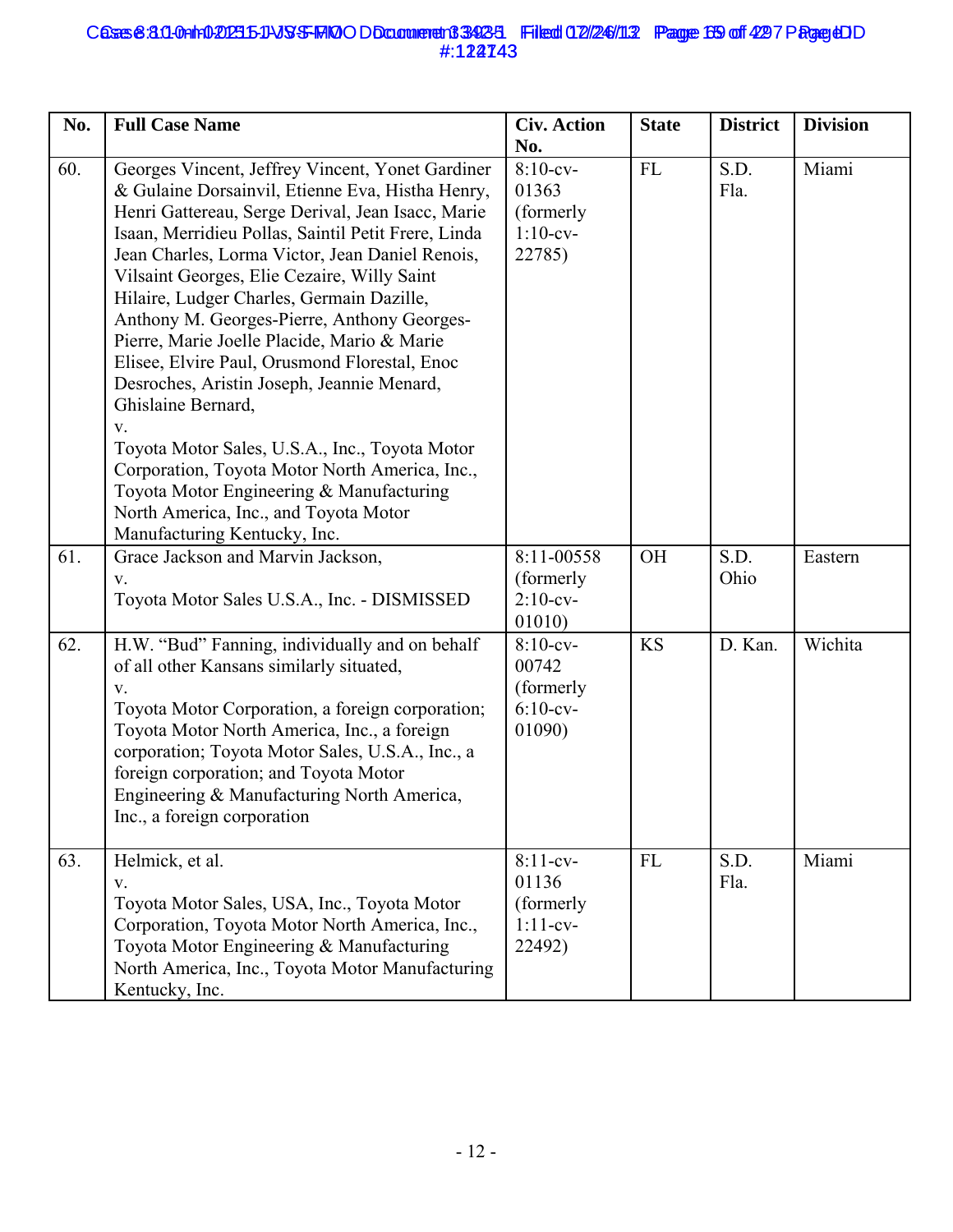## Cases 8:3.0-0nlr0202315-11-VSS-FMOODDcammeret183423-1 Filed 02/246/11.2 Page 176 of 4297 Page &DD #:122744 **6558:30-0a1r0-20235-11-VSS-FRIQODDcomment 3423-3 Filed 02/24/11.2 Page 16 of 42 7 Page 40** #:124744

| No. | <b>Full Case Name</b>                                                                                                                                                                                                                                               | <b>Civ. Action</b><br>No.                                   | <b>State</b> | <b>District</b> | <b>Division</b>    |
|-----|---------------------------------------------------------------------------------------------------------------------------------------------------------------------------------------------------------------------------------------------------------------------|-------------------------------------------------------------|--------------|-----------------|--------------------|
| 64. | Hugh Cox and Pamela M. Cox and Ernestine<br>Montgomery and others similarly situated,<br>V.<br>Beechmont Toyota, Inc., Clyde Dyson, Toyota<br>Lease Trust, Toyota Motor Engineering &<br>Manufacturing North America, Inc., and Toyota<br>Motor Sales, U.S.A., Inc. | $8:10$ -cv-<br>00609<br>(formerly<br>$2:10$ -cv-<br>00181)  | OH           | S.D.<br>Ohio    | Columbus           |
| 65. | Humberto Rivas-Vigil, individually and on behalf<br>of all others similarly situated,<br>V.<br>Toyota Motor North America, Inc.; Toyota Motor<br>Engineering & Manufacturing North America,<br>Inc.; and Toyota Motor Sales, U.S.A., Inc.                           | $8:10$ -cv-<br>00563<br>(formerly<br>$0:10$ -cv-<br>60183)  | <b>FL</b>    | S.D.<br>Fla.    | Fort<br>Lauderdale |
| 66. | Ira Lee Dadisman, William r. Lawson and Virginia<br>Lawson, on behalf of themselves and all others<br>similarly situated,<br>V.<br>Toyota Motor Corporation and Toyota Motor<br>Sales, U.S.A., Inc.                                                                 | $8:10$ -cv-<br>00788<br>(formerly<br>$2:10$ -cv-<br>00399)  | <b>WV</b>    | S.D.W.<br>Va.   | Charleston         |
| 67. | James Michael Bell, Individually and on behalf of<br>all others similarly situated,<br>V.<br>Toyota Motors Sales, U.S.A., Inc.; Toyota Motor<br>Engineering & Manufacturing North America,<br>Inc.; and Toyota Motor Corporation                                    | $8:10$ -cv-<br>00755<br>(formerly<br>$0:10$ -cv-<br>00944)  | <b>MN</b>    | D.<br>Minn.     | n/a                |
| 68. | James P. Griffin, an individual consumer,<br>V.<br>Toyota Motor Company Corporation, a Japanese<br>Corporation, and Toyota Motor Sales, U.S.A., Inc.,<br>a corporation                                                                                              | $8:10$ -cv-<br>00770<br>(formerly)<br>$1:10$ -cv-<br>00323) | <b>NM</b>    | D.N.M.          | Albuquerque        |
| 69. | James R. Haustein,<br>V.<br>Toyota Motor Corporation, Toyota Motor Sales,<br>U.S.A., Inc., and Toyota Motor Engineering &<br>Manufacturing, North America, Inc.                                                                                                     | $8:10$ -cv-<br>00600<br>(formerly<br>$5:10$ -cv-<br>00178)  | <b>NY</b>    | N.D.N.<br>Y.    | Syracuse           |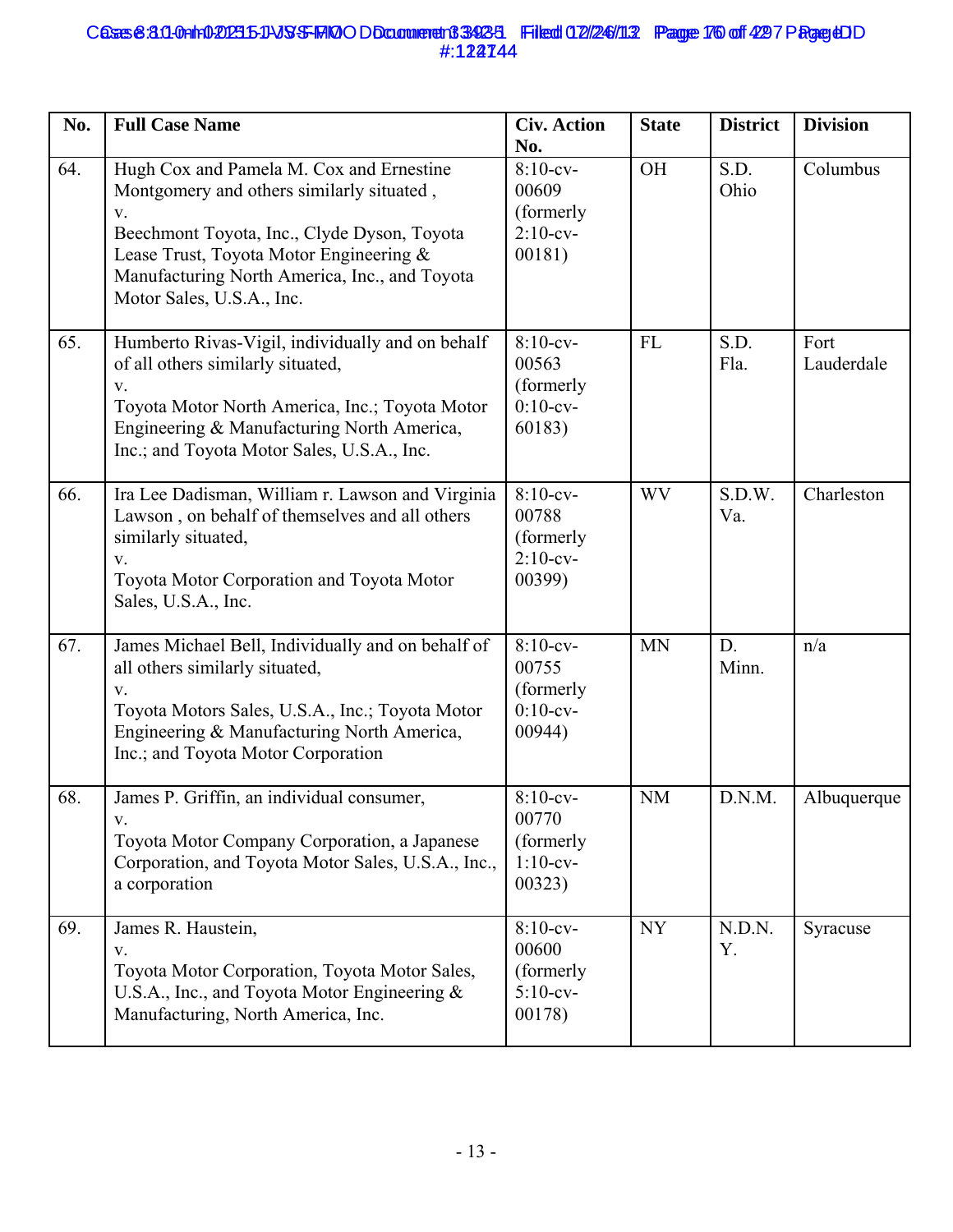## Cases 8:3.0-0nlr0202315-11-VSS-FMOODDcammeret183423-1 Filed 02/246/11.2 Page 171 of 4297 Page &DD #:122745 **6558:30-0ah1020235JVSS-FAKO DDcomment 39235 Filed 02/24/13 Page 71 of 42 7 Page 4D** #:124745

| No. | <b>Full Case Name</b>                                                                                                                                                                                                                                                                                                                                                       | <b>Civ. Action</b><br>No.                                  | <b>State</b> | <b>District</b> | <b>Division</b>       |
|-----|-----------------------------------------------------------------------------------------------------------------------------------------------------------------------------------------------------------------------------------------------------------------------------------------------------------------------------------------------------------------------------|------------------------------------------------------------|--------------|-----------------|-----------------------|
| 70. | Jane Saint Drake, individually and on behalf of all<br>persons similarly situated, Paul V. Kilpatrick, III,<br>individually and on behalf of all persons similarly<br>situated,<br>${\bf V}.$<br>Toyota Motor Sales, U.S.A., Inc., a foreign<br>corporation, Toyota Motor North America, Inc., a<br>foreign corporation, Toyota Motor Corporation, a<br>foreign corporation | $8:10-cv-$<br>00730<br>(formerly<br>$1:10-cv-$<br>01231)   | GA           | N.D.<br>Ga.     | Atlanta               |
| 71. | Janice Markowitz,<br>V.<br>Toyota Motor Sales, U.S.A., Inc.                                                                                                                                                                                                                                                                                                                 | $8:10$ -cv-<br>01545<br>(formerly<br>$2:10$ -cv-<br>00644) | PA           | W.D.<br>Pa.     | Pittsburgh            |
| 72. | Jasbir Grewal, on behalf of herself and all others<br>similarly situated,<br>V.<br>Toyota Motor Sales, U.S.A., Inc., Toyota Motor<br>Corporation, and Does 1-10 - DISMISSED                                                                                                                                                                                                 | $8:10$ -cv-<br>00783<br>(formerly<br>$5:10$ -cv-<br>00042) | <b>TX</b>    | E.D.<br>Tex.    | Texarkana             |
| 73. | Jay Brandt, individually and on behalf of all others<br>similarly situated,<br>${\bf V}.$<br>Toyota Motor Corporation and Toyota Motor<br>Sales U.S.A., Inc.                                                                                                                                                                                                                | $8:10$ -cv-<br>00784<br>(formerly<br>$3:10$ -cv-<br>00788) | <b>TX</b>    | N.D.<br>Tex.    | Dallas                |
| 74. | Jennifer Lee Glardon, individually and on behalf<br>of all others similarly situated,<br>V.<br>Toyota Motor Engineering & Manufacturing<br>North America, Inc., Toyota Motor<br>Manufacturing, Kentucky, Inc., Toyota Motor<br>Sales, U.S.A., Inc., and Toyota Lease Trust                                                                                                  | $8:10$ -cv-<br>00656<br>(formerly<br>$2:10$ -cv-<br>00179) | <b>OH</b>    | S.D.<br>Ohio    | Columbus              |
| 75. | Jennifer Wendy Burke, on behalf of herself and<br>all others similarly situated,<br>v.<br>Toyota Motor North America, Inc., Toyota<br>Motor Engineering & Manufacturing North<br>America, Inc., and Toyota Motor Sales, U.S.A.,<br>Inc.                                                                                                                                     | $8:10$ -cv-<br>00577<br>(formerly<br>$2:10$ -cv-<br>00649) | LA           | E.D. La.        | <b>New</b><br>Orleans |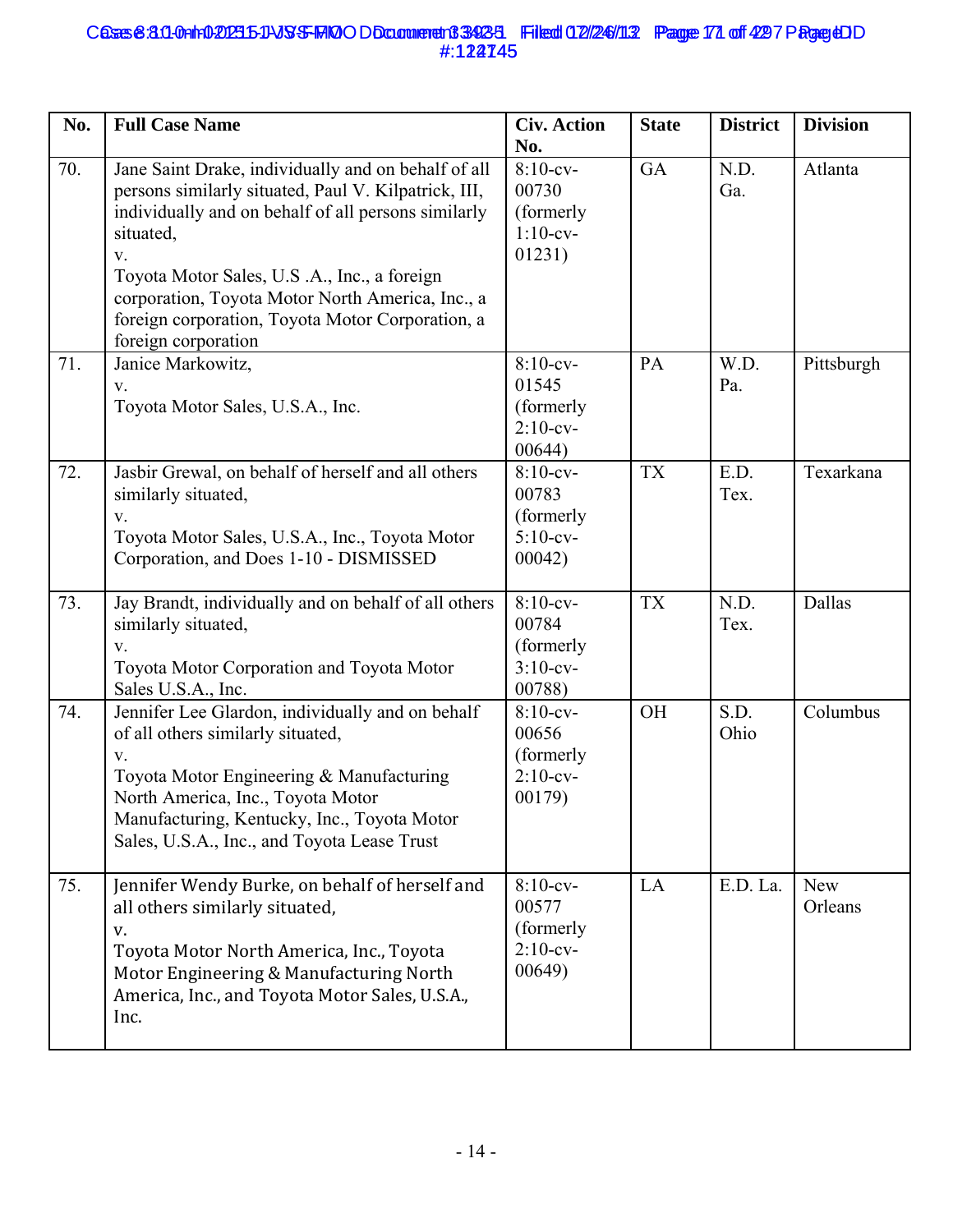## Cases 8:3.0-0nlr0202315-11-VSS-FMOODDcammerent 3423-31 Filed 02/246/11.2 Page 172 of 4297 Page &DD #:122746 **6558:310-0AIr0-20235-11-VSS-FRIQODDcomment 3423-3 Filed 02/24/113 Page 172 of 4297 Page 4D** #:124746

| No. | <b>Full Case Name</b>                                                                                                                                                                                                                                                  | <b>Civ. Action</b><br>No.                                  | <b>State</b> | <b>District</b> | <b>Division</b> |
|-----|------------------------------------------------------------------------------------------------------------------------------------------------------------------------------------------------------------------------------------------------------------------------|------------------------------------------------------------|--------------|-----------------|-----------------|
| 76. | Jerry Baker Auto Sales, LLC, individually and on<br>behalf of others similarly situated,<br>V.<br>Toyota Motor Sales, U.S.A., Inc., Toyota Motor<br>Engineering & Manufacturing North America,<br>Inc., and Toyota Motor Corporation                                   | $8:10$ -cv-<br>00587<br>(formerly<br>$2:10$ -cv-<br>04025  | <b>MO</b>    | W.D.<br>Mo.     | Central         |
| 77. | Jim Heidenreich, individually and on behalf of all<br>persons similarly situated,<br>V.<br>Toyota Motor North America, Inc., a foreign<br>corporation, Toyota Motor Sales, U.S.A., Inc., a<br>foreign corporation, Toyota Motor Corporation, a<br>foreign corporation. | $8:10$ -cv-<br>00561<br>(formerly<br>$4:10$ -cv-<br>00035) | <b>FL</b>    | N.D.<br>Fla.    | Tallahassee     |
| 78. | Joel Grunkemeyer and Sharon Wilson and John<br>Sukola<br>V.<br>Toyota Motor Sales Inc., Toyota Motor Credit<br>Corporation, Toyota Motor Engineering and<br>Manufacturing North America Inc., and Kings<br>Toyota Inc.                                                 | $8:10-cv-$<br>00608<br>(formerly<br>$1:10$ -cv-<br>00128   | <b>OH</b>    | S.D.<br>Ohio    | Cincinnati      |
| 79. | John Harding, individually and on behalf of all<br>others similarly situated,<br>V.<br>Toyota Motor Corporation, a foreign corporation,<br>and Toyota Motor Sales, U.S.A., Inc., a California<br>corporation.                                                          | $8:10$ -cv-<br>00552<br>(formerly<br>$2:10$ -cv-<br>00100  | AL           | M.D.<br>Ala.    | Montgomery      |
| 80. | John Jeremy Robson, as an individual and on<br>behalf of all others similarly situated,<br>V.<br>Toyota Motor Corporation and Toyota Motor<br>Sales, USA Inc. <sup>1</sup><br><b>DISMISSED</b>                                                                         | $8:10$ -cv-<br>00551<br>(formerly<br>$3:10-cv-$<br>00037)  | AK           | D.<br>Alaska    | Anchorage       |

 1 Formerly stylized as Everet S. Worthington , as an individual and on behalf of all others similarly situated, v. Toyota Motor Corp. and Toyota Motor Sales, USA, Inc.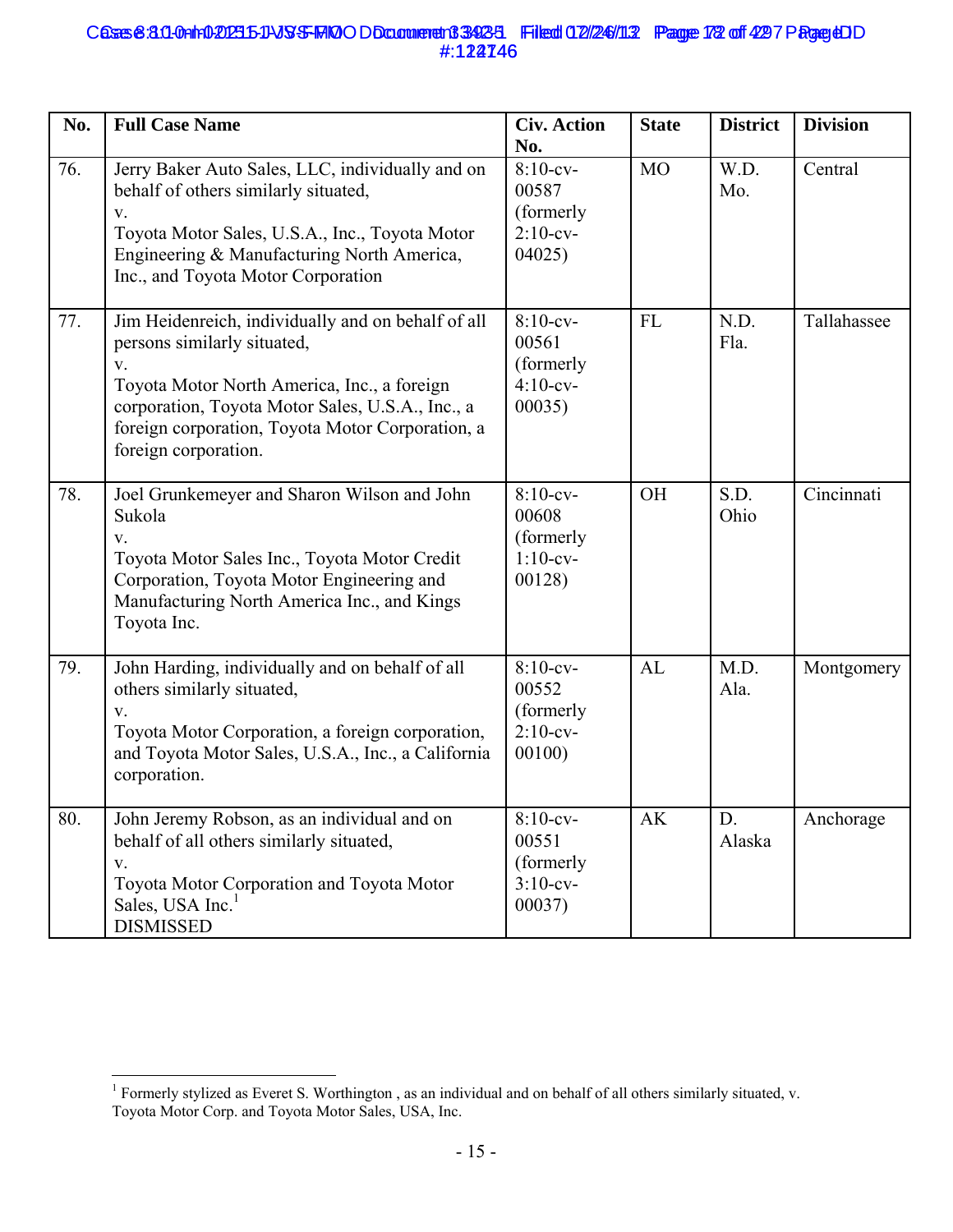## Cases 8:3.0-0nlr0202315-11-VSS-FMOODDcammerent 33423-1 Filed 02/246/11.2 Page 173 of 4297 Page &DD #:122747 **6558:30-0a1r0-20235-11-VSS-FRIQODDcomment 3423-3 Filed 02/24/11.2 Page 13 of 42 7 Page 40** #:124747

| No. | <b>Full Case Name</b>                                                                                                                                                                                                                                                                                                                                              | <b>Civ. Action</b><br>No.                                  | <b>State</b> | <b>District</b> | <b>Division</b>         |
|-----|--------------------------------------------------------------------------------------------------------------------------------------------------------------------------------------------------------------------------------------------------------------------------------------------------------------------------------------------------------------------|------------------------------------------------------------|--------------|-----------------|-------------------------|
| 81. | Jon J. Darcy and Regina H. Darcy on behalf of<br>themselves and the putative class,<br>V.<br>Toyota Motor North America Inc., Toyota Motor<br>Sales U.S.A., Inc., Toyota Motor Corporation and<br>Toyota Financial Services Corporation,                                                                                                                           | $8:10$ -cv-<br>00769<br>(formerly<br>$3:10$ -cv-<br>02032) | NJ           | D.N.J.          | Trenton                 |
| 82. | Jonathan Gellman, an individual, on behalf of<br>himself and all others similarly situated,<br>V.<br>Toyota Motor Sales, USA, Inc., a California<br>corporation                                                                                                                                                                                                    | 10-cv-00465<br>(formerly<br>$1:10$ -cv-<br>20006)          | <b>FL</b>    | S.D.<br>Fla.    | Miami                   |
| 83. | Joseph B. Tiboni, on behalf of himself and all<br>others similarly situated,<br>V.<br>Toyota Motor Sales, U.S.A., Inc. and John Does 1-<br>10.                                                                                                                                                                                                                     | $8:10$ -cv-<br>00768<br>(formerly<br>$3:10$ -cv-<br>01786) | <b>NJ</b>    | D.N.J.          | Trenton                 |
| 84. | Joseph Buccier,<br>V.<br>Toyota Motor Sales U.S.A., Inc.                                                                                                                                                                                                                                                                                                           | $8:10$ -cv-<br>01372<br>(formerly<br>$1:10$ -cv-<br>01251) | OH           | N.D.<br>Ohio    | Northern<br>(Cleveland) |
| 85. | Joseph R. Hernandez, individually and on<br>behalf of all others similarly situated,<br>V.<br>Hino Motors Manufacturing U.S.A. Inc., Hino<br>Motors Sales U.S.A. Inc., Hino Motors, Ltd.,<br>Toyota Motor North America Inc., Toyota Motor<br>Engineering & Manufacturing North America,<br>Inc., Toyota Motor Sales U.S.A., Inc., and Toyota<br>Motor Corporation | $8:10$ -cv-<br>00584<br>(formerly<br>$2:10$ -cv-<br>10835) | MI           | E.D.<br>Mich.   | Detroit                 |
| 86. | Joseph Schantz and Edith Schantz, Individually,<br>and on behalf of all persons similarly situated,<br>V.<br>Toyota Motor North America, Inc., Toyota Motor<br>Engineering & Manufacturing North America,<br>Inc., and Toyota Motor Sales, U.S.A., Inc.                                                                                                            | $8:10$ -cv-<br>00751<br>(formerly<br>$8:10$ -cv-<br>01075) | <b>MD</b>    | D. Md.          | Greenbelt               |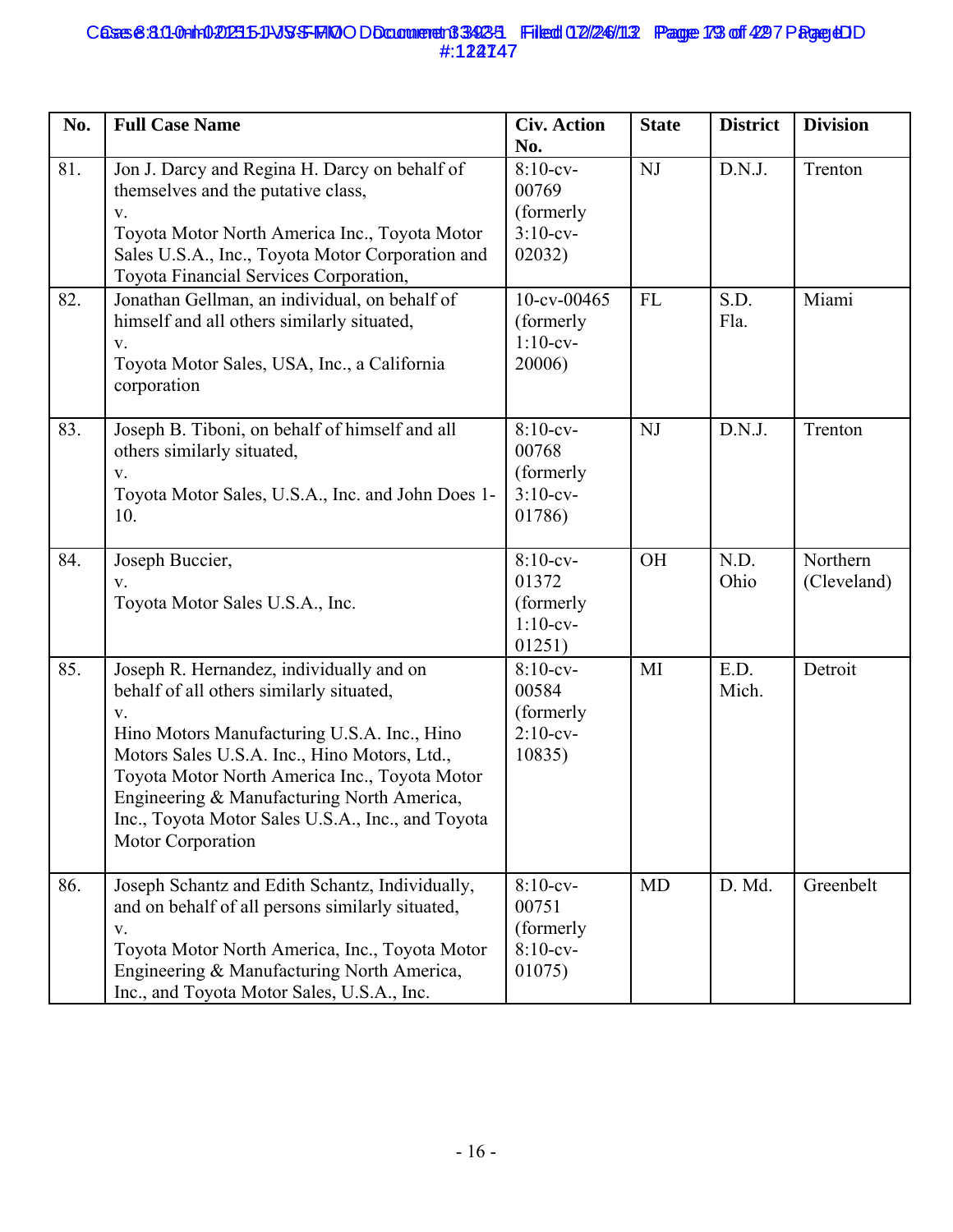## Cases 8:3.0-0nlr0202315-11-VSS-FMOODDcammeret 13-923-31 Filed 02/246/11.2 Page 279 of 4297 Page &DD #:122748 **6558:311-0ahr020235JVSS-FRIQODDcomment 39235 Filed 02/24/13 Page 20 of 42 7 Page 4D** #:124748

| No. | <b>Full Case Name</b>                                                                                                                                                                                                                                                                                                                                                                                            | <b>Civ. Action</b><br>No.                                  | <b>State</b> | <b>District</b> | <b>Division</b> |
|-----|------------------------------------------------------------------------------------------------------------------------------------------------------------------------------------------------------------------------------------------------------------------------------------------------------------------------------------------------------------------------------------------------------------------|------------------------------------------------------------|--------------|-----------------|-----------------|
| 87. | Joyce Ann Atnip, Lesley Scillian and Jonathan<br>Scillian, individually and on behalf of all others<br>similarly situated<br>V.<br>Toyota Motor Corporation; Toyota Motor North<br>America, Inc.; Toyota Motor Sales, USA, Inc.                                                                                                                                                                                  | $8:10$ -cv-<br>00781<br>(formerly<br>$3:10$ -cv-<br>00387) | <b>TN</b>    | M.D.<br>Tenn.   | Nashville       |
| 88. | Judith M. Enderle, on behalf of herself all others<br>similarly situated<br>V.<br>Toyota Motor North America, Inc., Toyota Motor<br>Engineering & Manufacturing North America,<br>Inc., and Toyota Motor Sales, U.S.A., Inc.                                                                                                                                                                                     | $8:10$ -cv-<br>00568<br>(formerly<br>$1:10$ -cv-<br>00142) | IN           | S.D.<br>Ind.    | Indianapolis    |
| 89. | Julie Beard, Sean Beard, Jody Weigel, Michael<br>Riley and Deanna Riley,<br>V.<br>Toyota Motor Corporation and Toyota Motor<br>Sales, U.S.A., Inc.                                                                                                                                                                                                                                                               | $8:10$ -cv-<br>00732<br>(formerly<br>$3:10$ -cv-<br>00033) | IA           | S.D.<br>Iowa    | Davenport       |
| 90. | Julie Rainwater, individually and on behalf of all<br>others similarly situated,<br>V.<br>Toyota Motor Sales, U.S.A., Inc., a California<br>corporation                                                                                                                                                                                                                                                          | $8:10$ -cv-<br>00554<br>(formerly<br>$4:10$ -cv-<br>00116  | AR           | E.D.<br>Ark.    | Western         |
| 91. | Justin Johnson, on behalf of himself and all others<br>similarly situated,<br>V.<br>Toyota Motor Corporation and Toyota Motor<br>Sales U.S.A., Inc. - DISMISSED                                                                                                                                                                                                                                                  | $8:10$ -cv-<br>00562<br>(formerly<br>$5:10$ -cv-<br>00026) | <b>FL</b>    | N.D.<br>Fla.    | Panama City     |
| 92. | Kevin P. Fogarty, Barbara Jackson, and Alex<br>Farrugia, individually and on behalf of all others<br>similarly situated<br>V.<br>Toyota Motor North America, Inc. a California<br>corporation; Toyota Motor Engineering &<br>Manufacturing North America, Inc., a Kentucky<br>corporation, Toyota Motor Sales U.S.A., Inc., a<br>California corporation, and Toyota Motor<br>Corporation, a Japanese corporation | $8:10$ -cv-<br>00598<br>(formerly<br>$1:10$ -cv-<br>00542) | <b>NY</b>    | E.D.N.Y         | <b>Brooklyn</b> |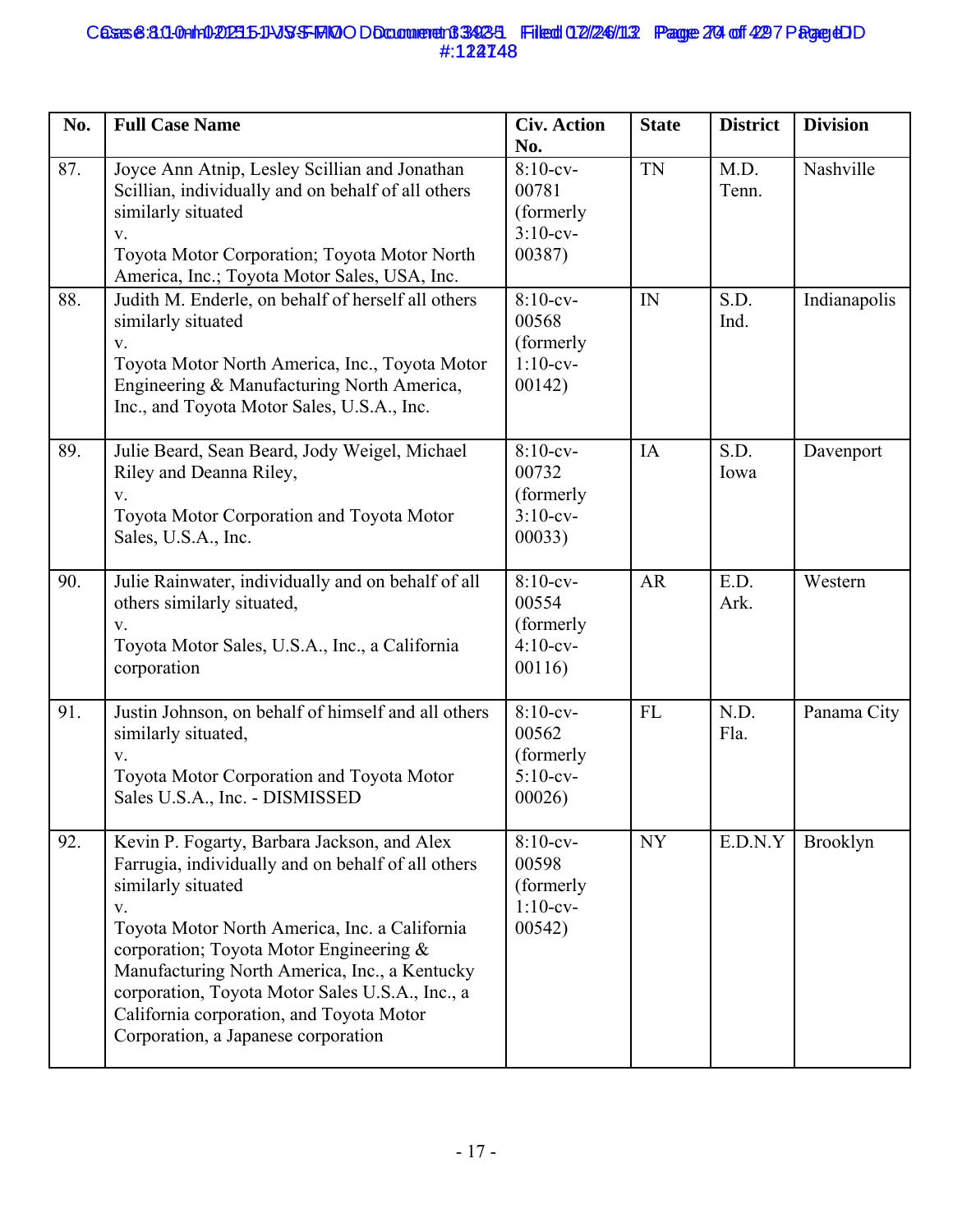## Cases 8:3.0-0nlr0202315-11-VSS-FMOODDcammeret 13-923-31 Filed 02/246/11.2 Page 275 of 4297 Page CDD #:122749 **6558:311-0a1r0-20235-11-VSS-FRIQODDcomment 3423-3 Filed 02/24/113 Page 25 of 42 7 Page 40** #:124749

| No. | <b>Full Case Name</b>                                                                                                                                                                                                                                                                                                                                                                                                                          | <b>Civ. Action</b>                                              | <b>State</b> | <b>District</b> | <b>Division</b>       |
|-----|------------------------------------------------------------------------------------------------------------------------------------------------------------------------------------------------------------------------------------------------------------------------------------------------------------------------------------------------------------------------------------------------------------------------------------------------|-----------------------------------------------------------------|--------------|-----------------|-----------------------|
| 93. | Kevin Young and Debra Young,<br>V.<br>Toyota Motor Corporation and Toyota Motor<br>Sales, U.S.A., Inc.                                                                                                                                                                                                                                                                                                                                         | No.<br>$8:10$ -cv-<br>01095<br>(formerly<br>$3:10-cv-$<br>00450 | <b>TN</b>    | M.D.<br>Tenn.   | Nashville             |
| 94. | LaRocca's Auto Sales, Inc.<br>V.<br>Toyota Motor Sales, U.S.A., Inc., Toyota Motor<br>Engineering & Manufacturing North America,<br>Inc., and Toyota Motor Corporation.                                                                                                                                                                                                                                                                        | $8:10$ -cv-<br>00746<br>(formerly<br>$2:10$ -cv-<br>00893)      | LA           | E.D. La.        | <b>New</b><br>Orleans |
| 95. | Larry and Carolyn Boudoin,<br>V.<br>Toyota Motor Sales, U.S.A., Inc., Toyota Motor<br>Engineering & Manufacturing North America,<br>Inc., and Toyota Motor Corporation.                                                                                                                                                                                                                                                                        | $8:10$ -cv-<br>00747<br>(formerly<br>$1:10$ -cv-<br>00421)      | LA           | W.D.<br>La.     | Alexandria            |
| 96. | Laurence K. Johnston,<br>V.<br>Toyota Motor Sales, U.S.A., Inc., Toyota Motor<br>Engineering & Manufacturing North America,<br>Inc., Toyota Motor Corporation - DISMISSED                                                                                                                                                                                                                                                                      | $8:10$ -cv-<br>00585<br>(formerly<br>$0:10$ -cv-<br>00759)      | <b>MN</b>    | D.<br>Minn.     | n/a                   |
| 97. | Lena Gally, and Christine Carr, individually and<br>on behalf of all others similarly situated,<br>$V_{\star}$<br>Toyota Motor Corporation d/b/a Toyota Motor<br>North America, Inc., Toyota Motor Sales, U.S.A.,<br>Inc., Toyota Motor Engineering & Manufacturing<br>North America, Inc., f/k/a Toyota Motor<br>Manufacturing North America, Inc., and f/k/a<br>Toyota Technical Center, U.S.A., Toyota Financial<br>Services Americas Corp. | $8:10-cv-$<br>00655<br>(formerly<br>$1:10-cv-$<br>00854)        | <b>NY</b>    | E.D.N.Y         | Brooklyn              |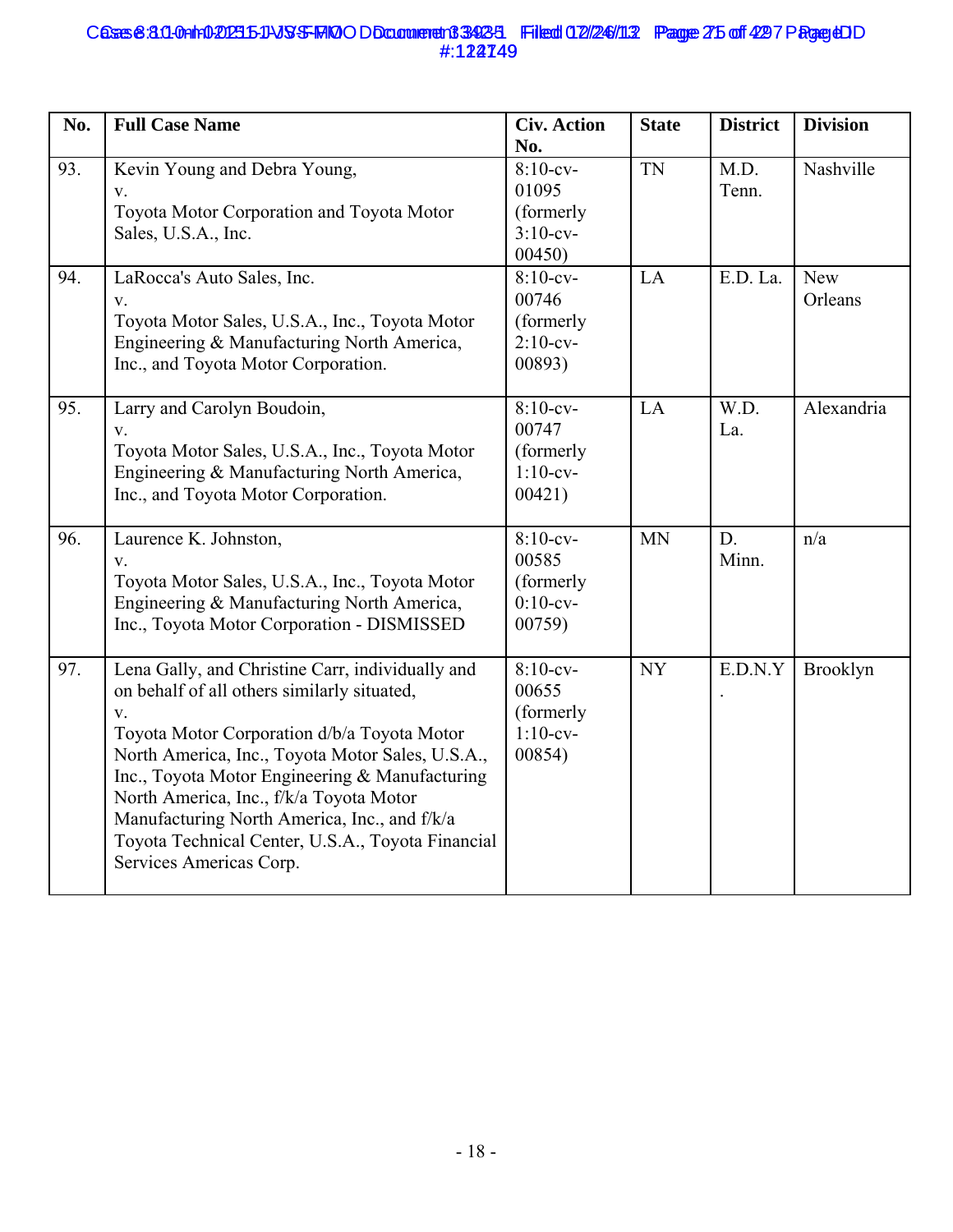## Cases 8:3.0-0nlr0202315-11-VSS-FMOODDcammeret 13-923-31 Filed 02/246/11.2 Page 275 of 4297 Page CDD #:122750 **6558:311-0ahr020235JVSS-FRIQODDcomment 39235 Filed 02/24/13 Page 26 of 42 7 Page 4D** #:124750

| No.  | <b>Full Case Name</b>                                                                                                                                                                                                                                                                                                                                                                                                                                   | <b>Civ. Action</b><br>No.                                  | <b>State</b> | <b>District</b> | <b>Division</b> |
|------|---------------------------------------------------------------------------------------------------------------------------------------------------------------------------------------------------------------------------------------------------------------------------------------------------------------------------------------------------------------------------------------------------------------------------------------------------------|------------------------------------------------------------|--------------|-----------------|-----------------|
| 98.  | Linda Alford Wooten,<br>V.<br>Toyota Motor North America Inc., a California<br>corporation; Toyota Motor Engineering &<br>Manufacturing North America, Inc., a Kentucky<br>corporation; Toyota Motor Manufacturing<br>Kentucky, Inc., a Kentucky corporation; Toyota<br>Motor Sales U.S.A., Inc., a California corporation;<br>Toyota Motor Corporation, a Japanese<br>corporation; and Denso Manufacturing Tennessee,<br>Inc., a Tennessee corporation | $8:10$ -cv-<br>00621<br>(formerly<br>$3:10$ -cv-<br>00229  | <b>SC</b>    | D.S.C.          | Columbia        |
| 99.  | Louis Pera, Jr., and all those similarly situated,<br>V.<br>Toyota Motor Corporation, and Toyota Motor<br>Sales, USA, Inc.                                                                                                                                                                                                                                                                                                                              | $8:10$ -cv-<br>00782<br>(formerly<br>$2:10$ -cv-<br>02153) | <b>TN</b>    | W.D.<br>Tenn.   | Memphis         |
| 100. | Louise Gordon, Michael Dube, and Diane<br>Schlosberg, individually and on Behalf of all<br>others similarly situated,<br>V.<br>Toyota Motor North America Inc., a California<br>corporation; Toyota Motor Engineering &<br>Manufacturing North America, Inc., a Kentucky<br>corporation, Toyota Motor Sales U.S.A., Inc., a<br>California corporation, and Toyota Motor<br>Corporation, a Japanese corporation.                                         | $8:10$ -cv-<br>00596<br>(formerly<br>$3:10$ -cv-<br>00914) | <b>NJ</b>    | D.N.J.          | Trenton         |
| 101. | Lucy Miller, Individually, and on behalf of all<br>persons similarly situated,<br>V.<br>Toyota Motor North America, Inc., a California<br>corporation, Toyota Motor Engineering &<br>Manufacturing North America, Inc., a Kentucky<br>corporation, and Toyota Motor Sales, U.S.A., Inc.,<br>a California corporation - DISMISSED                                                                                                                        | $8:10$ -cv-<br>00724<br>(formerly<br>$1:10-cv-$<br>00657   | <b>DC</b>    | D.D.C.          | Washington      |
| 102. | Margaret Gonzalez, on her own behalf and on<br>behalf of all others similarly situated<br>V.<br>Toyota Motor Sales, U.S.A., Inc.; Toyota Motor<br>North America, Inc.; and Toyota Motor<br>Engineering & Manufacturing North America, Inc.                                                                                                                                                                                                              | $8:10$ -cv-<br>00592<br>(formerly<br>$3:10$ -cv-<br>00595) | NJ           | D.N.J.          | Trenton         |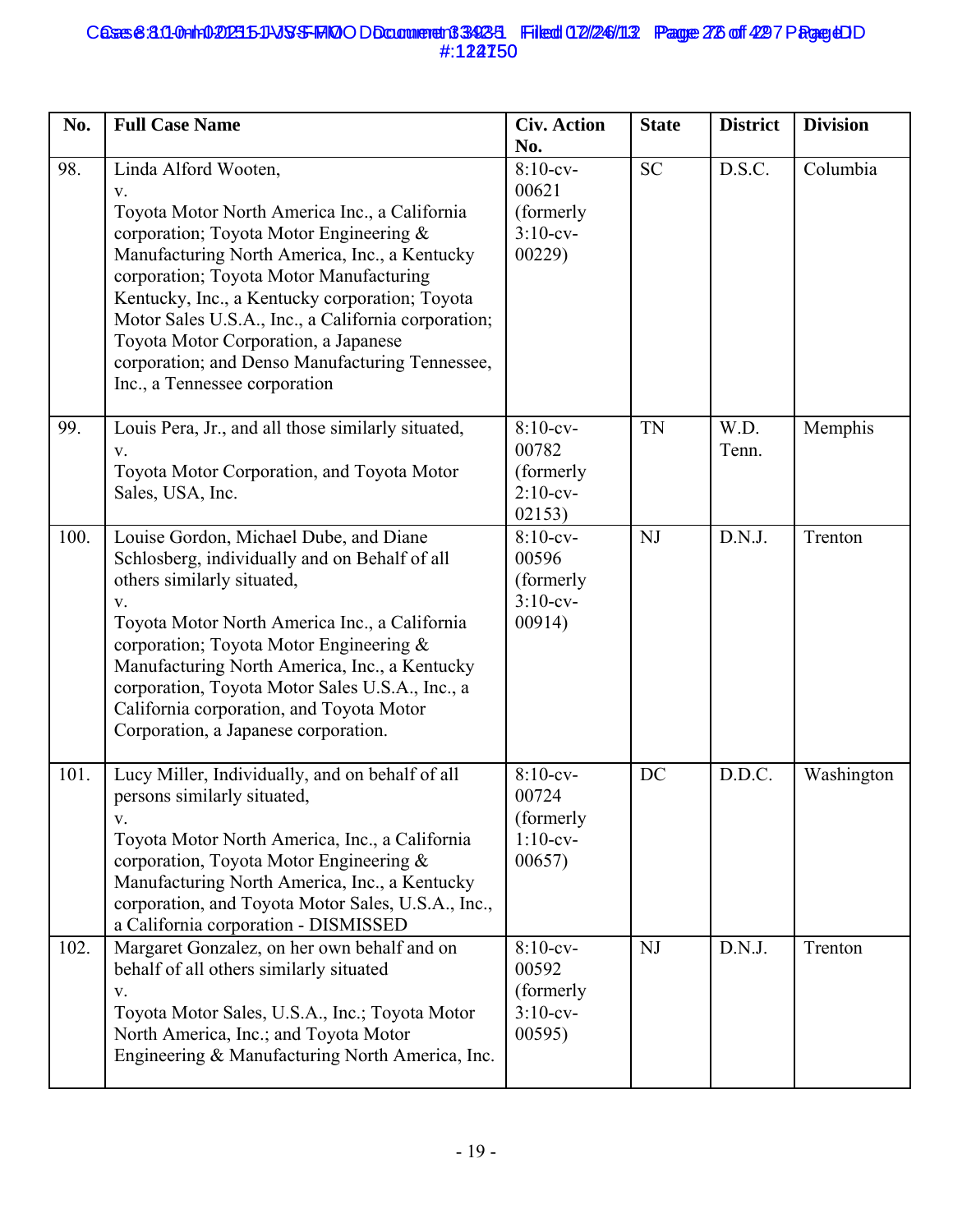## Cases 8:3.0-0nlr0202315-11-VSS-FMOODDcammeret 13-923-31 Filed 02/246/11.2 Page 273 of 4297 Page CDD #:122751 **6558:311-0alt1020235-11-VSS-FAKO O Document 3342-3 Filed 02/24/113 Page 23 of 42 7 Page 40** #:124751

| No.  | <b>Full Case Name</b>                                                                                                                                                                                                                                                        | <b>Civ. Action</b><br>No.                                  | <b>State</b> | <b>District</b> | <b>Division</b>    |
|------|------------------------------------------------------------------------------------------------------------------------------------------------------------------------------------------------------------------------------------------------------------------------------|------------------------------------------------------------|--------------|-----------------|--------------------|
| 103. | Marie DuBois, individually, and on behalf of all<br>persons similarly situated,<br>$V_{\star}$<br>Toyota Motor North America, Inc., a foreign<br>corporation, Toyota Motor Sales, U.S.A., Inc., a<br>foreign corporation, Toyota Motor Corporation, a<br>foreign corporation | $8:10$ -cv-<br>01312<br>(formerly<br>$1:10$ -cv-<br>00779) | <b>NY</b>    | E.D.N.Y         | Brooklyn           |
| 104. | Marie Martin<br>V.<br>Toyota Motor Corporation, Toyota Motor North<br>America, Inc., and Toyota Motor Sales, U.S.A.,<br>Inc.                                                                                                                                                 | $8:11-cv-$<br>01503<br>(formerly<br>$1:11-cv-$<br>04876)   | <b>NY</b>    | S.D.N.Y         | Foley<br>Square    |
| 105. | Mark Adkison, individually and on behalf of all<br>others similarly situated,<br>V.<br>Toyota Motor Sales, U.S.A., Inc.                                                                                                                                                      | $8:10$ -cv-<br>00556<br>(formerly<br>$6:10-cv-$<br>06013)  | <b>AR</b>    | W.D.<br>Ark.    | <b>Hot Springs</b> |
| 106. | Mark Fraase, individually and on behalf of all<br>others similarly situated,<br>V.<br>Toyota Motor Corporation, a foreign corporation,<br>and Toyota Motor Sales, USA, Inc., a California<br>corporation                                                                     | $8:10$ -cv-<br>00765<br>(formerly<br>$3:10$ -cv-<br>00016  | <b>ND</b>    | D.N.D.          | Southeastern       |
| 107. | Mary Ferrara, individually, and on behalf of those<br>similarly situated<br>V.<br>Toyota Motor Sales, USA, Inc., Toyota Motor<br>Corporation                                                                                                                                 | $8:10$ -cv-<br>00750<br>(formerly<br>$1:10$ -cv-<br>10381) | <b>MA</b>    | D.<br>Mass.     | <b>Boston</b>      |
| 108. | Mary O'Rourke, Jim O'Rourke, Kristina Beale,<br>Jeremy Beale, Kai Shemsu, Laura Green, Aaron<br>Green,<br>VS.<br>Toyota Motor Sales, U.S.A., Inc.                                                                                                                            | $8:10$ -cv-<br>01544<br>(formerly<br>$3:10$ -cv-<br>00124) | OH           | S.D.<br>Ohio    | Dayton             |
| 109. | Mary Pat Hauck, on behalf of herself and all others<br>similarly situated,<br>V.<br>Toyota Motor Corporation, Toyota Engineering &<br>Manufacturing North America, Inc., and Toyota<br>Motor Sales, U.S.A., Inc.                                                             | $8:10$ -cv-<br>00757<br>(formerly<br>$0:10$ -cv-<br>01924) | <b>MN</b>    | D.<br>Minn.     | n/a                |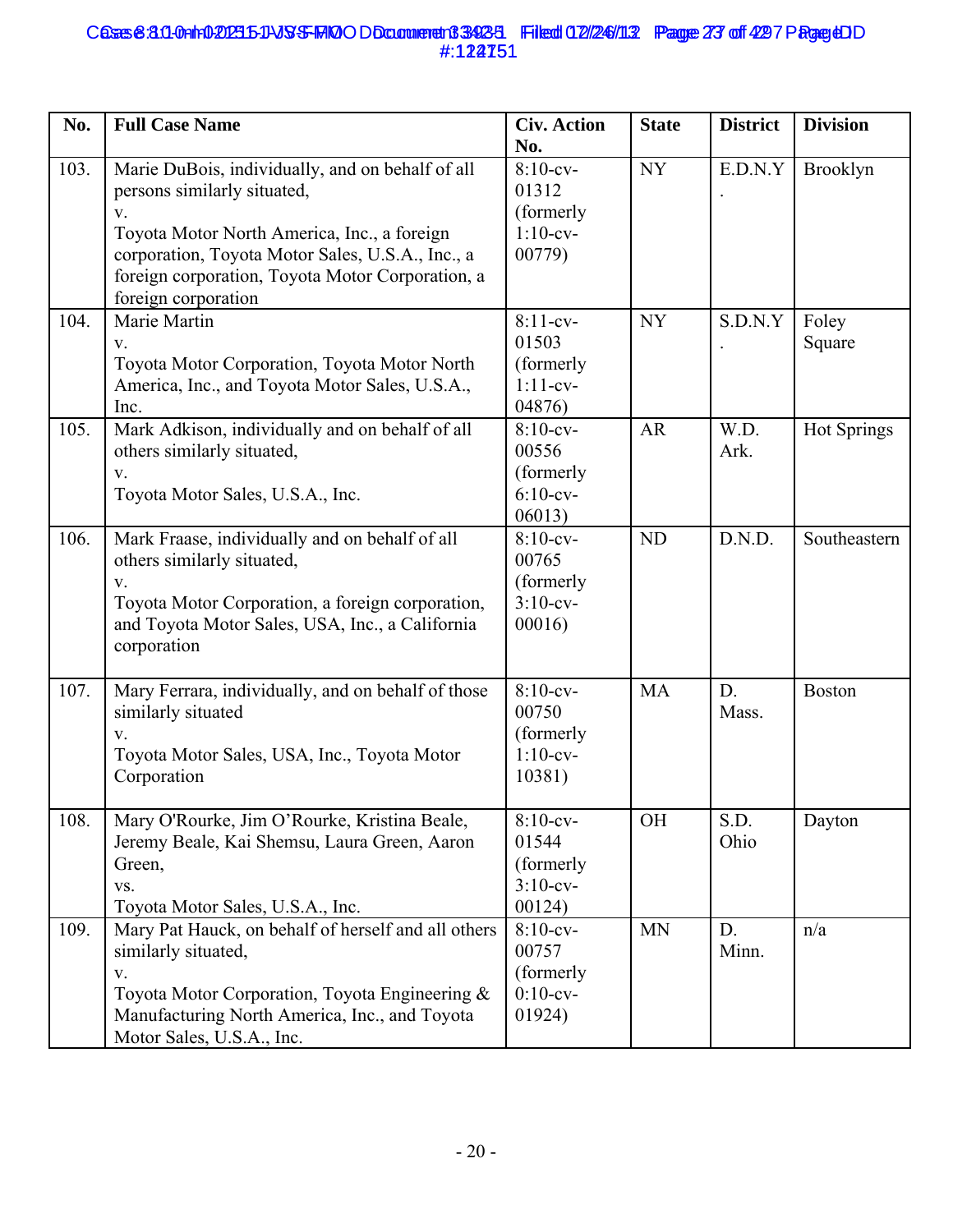# Cases 8:3.0-0nlr0202315-11-VSS-FMOODDcammeret 13-923-31 Filed 02/246/11.2 Page 748 of 4297 Page CDD #:122752 **6558:311-0air020235JVSS-FMO ODCumment 39235 Filed 02/24/13 Page 24 of 427 Page 4D** #:124752

| No.  | <b>Full Case Name</b>                                                                                                                                                                                                                                                                                                                                                                                                                                                                                      | <b>Civ. Action</b><br>No.                                  | <b>State</b> | <b>District</b> | <b>Division</b>         |
|------|------------------------------------------------------------------------------------------------------------------------------------------------------------------------------------------------------------------------------------------------------------------------------------------------------------------------------------------------------------------------------------------------------------------------------------------------------------------------------------------------------------|------------------------------------------------------------|--------------|-----------------|-------------------------|
| 110. | Mary Patricia Ryan, as an individual and on behalf<br>of all others similarly situated,<br>V.<br>Morse Operations, Inc., a Florida corporation,<br>d/b/a Ed Morse Delray Toyota                                                                                                                                                                                                                                                                                                                            | $8:10$ -cv-<br>01365<br>(formerly<br>$9:10$ -cv-<br>80929) | <b>FL</b>    | S.D.<br>Fla.    | West Palm<br>Beach      |
| 111. | Maureen Colaberdino, on behalf of herself and all<br>others similarly situated,<br>V.<br>Toyota Motor North America, Inc., Toyota Motor<br>Sales, U.S.A., Inc., and Toyota Motor Corporation                                                                                                                                                                                                                                                                                                               | $8:10$ -cv-<br>00593<br>(formerly<br>$3:10$ -cv-<br>00672) | NJ           | D.N.J.          | Trenton                 |
| 112. | Micah Maryn, on behalf of himself and all others<br>similarly situated,<br>V.<br>Toyota Motor Sales, U.S.A., Inc., Toyota Motor<br>Engineering & Manufacturing North America,<br>Inc., and Toyota Motor Manufacturing, Kentucky,<br>Inc.                                                                                                                                                                                                                                                                   | $8:10$ -cv-<br>00574<br>(formerly<br>$2:10$ -cv-<br>00046) | <b>KY</b>    | E.D.<br>Ky.     | Covington               |
| 113. | Michael & Cathy Miller, Steve Clemons, Sonya<br>Gray, Wayne & Betty Tomlin, Patrick<br>Kwiatkowski, Edward & Joan Skillman, and<br>Melissa Arnzen Moeddel, individually and on<br>behalf of others similarly situated,<br>V.<br>Toyota Motor Sales, U.S.A., Inc., Toyota Motor<br>Corporation, Toyota Motor Engineering &<br>Manufacturing North America, Inc., Toyota Motor<br>Manufacturing, Kentucky, Inc., and Toyota Motor<br>Manufacturing, Northern Kentucky, Inc.                                  | $8:10$ -cv-<br>00572<br>(formerly<br>$2:10$ -cv-<br>00031) | <b>KY</b>    | E.D.<br>Ky.     | Northern<br>(Covington) |
| 114. | Michael Graves and Michael C. Graves, and Jeff<br>Mullins, individually, and on behalf of all others<br>similarly situated,<br>V.<br>Toyota Motor Manufacturing, West Virginia, Inc.,<br>a West Virginia Corporation; Toyota Motor North<br>America, Inc., a California corporation; Toyota<br>Motor Engineering & Manufacturing North<br>America, Inc., a Kentucky corporation; Toyota<br>Motor Sales U.S.A., Inc., a California corporation;<br>and Toyota Motor Corporation, a Japanese<br>corporation. | $8:10$ -cv-<br>00469<br>(formerly<br>$2:09-cv-$<br>01247)  | <b>WV</b>    | S.D.W.<br>Va.   | Charleston              |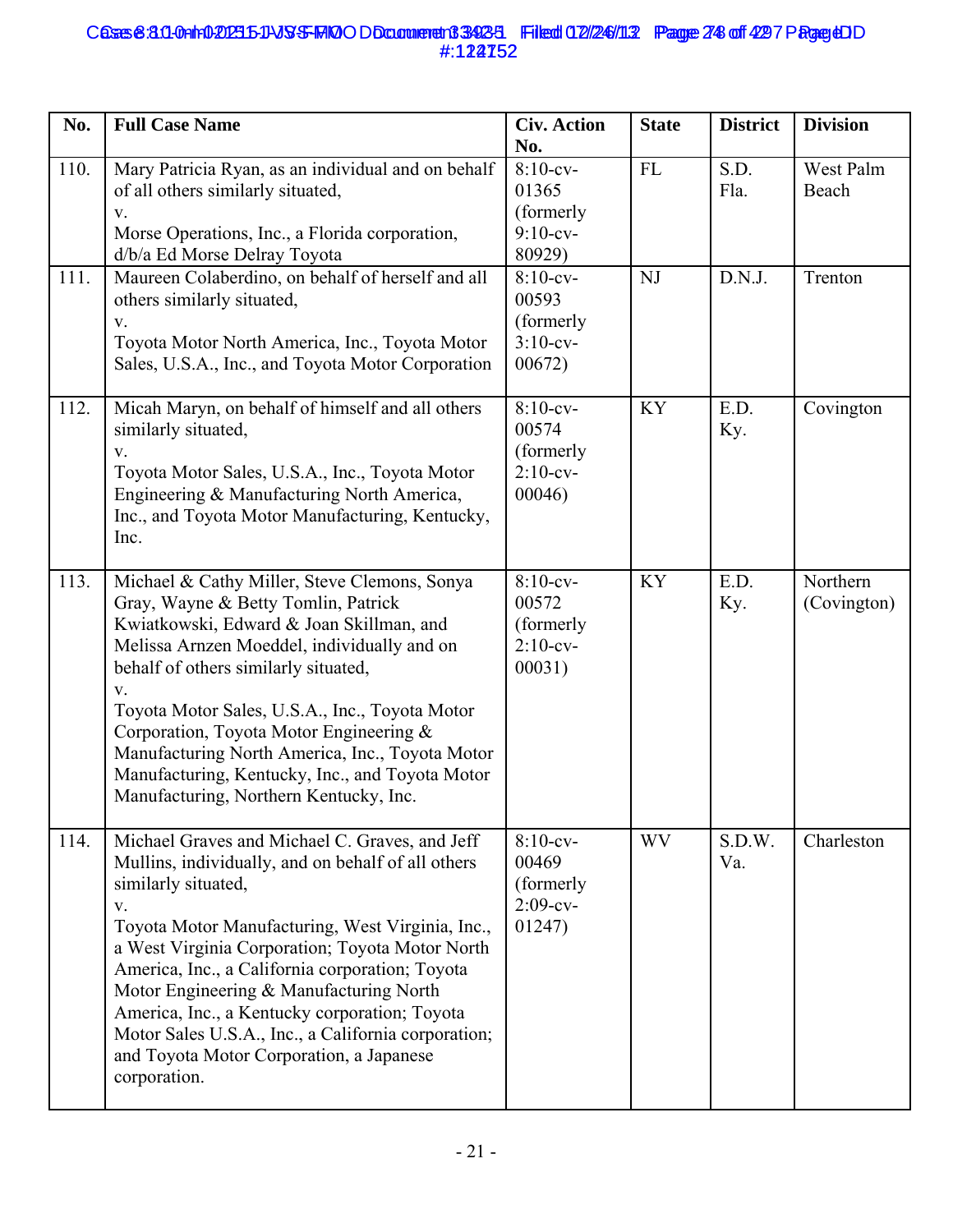## Cases 8:3.0-0nlr0202315-11-VSS-FMOODDcammerent 33423-1 Filed 02/246/11.2 Page 279 of 4297 Page &DD #:122753 **6558:311-0ahr020235JVSS-FRIQODDcomment 39235 Filed 02/24/13 Page 25 of 42 7 Page 4D** #:124753

| No.  | <b>Full Case Name</b>                                                                                                                                                                                                                                                                                                                                                                                                                                                                                                                                                                                                                             | <b>Civ. Action</b><br>No.                                  | <b>State</b> | <b>District</b> | <b>Division</b> |
|------|---------------------------------------------------------------------------------------------------------------------------------------------------------------------------------------------------------------------------------------------------------------------------------------------------------------------------------------------------------------------------------------------------------------------------------------------------------------------------------------------------------------------------------------------------------------------------------------------------------------------------------------------------|------------------------------------------------------------|--------------|-----------------|-----------------|
| 115. | Michael Matsis, Kishin Khilnani, Jo Ann<br>Parochetti, Carole Fisher, Sasha Nizgoda, Anthony<br>Crespo, and Gary Ratliff,<br>V.<br>Toyota Motor Corporation, Toyota Motor North<br>America, Inc., Toyota Motor Sales, U.S.A., Inc.,<br>Toyota Motor Engineering & Manufacturing<br>North America, Inc., Findlay Automotive Of<br>Nevada, LLC, d/b/a Findlay Toyota and Scion, T.<br>West Sales & Service, Inc. d/b/a Desert Toyota,<br>Scion of Las Vegas, GK Nevada LLC, d/b/a<br>Centennial Toyota & Scion, Fletcher Jones East<br>Sahara, Ltd., LLC, d/b/a Fletcher Jones<br>Toyota/Scion, and AAG-Las Vegas, LLC, d/b/a<br>Lexus of Las Vegas | $8:10$ -cv-<br>01380<br>(formerly<br>$2:10$ -cv-<br>01076) | NV           | D. Nev.         | Las Vegas       |
| 116. | Michael Roberge,<br>V.<br>Toyota Motor Sales USA, Inc.                                                                                                                                                                                                                                                                                                                                                                                                                                                                                                                                                                                            | $8:10$ -cv-<br>01769<br>(formerly<br>$1:10$ -cv-<br>11158) | <b>MA</b>    | D.<br>Mass.     | <b>Boston</b>   |
| 117. | Michael Tomaszewski,<br>V.<br>Toyota Motor Sales, USA, Inc. - DISMISSED                                                                                                                                                                                                                                                                                                                                                                                                                                                                                                                                                                           | $8:10$ -cv-<br>01833<br>(formerly<br>$3:10$ -cv-<br>01019) | CA           | S.D.<br>Cal.    | San Diego       |
| 118. | Michael Yastrab, on behalf of himself and all other<br>similarly situated individuals,<br>V.<br>Toyota Motor Sales, U.S.A., Inc., Toyota Motor<br>Engineering & Manufacturing North America,<br>Inc., Toyota Motor Corporation - DISMISSED                                                                                                                                                                                                                                                                                                                                                                                                        | $8:10$ -cv-<br>00771<br>(formerly<br>$1:10$ -cv-<br>01334) | <b>NY</b>    | E.D.N.Y         | Brooklyn        |
| 119. | Michelle Lynch on behalf of herself and all others<br>similarly situated,<br>V.<br>Toyota Motor Corporation and Toyota Motor<br>Sales U.S.A., Inc.                                                                                                                                                                                                                                                                                                                                                                                                                                                                                                | $8:10$ -cv-<br>00464<br>(formerly<br>$8:10$ -cv-<br>00326) | <b>FL</b>    | M.D.<br>Fla.    | Tampa           |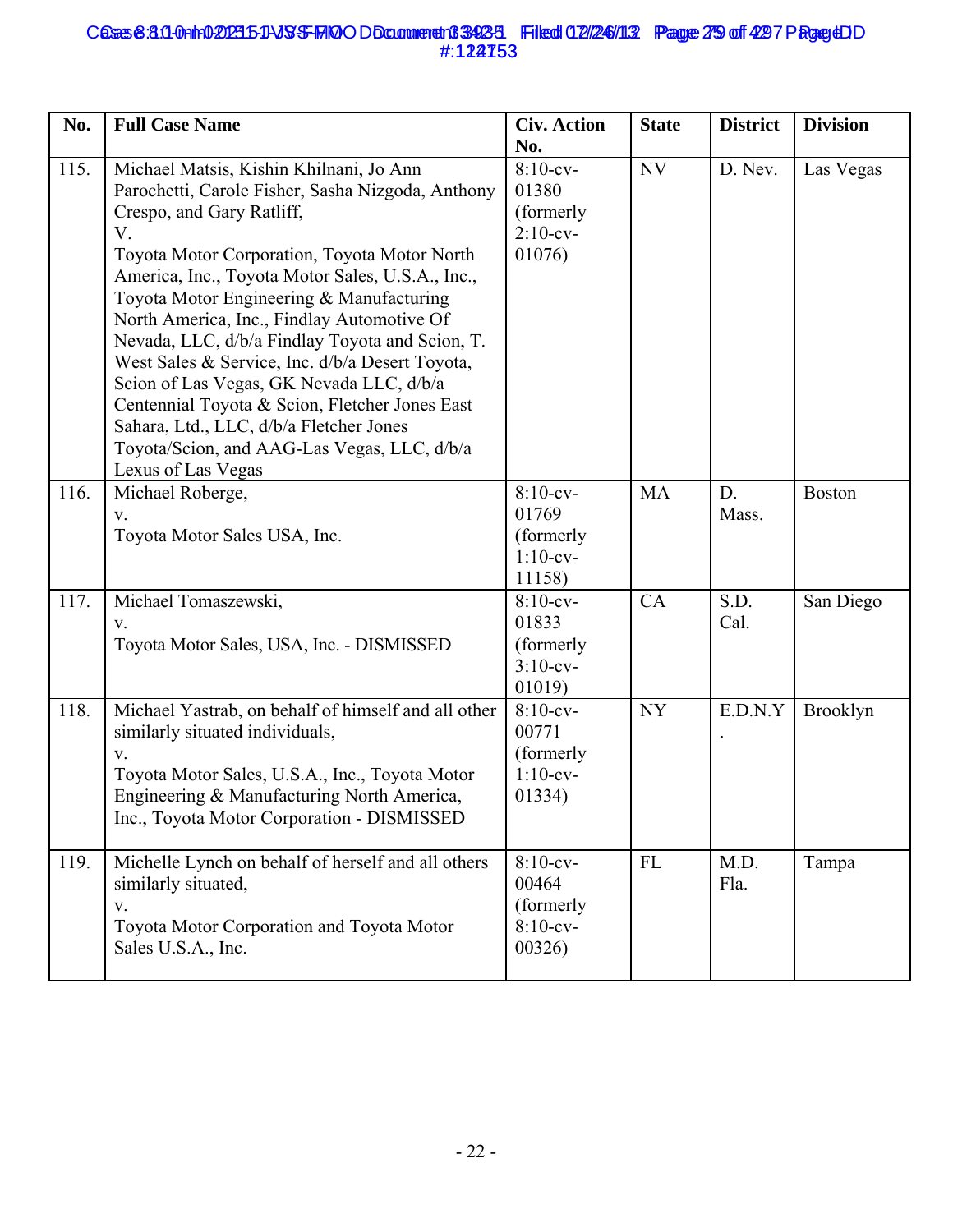## Cases 8:3.0-0nlr0202315-J1-JSS-FMOODDcammeret183423-1 Filed 02/246/11.2 Page 260 off 4297 Page & DD #:122754 **6558:30-0a1r0-20235-11-VSS-FRIQODDcomment 3423-3 Filed 02/24/113 Page 26 of 42 7 Page 40** #:124754

| No.  | <b>Full Case Name</b>                                                                                                                                                                                                                                                                                                                                                                                                                           | <b>Civ. Action</b><br>No.                                  | <b>State</b> | <b>District</b> | <b>Division</b>       |
|------|-------------------------------------------------------------------------------------------------------------------------------------------------------------------------------------------------------------------------------------------------------------------------------------------------------------------------------------------------------------------------------------------------------------------------------------------------|------------------------------------------------------------|--------------|-----------------|-----------------------|
| 120. | Millie Charlottie Hartgrove<br>V.<br>Toyota Motor Corporation, Toyota Motor Sales,<br>USA. Inc, Toyota Motor North America, Inc., and<br>Toyota Motor Engineering and Manufacturing<br>North America, Inc.                                                                                                                                                                                                                                      | $8:10$ -cv-<br>00779<br>(formerly<br>$3:10$ -cv-<br>00101) | <b>TN</b>    | E.D.<br>Tenn.   | Knoxville             |
| 121. | Mindy A. Corrigan and Dennis J. Waugh, On<br>behalf of themselves and all other similarly<br>situated individuals,<br>${\bf V}.$<br>Toyota Motor Sales, U.S.A., Inc., Toyota Motor<br>Engineering & Manufacturing North America,<br>Inc., Toyota Motor Corporation - DISMISSED                                                                                                                                                                  | $8:10$ -cv-<br>00778<br>(formerly<br>$1:10$ -cv-<br>00138) | R1           | D.R.I.          | Providence            |
| 122. | Mitchell P. Gedid<br>V.<br>Toyota Motor Corporation, a foreign corporation,<br>and Toyota Motor Sales, U.S.A., Inc., a California<br>corporation, and Toyota motor Engineering $\&$<br>Manufacturing North America, Inc., a Kentucky<br>corporation                                                                                                                                                                                             | $8:10$ -cv-<br>00777<br>(formerly<br>$2:10$ -cv-<br>00407) | PA           | W.D. Pa         | Pittsburgh            |
| 123. | Nimishabahen Patel, individually, and on behalf of<br>all persons similarly situated, Besmir Zako,<br>individually, and on behalf of all persons similarly<br>situated, Dzemal Zako, individually, and on behalf<br>of all persons similarly situated,<br>V.<br>Toyota Motor North America, Inc., a foreign<br>corporation, Toyota Motor Sales, U.S.A., Inc., a<br>foreign corporation, and Toyota Motor<br>Corporation, a foreign corporation. | $8:10$ -cv-<br>00558<br>(formerly)<br>$3:10$ -cv-<br>00210 | <b>CT</b>    | D.<br>Conn.     | New Haven             |
| 124. | Pamela Frederickson<br>V.<br>Toyota Motor Sales, U.S.A., Inc., Toyota Motor<br>Engineering & Manufacturing North America,<br>Inc., and Toyota Motor Corporation.                                                                                                                                                                                                                                                                                | $8:10$ -cv-<br>00745<br>(formerly<br>$2:10$ -cv-<br>00892) | LA           | E.D. La.        | <b>New</b><br>Orleans |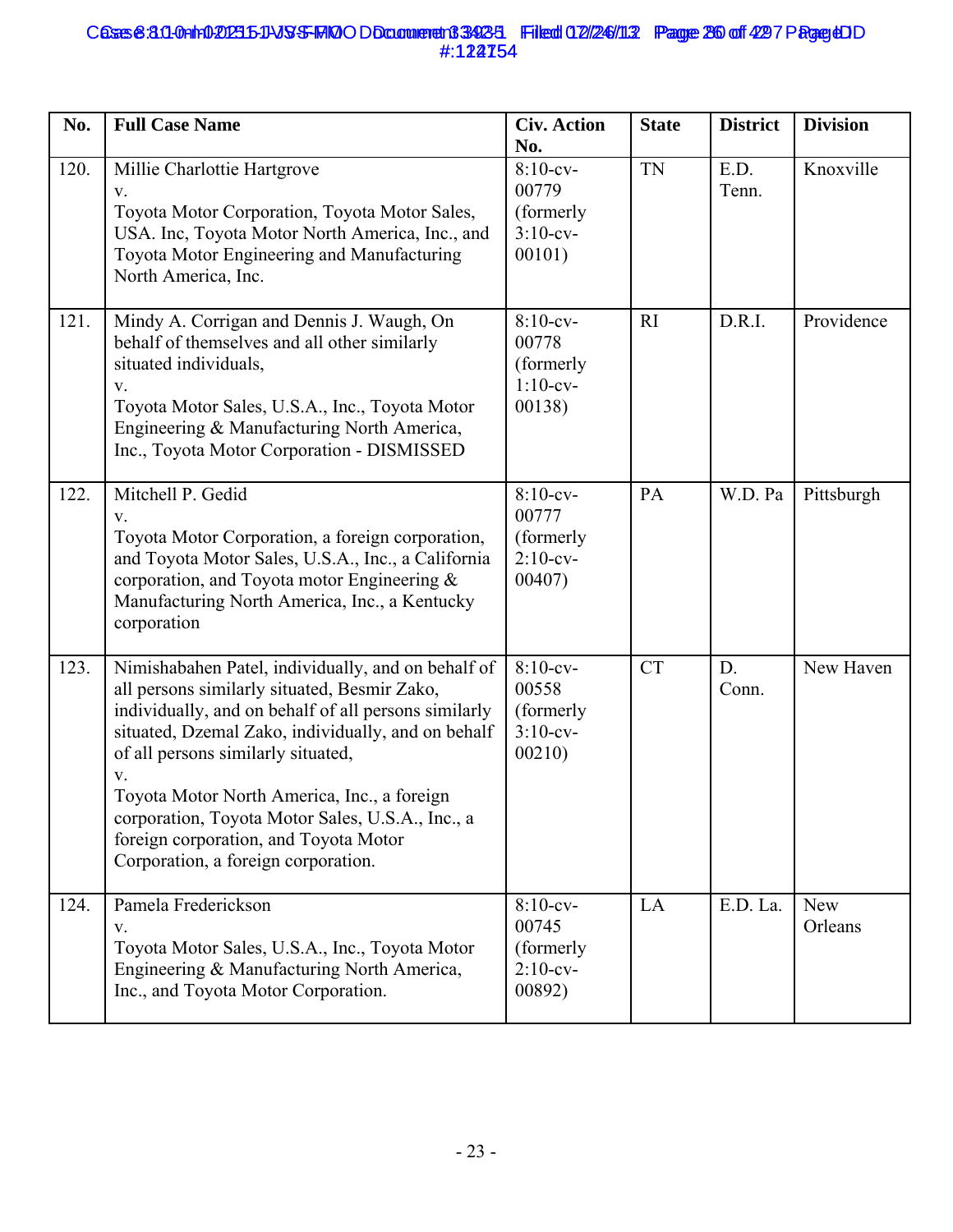## Cases 8:3.0-0nlr0202315-11-VSS-FMOODDcammeret183423-1 Filed 02/246/11.2 Page 231 of 4297 Page &DD #:122755 **6558:311-0ahr020235JVSS-FMO ODCuonneret 33423 Filed 02/24/13 Page 21 of 427 Page 4D** #:124755

| No.  | <b>Full Case Name</b>                                                                                                                                                                                                                                                                                                                  | <b>Civ. Action</b><br>No.                                  | <b>State</b> | <b>District</b>           | <b>Division</b>     |
|------|----------------------------------------------------------------------------------------------------------------------------------------------------------------------------------------------------------------------------------------------------------------------------------------------------------------------------------------|------------------------------------------------------------|--------------|---------------------------|---------------------|
| 125. | Patricia Grier<br>V.<br>Toyota Motor Sales, U.S.A., Inc.                                                                                                                                                                                                                                                                               | $8:10$ -cv-<br>00764<br>(formerly<br>$3:10$ -cv-<br>00176) | NC           | W.D.N.<br>$\mathcal{C}$ . | Charlotte           |
| 126. | Peter Phaneuf, on his own behalf and on behalf of<br>all others similarly situated,<br>V.<br>Toyota Motor Sales, U.S.A., Inc.; Toyota Motor<br>North America, Inc.; and Toyota Motor<br>Engineering & Manufacturing North America, Inc.                                                                                                | $8:10$ -cv-<br>00599<br>(formerly<br>$2:10$ -cv-<br>00487) | <b>NY</b>    | E.D.N.Y                   | Central Islip       |
| 127. | Ramon Ojeda Rivera, Sheydalis Casul De Jesus,<br>and Ada Roldan Soto, et al., on behalf of<br>themselves and all others similarly situated,<br>V.<br>Toyota Motor North America, Inc.; Toyota Motor<br>Engineering & Manufacturing North America,<br>Inc.; Toyota Motor Sales, U.S.A., Inc. and Toyota<br>De Puerto Rico, Corporation. | $8:10$ -cv-<br>01920<br>(formerly<br>$3:10$ -cv-<br>02053) | PR           | D.P.R.                    | San Juan            |
| 128. | Rebecca S. Shumaker<br>V.<br>Toyota Motor Engineering & Manufacturing<br>North America, Inc., Toyota Motor Sales, U.S.A.,<br>Inc., and Toyota Motor Corporation                                                                                                                                                                        | $8:10$ -cv-<br>00611<br>(formerly<br>$3:10$ -cv-<br>00061) | OH           | S.D.<br>Ohio              | Western<br>(Dayton) |
| 129. | Rena Ridenour,<br>V.<br>Toyota Motor Sales, U.S.A., Inc., a California<br>corporation, Toyota Motor Engineering &<br>Manufacturing North America, Inc., Toyota Motor<br>Corporation                                                                                                                                                    | $8:10$ -cv-<br>00760<br>(formerly<br>$4:10$ -cv-<br>00365) | <b>MO</b>    | E.D.<br>Mo.               | St. Louis           |
| 130. | Renita Cipriani, as an individual and on behalf of<br>all others similarly situated,<br>V.<br>Toyota Motor Corporation, a foreign corporation,<br>and Toyota Motor Sales, U.S.A., Inc., a California<br>Corp.                                                                                                                          | $8:10$ -cv-<br>00559<br>(formerly<br>$8:10$ -cv-<br>00427) | <b>FL</b>    | M.D.<br>Fla.              | Tampa               |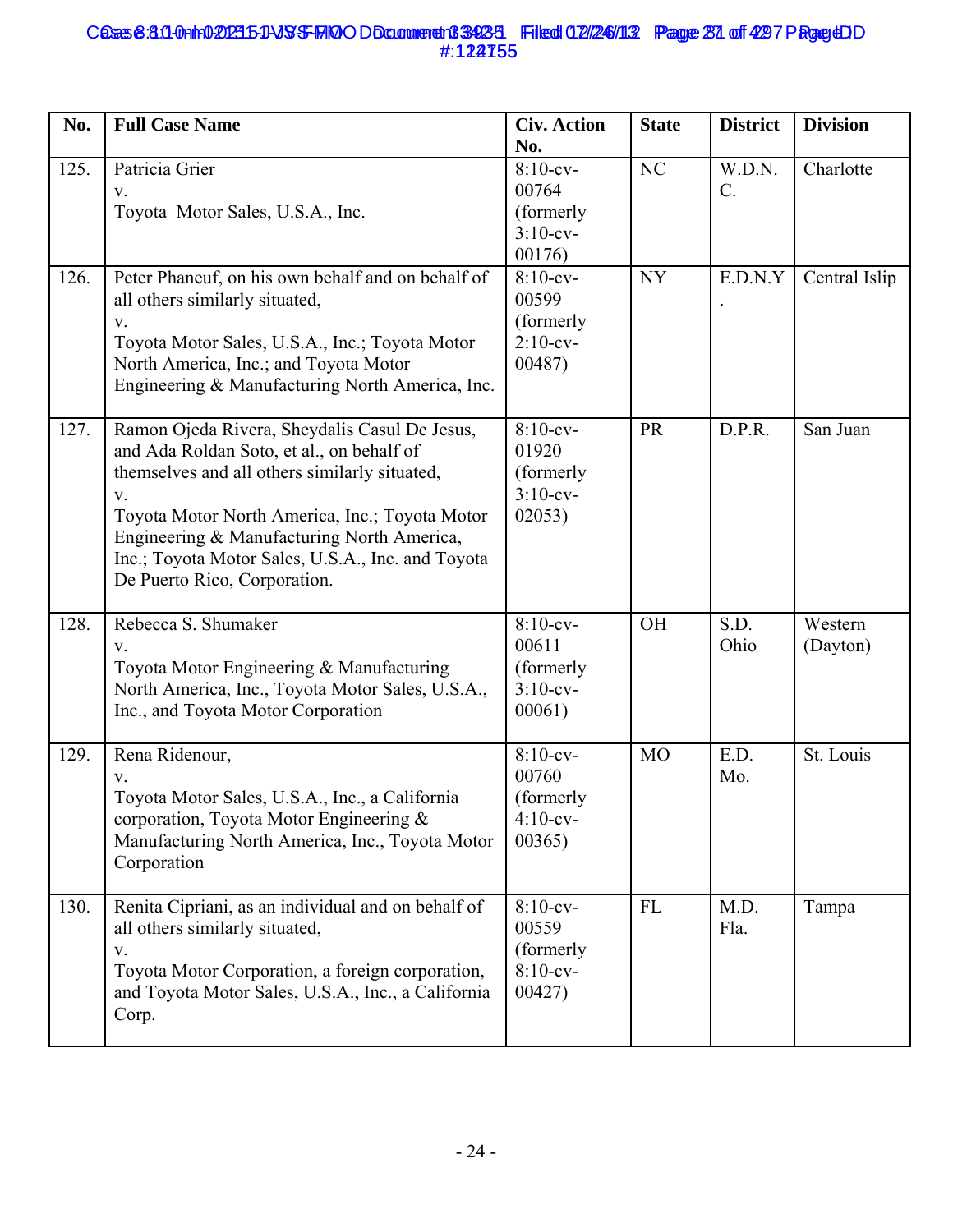## Cases 8:3.0-0nlr0202315-11-VSS-FMOODDcomment 33423-1 Filed 02/246/11.2 Page 282 of 4297 Page &DD #:122756 **6558:30-0a1r0-20235-11-VSS-FRIQODDcomment 3423-3 Filed 02/24/11.3 Page 232 of 4297 Page 4D** #:124756

| No.  | <b>Full Case Name</b>                                                                                                                                                                                                                                                                                                              | <b>Civ. Action</b><br>No.                                  | <b>State</b> | <b>District</b> | <b>Division</b> |
|------|------------------------------------------------------------------------------------------------------------------------------------------------------------------------------------------------------------------------------------------------------------------------------------------------------------------------------------|------------------------------------------------------------|--------------|-----------------|-----------------|
| 131. | Richard Immerman, individually and on behalf of<br>all others similarly situated,<br>V.<br>Toyota Motor North America, Inc., Toyota Motor<br>Engineering & Manufacturing North America,<br>Inc., and Toyota Motor Sales, U.S.A., Inc.                                                                                              | $8:10$ -cv-<br>00773<br>(formerly)<br>$1:10$ -cv-<br>00650 | OH           | N.D.<br>Ohio    | Cleveland       |
| 132. | Robert O'Leary and Jennifer Porter, individually<br>and on behalf of all others similarly situated,<br>V.<br>Toyota Motor Sales, USA, Inc., a California<br>corporation                                                                                                                                                            | $8:10$ -cv-<br>00759<br>(formerly<br>$4:10$ -cv-<br>00350  | <b>MO</b>    | E.D.<br>Mo.     | St. Louis       |
| 133. | Robert Ruf,<br>V.<br>Toyota Motor Sales, U.S.A., Inc.- DISMISSED                                                                                                                                                                                                                                                                   | $8:10$ -cv-<br>00756<br>(formerly<br>$0:10$ -cv-<br>01694) | <b>MN</b>    | D.<br>Minn.     | n/a             |
| 134. | Robert Smyser, individually and on behalf of all<br>others similarly situated,<br>V.<br>Toyota Motor Corporation; Toyota Motor Sales,<br>U.S.A., Inc.; ABC Corporations 1-50; and XYZ<br>Partnerships 1-50                                                                                                                         | $8:10$ -cv-<br>00720<br>(formerly<br>$2:10$ -cv-<br>00741) | AZ           | D. Ariz.        | Phoenix         |
| 135. | Robyn Horn, class representative, on behalf of<br>herself and all others similarly situated,<br>V.<br>Toyota Motor Sales U.S.A., Inc., a California<br>corporation, Toyota Motor Engineering &<br>Manufacturing, North America, Inc., a foreign<br>corporation, Toyota Motor Corporation, a foreign<br>corporation, and Does 1-10. | $8:10$ -cv-<br>00553<br>(formerly<br>$4:10$ -cv-<br>00090) | AR           | E.D.<br>Ark.    | Little Rock     |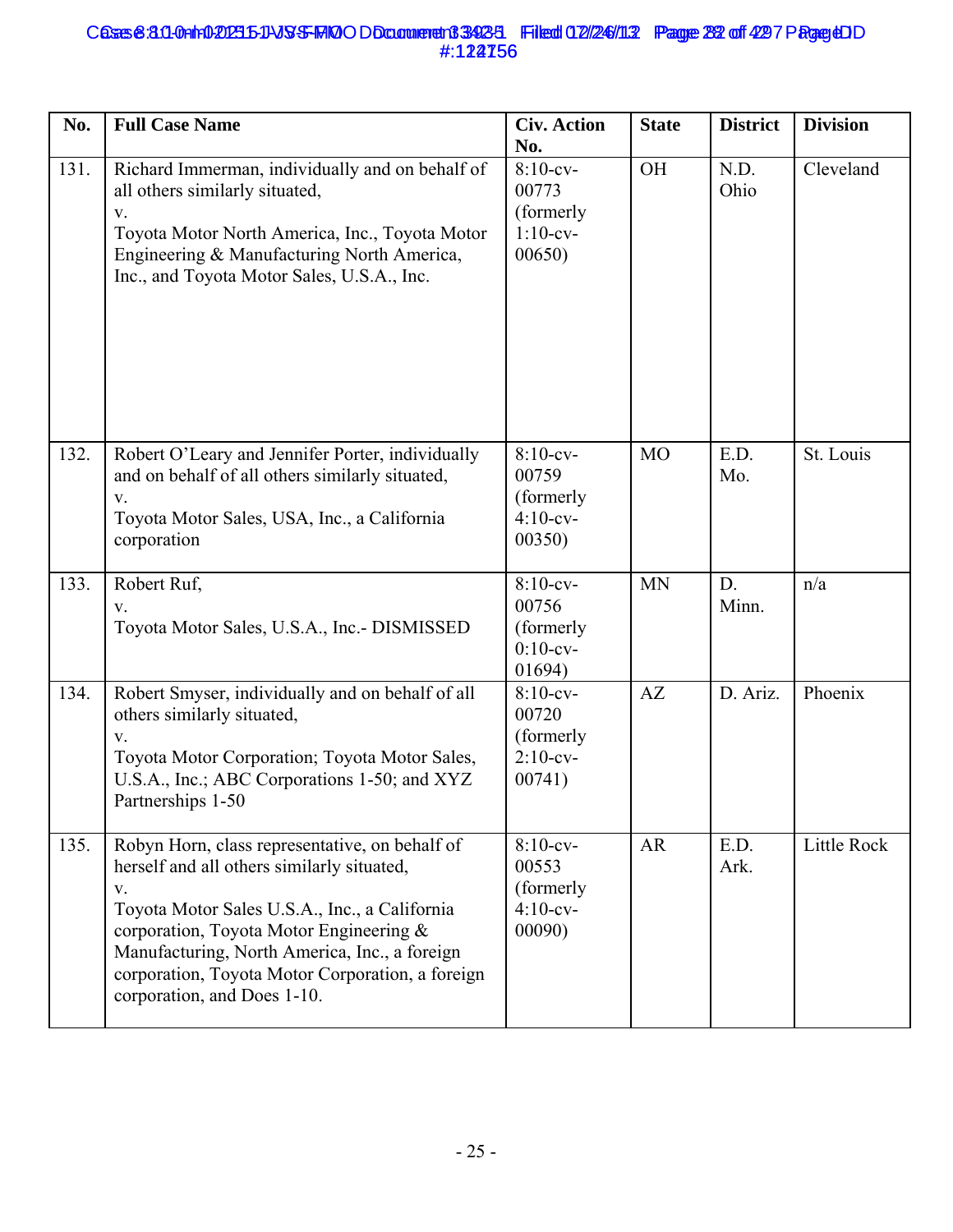## Cases 8:3.0-0nlr0202315-11-VSS-FMOODDcammeret 13-923-31 Filed 02/246/11.2 Page 293 of 4297 Page &DD #:122757 **6558:30-0a1r0-20235-11-VSS-FRIQODDcomment 3423-3 Filed 02/24/11.2 Page 29 of 42 7 Page 4D** #:124757

| No.  | <b>Full Case Name</b>                                                                                                                                                                                                                                                                                                                                                                                                                                         | <b>Civ. Action</b><br>No.                                  | <b>State</b> | <b>District</b> | <b>Division</b>       |
|------|---------------------------------------------------------------------------------------------------------------------------------------------------------------------------------------------------------------------------------------------------------------------------------------------------------------------------------------------------------------------------------------------------------------------------------------------------------------|------------------------------------------------------------|--------------|-----------------|-----------------------|
| 136. | Ronald Fahey, Individually and on behalf of all<br>others similarly situated,<br>V.<br>Toyota Motor Corporation, a foreign corporation,<br>and Toyota Motor Sales, USA, Inc., a California<br>corporation                                                                                                                                                                                                                                                     | $8:10$ -cv-<br>00615<br>(formerly<br>$3:10$ -cv-<br>00297) | <b>OR</b>    | D. Or.          | Portland              |
| 137. | Ronald Walls, on behalf of himself and all others<br>similarly situated,<br>V.<br>Toyota Motor Corporation, Toyota Motor Sales,<br>U.S.A., Inc. and Toyota Motor Engineering &<br>Manufacturing North America, Inc.                                                                                                                                                                                                                                           | $8:10$ -cv-<br>00740<br>(formerly<br>$3:10$ -cv-<br>00215) | IL           | S.D. Ill.       | East St.<br>Louis     |
| 138. | Rosalina Diaz, Individually and on behalf of all<br>others similarly situated,<br>V.<br>Toyota Motor Corporation, a Japanese<br>corporation; Toyota Motor North America., Inc., a<br>California corporation; Toyota Motor Engineering<br>& Manufacturing North America, Inc., a Kentucky<br>Corporation, Toyota Motor Sales U.S.A., Inc., a<br>California corporation, and Toyota Motor Credit<br>Corporation, a California corporation and John<br>Does 1-10 | $8:10$ -cv-<br>00738<br>(formerly<br>$1:10$ -cv-<br>01931) | IL           | N.D. Ill.       | Chicago               |
| 139. | Roshawn Donahue, individually and on behalf of<br>all other similarly situated Plaintiffs,<br>V.<br>Toyota Motor North America, Inc., Toyota Motor<br>Engineering & Manufacturing, North America,<br>Inc., and Toyota Motor Sales, U.S.A., Inc.                                                                                                                                                                                                               | $8:10$ -cv-<br>00579<br>(formerly<br>$3:10$ -cv-<br>00108  | LA           | M.D.<br>La.     | <b>Baton</b><br>Rouge |
| 140. | Roy Nelson<br>V.<br>Toyota Motor North America, Inc.; Toyota Motor<br>Engineering & Manufacturing North America,<br>Inc.; and Toyota Motor Sales, U.S.A., Inc. -<br><b>DISMISSED</b>                                                                                                                                                                                                                                                                          | $8:10$ -cv-<br>00597<br>(formerly<br>$1:10$ -cv-<br>00161) | <b>NM</b>    | D.N.M.          | Albuquerque           |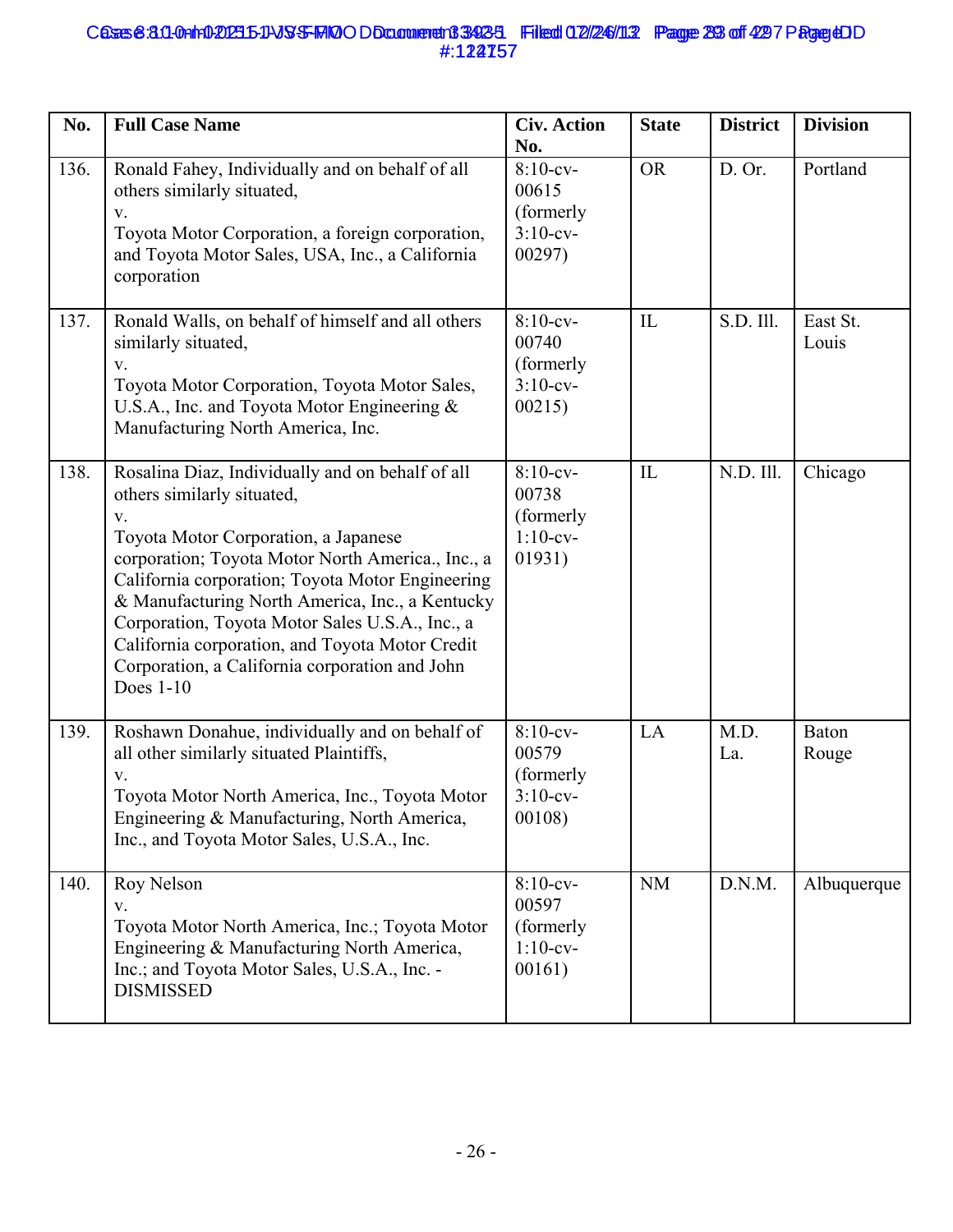## Cases 8:3.0-0nlr0202315-J1-JSS-FMOODDcammeret 13-923-31 Filed 02/246/11.2 Page 384 of 4297 Page CDD #:122758 **6558:30-09 PD 20235-DD 35-FMO OD Document 3425 Filed 07/24/13 Page 34 of 427 Page 40** #:124758

| No.  | <b>Full Case Name</b>                                                                                                                                                                                                                                                                                             | <b>Civ. Action</b><br>No.                                  | <b>State</b> | <b>District</b> | <b>Division</b> |
|------|-------------------------------------------------------------------------------------------------------------------------------------------------------------------------------------------------------------------------------------------------------------------------------------------------------------------|------------------------------------------------------------|--------------|-----------------|-----------------|
| 141. | Ruth Shechter, Aaron Austin, Rhea Rodgers<br>Individually, and on behalf of All others similarly<br>situated,<br>V.<br>Toyota Motor Engineering & Manufacturing<br>North America, Inc., Toyota Motor Sales, U.S.A.,<br>Inc., Toyota Motor North America, Inc., and<br><b>Toyota Motor Corporation</b>             | $8:10$ -cv-<br>00741<br>(formerly<br>$2:10$ -cv-<br>02144) | <b>KS</b>    | D. Kan.         | Kansas City     |
| 142. | Ryan Scharrel, Susan Kruschke, and Enrique<br>Moreno,<br>$\mathbf{V}.$<br>Toyota Motor North America, Inc, a California<br>corporation, Toyota Motor Engineering &<br>Manufacturing North America, Inc., a Kentucky<br>corporation, and Toyota Motor Sales, U.S.A., Inc.,<br>a California corporation - DISMISSED | $8:10$ -cv-<br>00557<br>(formerly<br>$1:10$ -cv-<br>00227  | CO           | D. Colo.        | Denver          |
| 143. | S. Firgon, on behalf of himself and all others<br>similarly situated,<br>V.<br>Toyota Motor Corporation, Toyota Motor Sales,<br>U.S.A., Inc., Toyota Motor Engineering &<br>Manufacturing North America, Inc., and Toyota<br>Motor North America, Inc.                                                            | $8:10$ -cv-<br>00570<br>(formerly<br>$2:10$ -cv-<br>02075) | <b>KS</b>    | D. Kan.         | Kansas City     |
| 144. | Selena M. Hines- Muhammad, on behalf of herself<br>and all other similarly situated individuals,<br>$V_{\star}$<br>Toyota Motor Sales U.S.A., Inc., Toyota Motor<br>Engineering & Manufacturing North America, and<br>Toyota Motor Corporation - DISMISSED                                                        | $8:10$ -cv-<br>00763<br>(formerly<br>$3:10-cv-$<br>00135)  | NC           | W.D.N.<br>$C$ . | Charlotte       |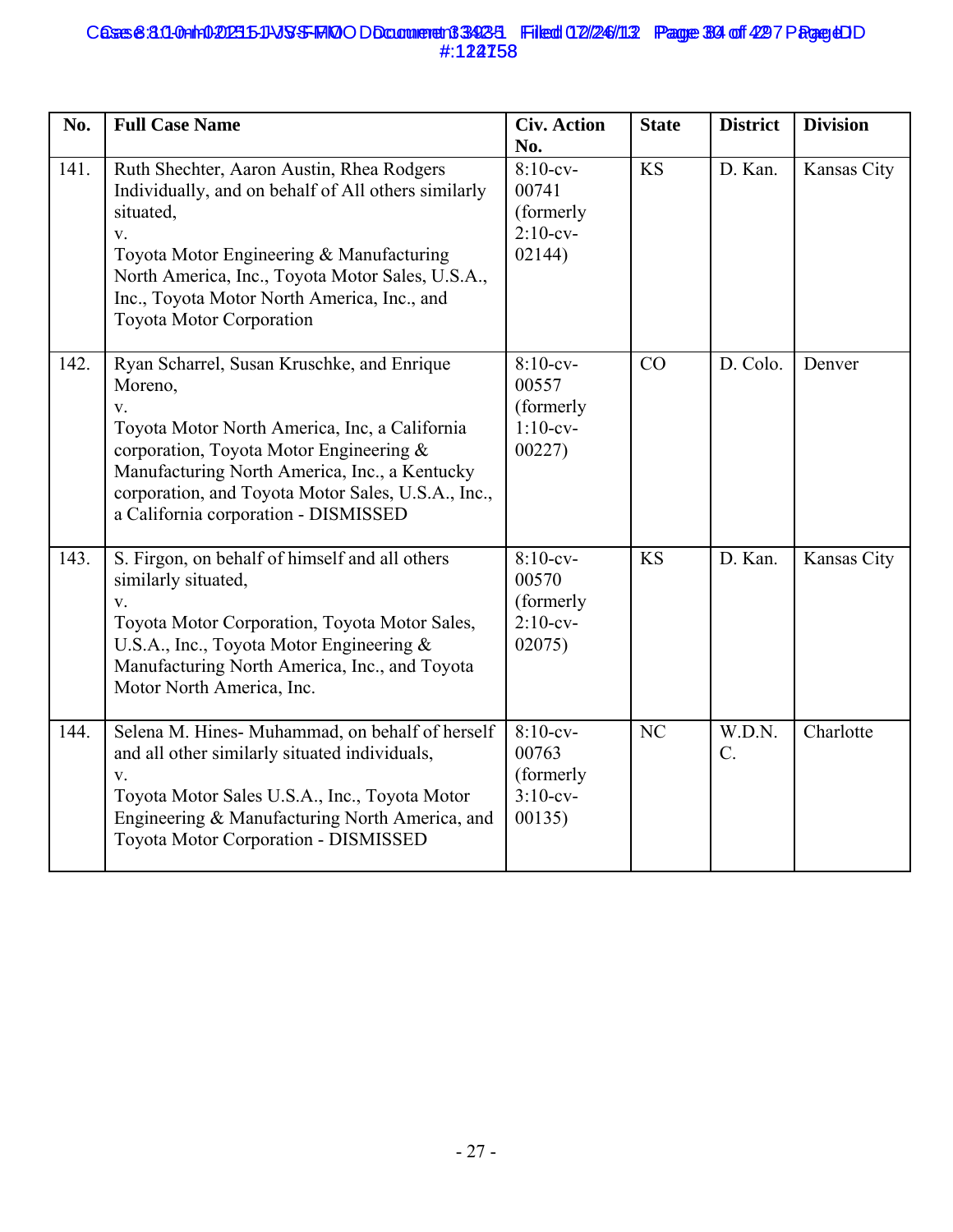## Cases 8:3.0-0nlr0202315-11-VSS-FMOODDcammeret183423-1 Filed 02/246/11.2 Page 815 of 4297 Page & DD #:122759 **6558:30-0a1r0-20235-11-VSS-FRIQODDcomment 3423-3 Filed 02/24/11.3 Page 315 of 4297 Page 4D** #:124759

| No.  | <b>Full Case Name</b>                                                                                                                                                                                                                                                                                                                                                                                                                                                                                                                                                                                            | <b>Civ. Action</b><br>No.                                  | <b>State</b> | <b>District</b> | <b>Division</b>     |
|------|------------------------------------------------------------------------------------------------------------------------------------------------------------------------------------------------------------------------------------------------------------------------------------------------------------------------------------------------------------------------------------------------------------------------------------------------------------------------------------------------------------------------------------------------------------------------------------------------------------------|------------------------------------------------------------|--------------|-----------------|---------------------|
| 145. | Sharlene Cohen-Goldberger, Tiffany Jones,<br>Thelma Reid, Jerry A. Borbon, Paul Rosenfeld and<br>Maxine Rosenfeld, Miguel E. Cordero, Stuart<br>Plush, Omar Alexander Montes, Karen F. Ruiz and<br>Jose E. Novoa, Cindy L. Bencsik and Jeanne<br>Epstein, Donna B. Bellony and Ned Sachs,<br>individually and on behalf of themselves and other<br>similarly situated Plaintiffs,<br>V.<br>Toyota Motor Sales, U.S.A., Inc.; Toyota Motor<br>Corporation; Toyota Motor North America, Inc.;<br>Toyota Motor Engineering & Manufacturing<br>North America, Inc.; and Toyota Motor<br>Manufacturing Kentucky, Inc. | $8:10-cv-$<br>00727<br>(formerly<br>$1:10$ -cv-<br>20648)  | FL           | S.D.<br>Fla.    | Miami               |
| 146. | Shawnee W. Scharer,<br>V.<br>Toyota Motor Sales, U.S.A., Inc., Toyota Motor<br>Corporation, and does 1-50, inclusive                                                                                                                                                                                                                                                                                                                                                                                                                                                                                             | $8:10$ -cv-<br>00721<br>(formerly<br>$3:10$ -cv-<br>00648  | CA           | S.D.<br>Cal.    | San Diego           |
| 147. | Solomon Harbor<br>V.<br>Toyota Motor Sales, U.S.A., Inc., CTS<br>Corporation, Akio Toyoda, and Joseph Airport<br>Toyota Scion                                                                                                                                                                                                                                                                                                                                                                                                                                                                                    | $8:10$ -cv-<br>00775<br>(formerly<br>$3:10-cv-$<br>00144)  | <b>OH</b>    | S.D.<br>Ohio    | Western<br>(Dayton) |
| 148. | Steven Boughner, on behalf of himself and all<br>others similarly situated,<br>V.<br>Toyota Motor Engineering & Manufacturing<br>North America, Inc., Toyota Motor Manufacturing<br>Kentucky, Inc., Toyota Motor Sales, U.S.A., Inc.,<br>and Toyota Lease Trust.                                                                                                                                                                                                                                                                                                                                                 | $8:10$ -cv-<br>00801<br>(formerly<br>$2:10$ -cv-<br>01361) | <b>NY</b>    | E.D.N.Y         | Central Islip       |
| 149. | Susan Rifken Ltd., Individually and On behalf of<br>others similarly situated<br>V.<br>Toyota Motor North America Inc., a California<br>Corporation; Toyota Motor Sales U.S.A., Inc., a<br>California Corporation; and Toyota Motor<br>Corporation, a Japanese Corporation                                                                                                                                                                                                                                                                                                                                       | $8:10$ -cv-<br>00739<br>(formerly<br>$1:10$ -cv-<br>02507) | IL           | N.D. Ill.       | Chicago             |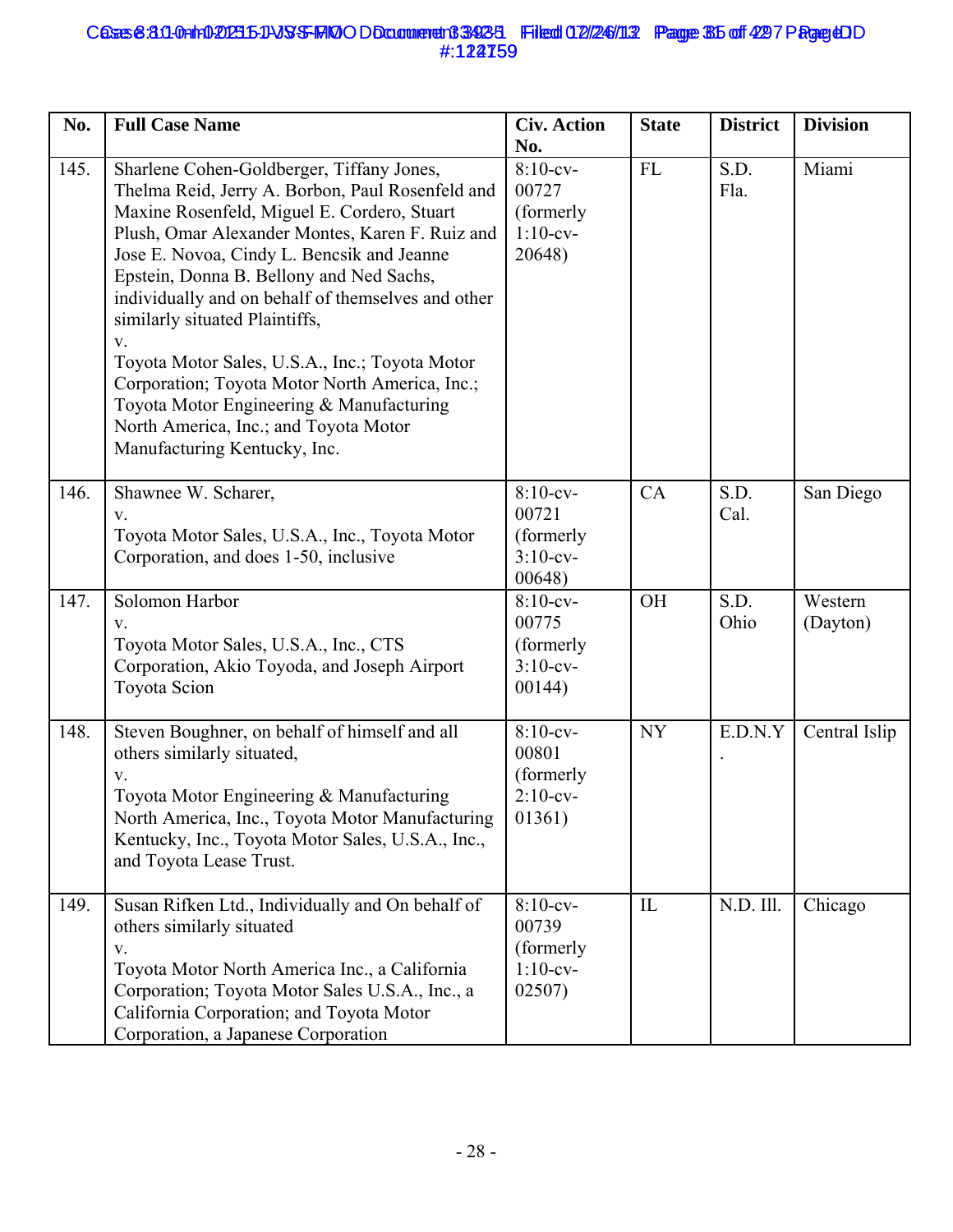## Cases 8:3.0-0nlr0202315-11-VSS-FMOODDcammeret183423-1 Filed 02/246/11.2 Page 825 of 4297 Page & DD #:122760 **6558:30-0a1r0-20235-11-VSS-FRIQODDcomment 3423-3 Filed 02/24/11.3 Page 326 of 4297 Page 4D** #:124760

| No.  | <b>Full Case Name</b>                                                                                                                                                                                                                                             | <b>Civ. Action</b><br>No.                                  | <b>State</b> | <b>District</b> | <b>Division</b>       |
|------|-------------------------------------------------------------------------------------------------------------------------------------------------------------------------------------------------------------------------------------------------------------------|------------------------------------------------------------|--------------|-----------------|-----------------------|
| 150. | Suzzane McCoy, individually and on behalf of<br>herself and all others similarly situated,<br>V.<br>Toyota Motor Sales, U.S.A., Inc.                                                                                                                              | $8:10$ -cv-<br>00614<br>(formerly<br>$3:10$ -cv-<br>00294) | <b>OR</b>    | D. Or.          | Portland              |
| 151. | Sylvia Pena and Albert A. Pena, III, as individuals<br>and on behalf of themselves and all others<br>similarly situated,<br>V.<br>Toyota Motor Corporation and Toyota Motor<br>Sales, U.S.A., Inc.                                                                | $8:10$ -cv-<br>00625<br>(formerly<br>$2:10$ -cv-<br>00037) | <b>TX</b>    | S.D.<br>Tex.    | Corpus<br>Christi     |
| 152. | Ted M. Wedul,<br>V.<br>Toyota Motor Sales, U.S.A., Inc.; Toyota Motor<br>Engineering & Manufacturing North America,<br>Inc.; and Toyota Motor Corporation                                                                                                         | $8:10$ -cv-<br>00754<br>(formerly<br>$0:10$ -cv-<br>00943) | <b>MN</b>    | D.<br>Minn.     | n/a                   |
| 153. | Thomas Davis, on behalf of himself and all other<br>similarly situated individuals,<br>V.<br>Toyota Motor Sales, U.S.A., Inc., and Toyota<br>Motor Corporation                                                                                                    | $8:10$ -cv-<br>00601<br>(formerly<br>$1:10$ -cv-<br>00900  | <b>NY</b>    | S.D.N.Y         | Foley<br>Square       |
| 154. | Timothy John Vanagas, individually and on behalf<br>of himself and all others similarly situated,<br>V.<br>Toyota Motor Sales, U.S.A., Inc.                                                                                                                       | $8:10$ -cv-<br>00613<br>(formerly<br>$3:10$ -cv-<br>00293) | <b>OR</b>    | D. Or.          | Portland              |
| 155. | Timothy P. Farrelly and Suzette L. Farrelly, on<br>behalf of themselves<br>and all others similarly situated,<br>V.<br>Toyota Motor North America, Inc., Toyota Motor<br>Engineering & Manufacturing North America,<br>Inc., and Toyota Motor Sales, U.S.A., Inc. | $8:10$ -cv-<br>00576<br>(formerly<br>$2:10$ -cv-<br>00647) | LA           | E.D. La.        | <b>New</b><br>Orleans |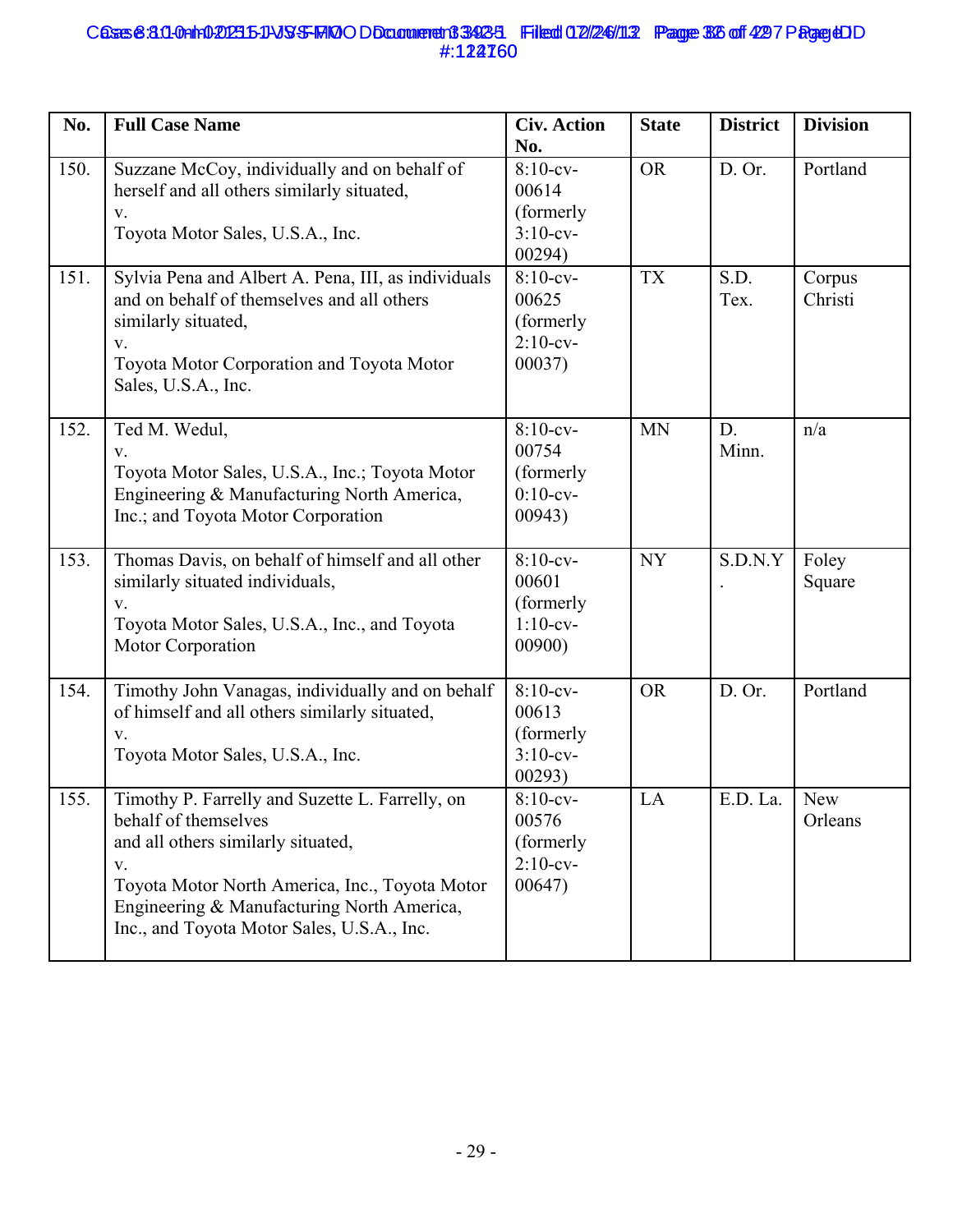## Cases 8:3.0-0nlr0202315-11-VSS-FMOODDcammeret183423-1 Filed 02/246/11.2 Page 837 of 4297 Page & DD #:122761 **6558:30-0a1r0-20235-11-VSS-FRIQODDcomment 3423-3 Filed 02/24/11.2 Page 33 of 42 7 Page 4D** #:124761

| No.  | <b>Full Case Name</b>                                                                                                                                                                                                                                                                                                                                       | <b>Civ. Action</b><br>No.                                  | <b>State</b> | <b>District</b> | <b>Division</b> |
|------|-------------------------------------------------------------------------------------------------------------------------------------------------------------------------------------------------------------------------------------------------------------------------------------------------------------------------------------------------------------|------------------------------------------------------------|--------------|-----------------|-----------------|
| 156. | Timothy S. Helmick and Maria Helmick,<br>Individually and on behalf of themselves and other<br>similarly situated Plaintiffs,<br>V.<br>Toyota Motor Sales, U S A, Inc.; Toyota Motor<br>Corporation; Toyota Motor North America, Inc.;<br>Toyota Motor Engineering & Manufacturing<br>North America, Inc.; and Toyota Motor<br>Manufacturing Kentucky, Inc. | $8:10-cv-$<br>00728<br>(formerly<br>$1:10-cv-$<br>20960)   | <b>FL</b>    | S.D.<br>Fla.    | Miami           |
| 157. | Tom Kunce, on behalf of himself and all others<br>similarly situated,<br>V.<br>Toyota Motor Sales, U.S.A., Inc., and John Does<br>$1 - 10$                                                                                                                                                                                                                  | $8:10$ -cv-<br>00774<br>(formerly<br>$1:10$ -cv-<br>00165) | <b>OH</b>    | S.D.<br>Ohio    | Cincinnati      |
| 158. | Troy Menssen, on behalf of himself and all other<br>similarly situated individuals<br>V.<br>Toyota Motor Sales, U.S.A., Inc., Toyota Motor<br>Engineering & Manufacturing North America,<br>Inc., and Toyota Motor Corporation                                                                                                                              | $8:10$ -cv-<br>00606<br>(formerly<br>$1:10$ -cv-<br>00260) | <b>OH</b>    | N.D.<br>Ohio    | Cleveland       |
| 159. | Viviane Stoller and Gary Lemay, individually and<br>on behalf of a class of similarly situated citizens in<br>Georgia,<br>V.<br>Toyota Motor Corporation, a foreign corporation,<br>and Toyota Motor Sales, USA, Inc., a California<br>corporation.                                                                                                         | $8:10$ -cv-<br>00565<br>(formerly<br>$4:10$ -cv-<br>00024) | GA           | M.D.<br>Ga.     | Columbus        |
| 160. | Wayne S. Harris,<br>V.<br>Toyota Motor Sales, U.S.A., Inc.                                                                                                                                                                                                                                                                                                  | $8:10-cv-$<br>00722<br>(formerly<br>$1:10-cv-$<br>00460    | CO           | D. Colo.        | Denver          |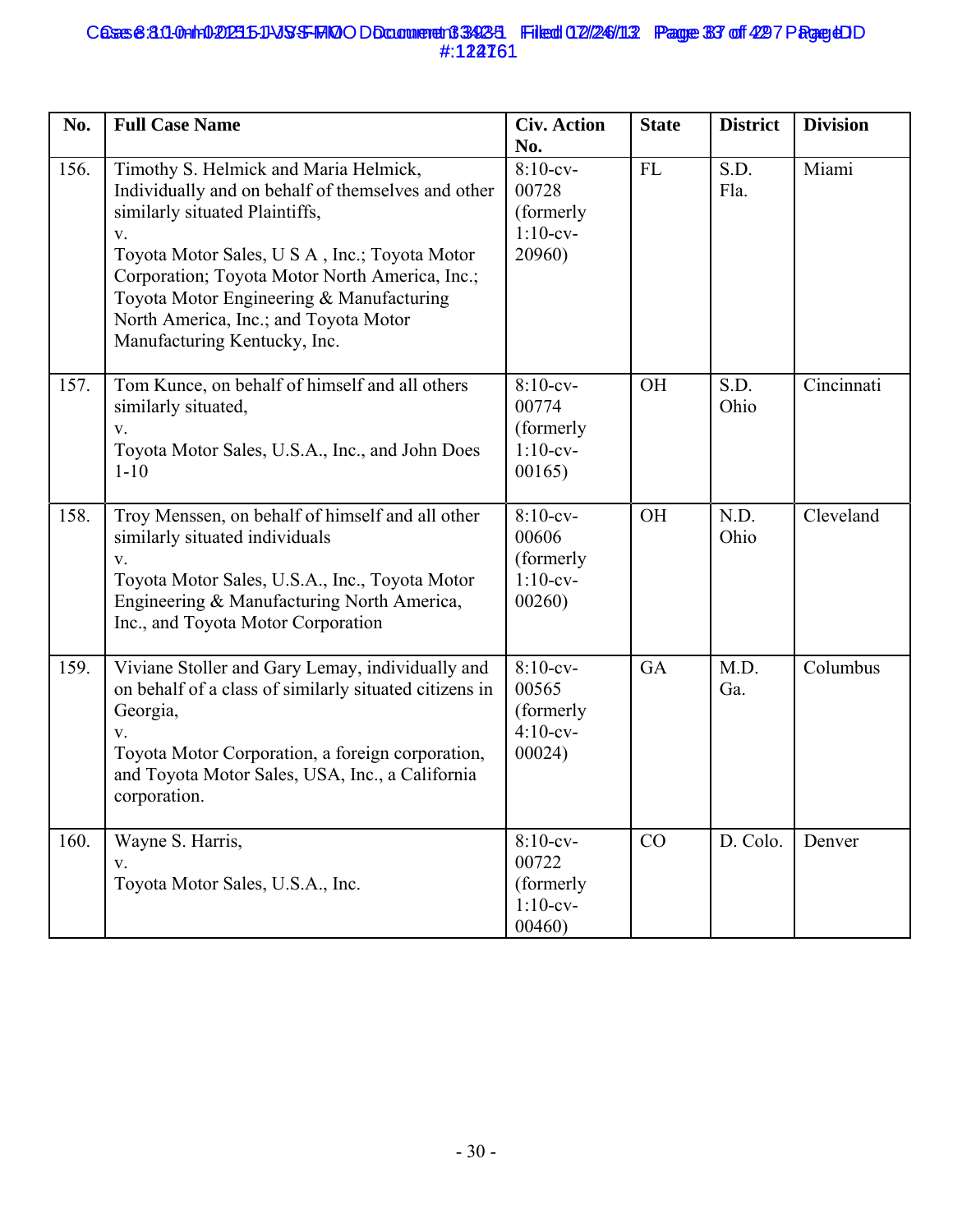## Cases 8:3.0-0nlr0202315-11-VSS-FMOODDcammeret183423-1 Filed 02/246/11.2 Page 348 of 4297 Page & DD #:122762 **6558:30-0a1r0-20235-11-VSS-FRIQODDcomment 3423-3 Filed 02/24/11.2 Page 34 of 42 7 Page 4D** #:124762

| No.  | <b>Full Case Name</b>                                                                                                                                                                                                                                                                                                 | <b>Civ. Action</b><br>No.                                  | <b>State</b> | <b>District</b> | <b>Division</b>    |
|------|-----------------------------------------------------------------------------------------------------------------------------------------------------------------------------------------------------------------------------------------------------------------------------------------------------------------------|------------------------------------------------------------|--------------|-----------------|--------------------|
| 161. | Wayne Schlegel and Emily Smith, on behalf of<br>themselves and all other similarly situated Georgia<br>consumers,<br>${\bf V}.$<br>Toyota Motor Sales, U.S.A., Inc., Toyota Motor<br>Engineering & Manufacturing North America,<br>Inc., Toyota Motor Corporation, and Toyota Lease<br>Trust.                         | $8:10$ -cv-<br>00729<br>(formerly<br>$1:10$ -cv-<br>00694) | <b>GA</b>    | N.D.<br>Ga.     | Atlanta            |
| 162. | Willette Riley,<br>V.<br>Toyota Motor Sales, U.S.A., Inc.                                                                                                                                                                                                                                                             | $8:11-cv-$<br>00774<br>(formerly<br>$5:10-cv-$<br>01745)   | <b>OH</b>    | N.D.<br>Ohio    | Akron<br>(Eastern) |
| 163. | Wilma Lentz, individually and on behalf of other<br>similarly interested<br>V.<br>Toyota Industries North America Inc., Toyota<br>Motor Sales, USA, Inc., a California Corporation,<br>Toyota Motor Corporation, Foreign Corporation,<br>& Toyota Industries Corporation, Foreign<br>Corporation                      | $8:10$ -cv-<br>00555<br>(formerly<br>$4:10$ -cv-<br>00149  | <b>AR</b>    | E.D.<br>Ark.    | <b>Little Rock</b> |
| 164. | Zahira Crespo Bithorn and Milagros Rodriguez<br>Cruz et al., on behalf of themselves and all others<br>similarly situated,<br>V.<br>Toyota Motor North America, Inc.; Toyota Motor<br>Engineering & Manufacturing North America,<br>Inc.; Toyota Motor Sales, U.S.A., Inc. and Toyota<br>De Puerto Rico, Corporation. | $8:10$ -cv-<br>00620<br>(formerly<br>$3:10$ -cv-<br>01083) | <b>PR</b>    | D.P.R.          | San Juan           |
| 165. | Seong Bae Choi, Chris Chan Park, Sandra Reech,<br>Donald Pritchett, Un Jin Choi and Mark Ann<br>Parker, as individuals, and on behalf of themselves<br>and all others similarly situated,<br>V.<br>Toyota Motor Corporation and Toyota Motor<br>Sales, U.S.A., inc.                                                   | $2:09-cv-$<br>08143                                        | CA           | C.D.            | Los Angeles        |
| 166. | Eric Kmetz and Joe Morris, on behalf of<br>themselves and all others similarly situated,<br>V.<br>Toyota Motor Sales, U.S.A., Inc., and Toyota<br>Motor Corporation                                                                                                                                                   | $2:09-cv-$<br>08478                                        | CA           | C.D.            | Los Angeles        |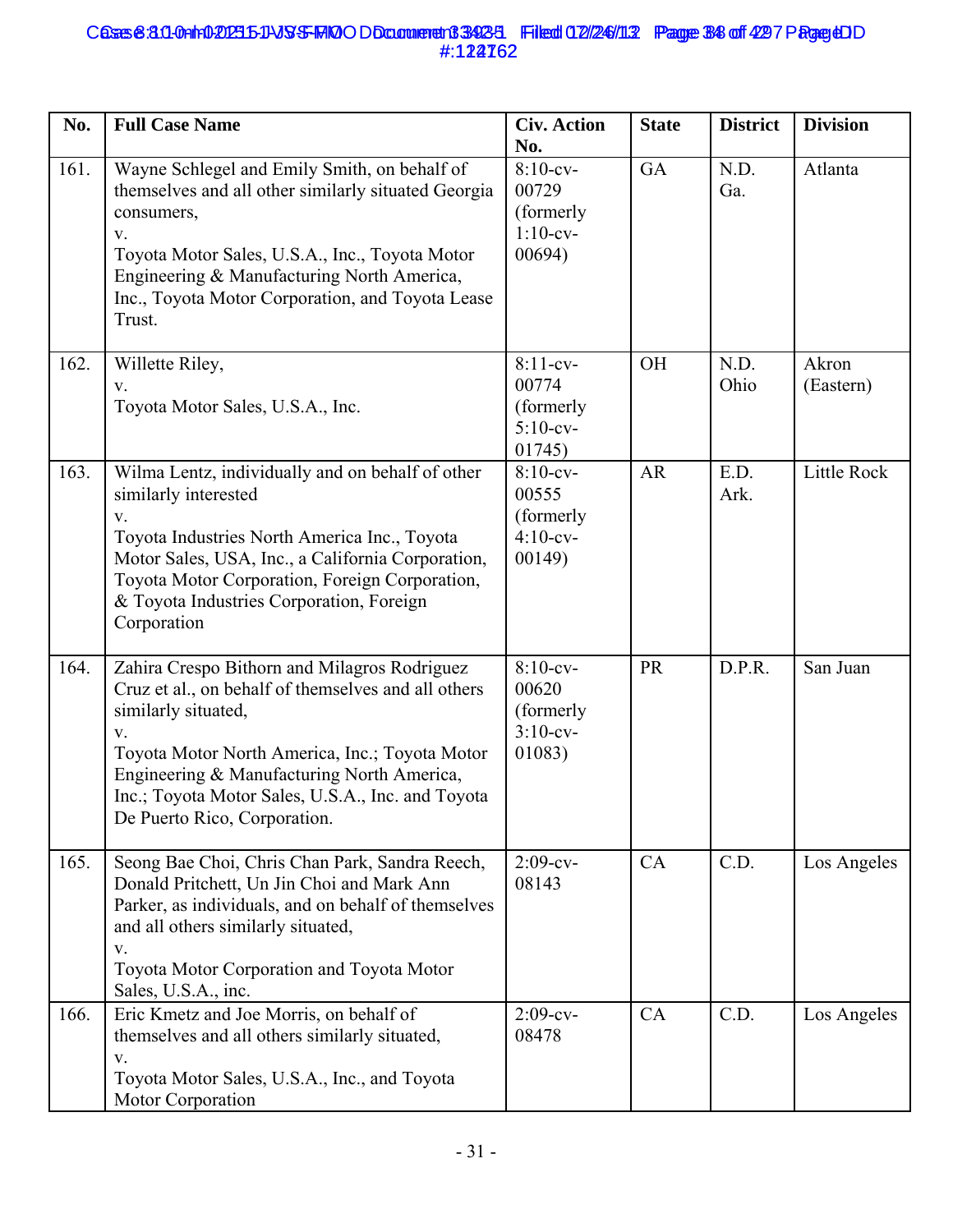## Cases 8:3.0-0nlr0202315-11-VSS-FMOODDcammeret183423-1 Filed 02/246/11.2 Page 859 of 4297 Page & DD #:122763 **6558:30-0a1r0-20235-11-VSS-FRIQODDcomment 3423-3 Filed 02/24/11.2 Page 359 of 4297 Page 4D** #:124763

| No.  | <b>Full Case Name</b>                                                                                                                                                                                                                                                                        | <b>Civ. Action</b><br>No. | <b>State</b> | <b>District</b>   | <b>Division</b> |
|------|----------------------------------------------------------------------------------------------------------------------------------------------------------------------------------------------------------------------------------------------------------------------------------------------|---------------------------|--------------|-------------------|-----------------|
| 167. | Dale Baldisseri, on behalf of himself and all others<br>similarly situated,<br>${\bf V}.$<br>Toyota Motor Sales, U.S.A., Inc.; Toyota Motor<br>North America, Inc.; Toyota Motor<br>Manufacturing, California, Inc.; and Toyota Motor<br>Enringeering & Manufacturing North America,<br>Inc. | 2:09-cv-9386              | CA           | $\overline{C.D.}$ | Los Angeles     |
| 168. | Heather Lane, individually and on behalf of all<br>others similarly situated,<br>$V_{\tau}$<br>Toyota Motor Sales, U.S.A., Inc., a California<br>corporation                                                                                                                                 | $2:09-cv-$<br>09158       | CA           | C.D.              | Los Angeles     |
| 169. | Joseph Hauter and Frank Palomares, on behalf of<br>themselves and all others similarly situated,<br>$\mathbf{V}$ .<br>Toyota Motor Sales, U.S.A., Inc., and Toyota<br>Motor Corporation                                                                                                      | $8:10$ -cv-<br>00105      | CA           | C.D.              | Los Angeles     |
| 170. | Adilia Aviles, on behalf of hermself and all others<br>similarly situated,<br>$V_{\cdot}$<br>Toyota Motor Corporation and Toyota Motor<br>Sales, U.S.A., Inc.                                                                                                                                | $2:10$ -cv-<br>00706      | CA           | C.D.              | Los Angeles     |
| 171. | Roz Schwartz, on behalf of herself and all others<br>similarly situated,<br>V.<br>Toyota Motor Sales, U.S.A., Inc., and Toyota<br>Motor Corporation                                                                                                                                          | $2:10$ -cv-<br>00710      | CA           | C.D.              | Los Angeles     |
| 172. | Matthew Marr, Luis Fernandez, Sylvia Fernandez,<br>Individually and on Behalf of all Others Similarly<br>Situated,<br>$V_{\cdot}$<br>Toyota Motor Sales, U.S.A., Inc., and Toyota<br>Motor Corp.                                                                                             | $2:10$ -cv-<br>00799      | CA           | C.D.              | Los Angeles     |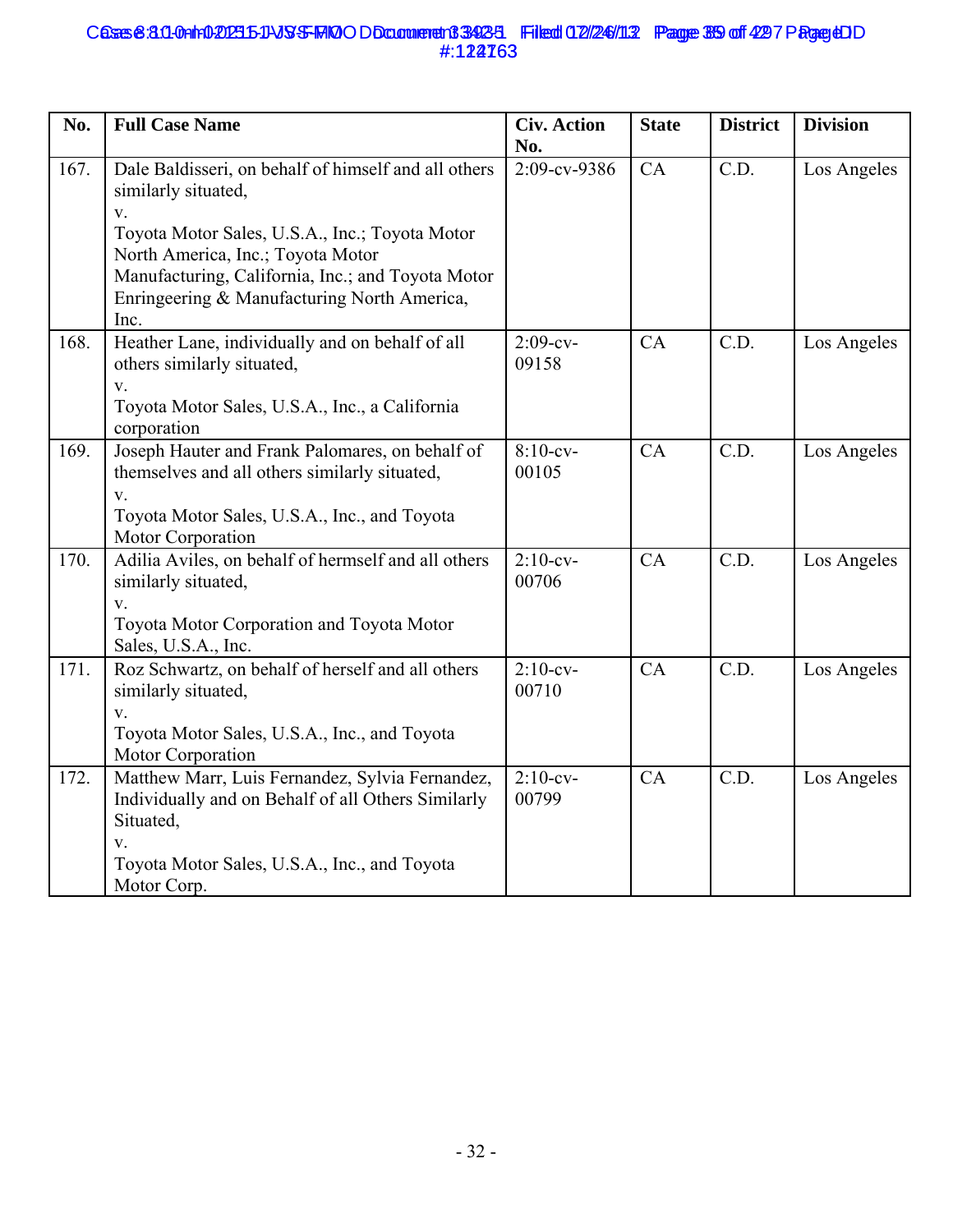## Cases 8:3.0-0nlr0202315-11-VSS-FMOODDcammeret183423-1 Filed 02/246/11.2 Page 360 off 4297 Page &DD #:122764 **6558:30-0a1r0-20235-11-VSS-FRIQODDcomment 3423-3 Filed 02/24/11.2 Page 36 of 42 7 Page 4D** #:124764

| No.  | <b>Full Case Name</b>                                                                                                                                                                                                                                                                                                                                                                                                                                                                                                                                                                                                                                                                                                        | <b>Civ. Action</b><br>No. | <b>State</b> | <b>District</b> | <b>Division</b> |
|------|------------------------------------------------------------------------------------------------------------------------------------------------------------------------------------------------------------------------------------------------------------------------------------------------------------------------------------------------------------------------------------------------------------------------------------------------------------------------------------------------------------------------------------------------------------------------------------------------------------------------------------------------------------------------------------------------------------------------------|---------------------------|--------------|-----------------|-----------------|
| 173. | Ani Gazaryan, an individual; Svetlana Abajyan, an<br>individual; Elza Dzhivalegyan, an individual;<br>Tamara Harutyunyan, an individual; Nerses<br>MazManyan, an individual; Larine Mazmanyan,<br>an individual; Hrayr Okkasian, an individual;<br>Christine Aznavour, an individual; Akop<br>Galadzhyan, an individual; Plaintiffs, on Behalf of<br>the Themselves and All Others Similarly Situated<br>as Well as on Behalf of the General Public and<br>Acting in the Public Interest,<br>$\mathbf V.$<br>Toyota Motor Sales, U.S.A., Inc., a California<br>corporation; Toyota Motor Engineering $\&$<br>Manufacturing North America, Inc., a foreign<br>corporation; Toyota Motor Corporation, a foreign<br>corporation | $2:10$ -cv-<br>00849      | CA           | C.D.            | Los Angeles     |
| 174. | Elaine Byrnes, Individually and on Behalf of all<br>Others Similarly Situated,<br>V.<br>Toyota Motor North America, Inc., a California<br>corporation; Toyota Motor Enginering &<br>Manufacturing North America, Inc., a Kentucky<br>corporation; Toyota Motor Sales, U.S.A., Inc., a<br>California corporation; Toyota Motor Corporation,<br>a Japanese corporation                                                                                                                                                                                                                                                                                                                                                         | $2:10$ -cv-<br>00947      | CA           | C.D.            | Los Angeles     |
| 175. | Peter Wisner, , Individually and on Behalf of all<br>Others Similarly Situated,<br>V.<br>Toyota Motor Corporation, Toyota Motor Sales,<br>U.S.A., Inc.                                                                                                                                                                                                                                                                                                                                                                                                                                                                                                                                                                       | $2:10$ -cv-<br>00942      | CA           | C.D.            | Los Angeles     |
| 176. | Nellie Yazitchyan, Bertram Srourian and Aza<br>Srourian, on Behalf of the Themselves and All<br>Others Similarly Situated as Well as on Behalf of<br>the California Class,<br>V.<br>Toyota Motor Sales, U.S.A., Inc., a California<br>corporation, Toyota Motor Engineering &<br>Manufacturing North America, Inc.                                                                                                                                                                                                                                                                                                                                                                                                           | $2:10$ -cv-<br>01822      | CA           | C.D.            | Los Angeles     |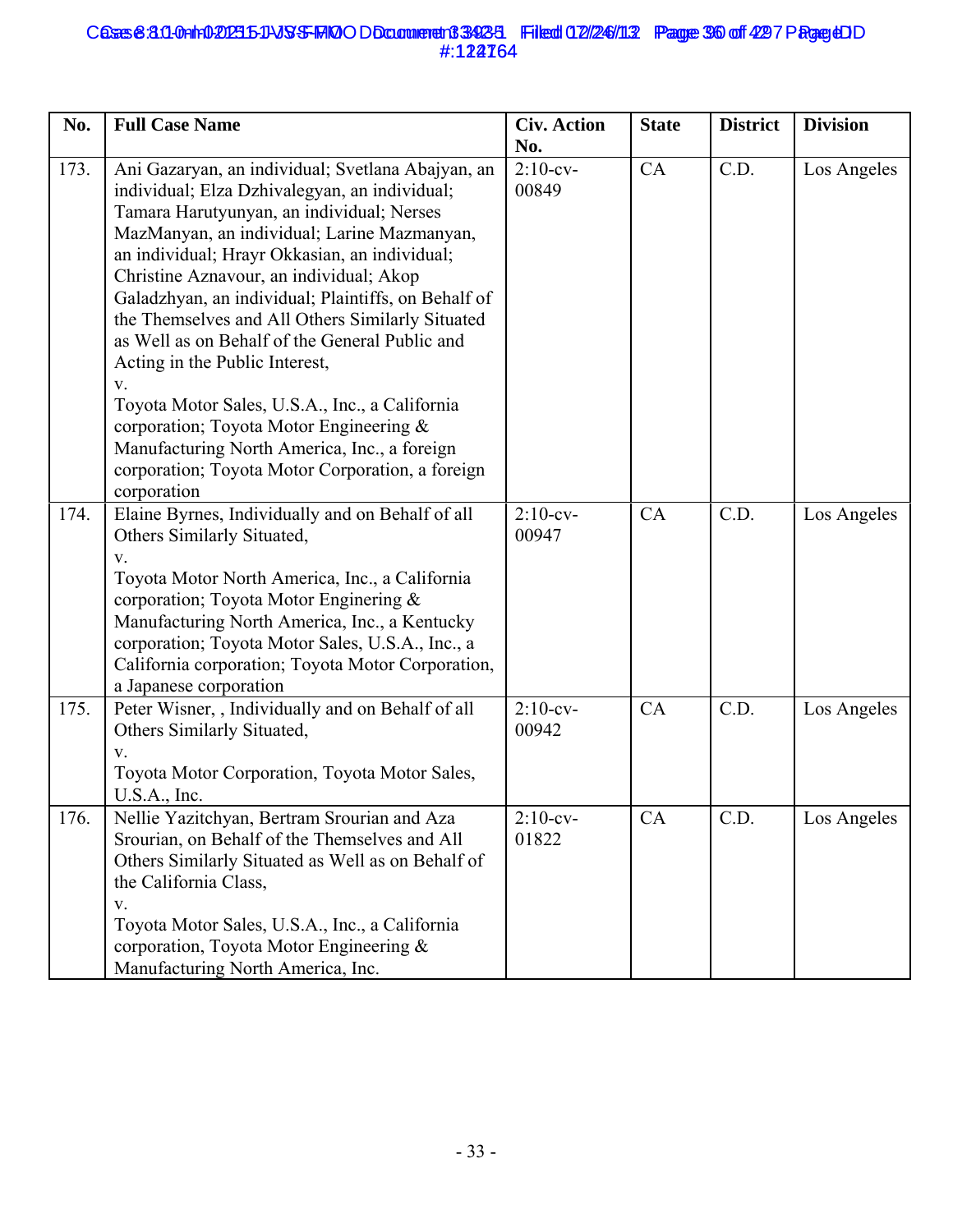## Cases 8:3.0-0nlr0202315-11-VSS-FMOODDcammeret183423-1 Filed 02/246/11.2 Page 971 of 4297 Page CDD #:122765 **6558:311-0alt1020235-11-VSS-FAKO O Document 3342-3 Filed 02/24/113 Page 31 of 42 7 Page 40** #:124765

| No.  | <b>Full Case Name</b>                                                                                                                                                                                                                                                                                                    | <b>Civ. Action</b><br>No. | <b>State</b> | <b>District</b> | <b>Division</b> |
|------|--------------------------------------------------------------------------------------------------------------------------------------------------------------------------------------------------------------------------------------------------------------------------------------------------------------------------|---------------------------|--------------|-----------------|-----------------|
| 177. | Walter McKinney and Frankie McKinney, Elen<br>Edilyan, on Behalf of the Themselves and All<br>Others Similarly Situated as Well as on Behalf of<br>the California Class,<br>V.<br>Toyota Motor Sales, U.S.A., Inc., a California<br>corporation, Toyota Motor Engineering &<br>Manufacturing North America, Inc.         | $2:10$ -cv-<br>01825      | CA           | C.D.            | Los Angeles     |
| 178. | Lacey Laudicina and Kevin Funez, individually<br>and on behalf of all other similarly situated,<br>V.<br>Toyota Motor Corporation and Toyota Motor<br>Sales, U.S.A., Inc,                                                                                                                                                | $2:10$ -cv-<br>01030      | CA           | C.D.            | Los Angeles     |
| 179. | T. Leigh Beard, Catherine Nguyen and Malina<br>Salvador, in their individual capacities, and on<br>behalf of all others similarly situated,<br>V.<br>Toyota Motor Corporation; Toyota Motor North<br>America, Inc.; Toyota Motor Engineering &<br>Manufacturing North America, Inc.; Toyota Motor<br>Sales, U.S.A., Inc. | $8:10$ -cv-<br>00183      | CA           | C.D.            | Los Angeles     |
| 180. | Max L. Lieberman, and Phyllis C. Lieberman, ,<br>individually and on behalf of all other similarly<br>situated,<br>V.<br>Toyota Motor Corporation and Toyota Motor<br>Sales, U.S.A., Inc.                                                                                                                                | $2:10$ -cv-<br>01073      | CA           | C.D.            | Los Angeles     |
| 181. | Rhonda Talbot, on behalf of herself and her monir<br>child, A.V., and all other similarly situated,<br>V.<br>Toyota Motor North Ameirca, Inc.; Toyota Motor<br>Engineering & Manufacturing North America,<br>Inc.; and Toyota Motor Sales, U.S.A., Inc.                                                                  | $2:10$ -cv-<br>01039      | CA           | C.D.            | Los Angeles     |
| 182. | Katy Boyask, on Behalf of Herself and All Others<br>Similarly Situated,<br>V.<br>Toyota Motor Sales, U.S.A., Inc., and Toyota<br>Motor Corp.                                                                                                                                                                             | $2:10$ -cv-<br>01153      | CA           | C.D.            | Los Angeles     |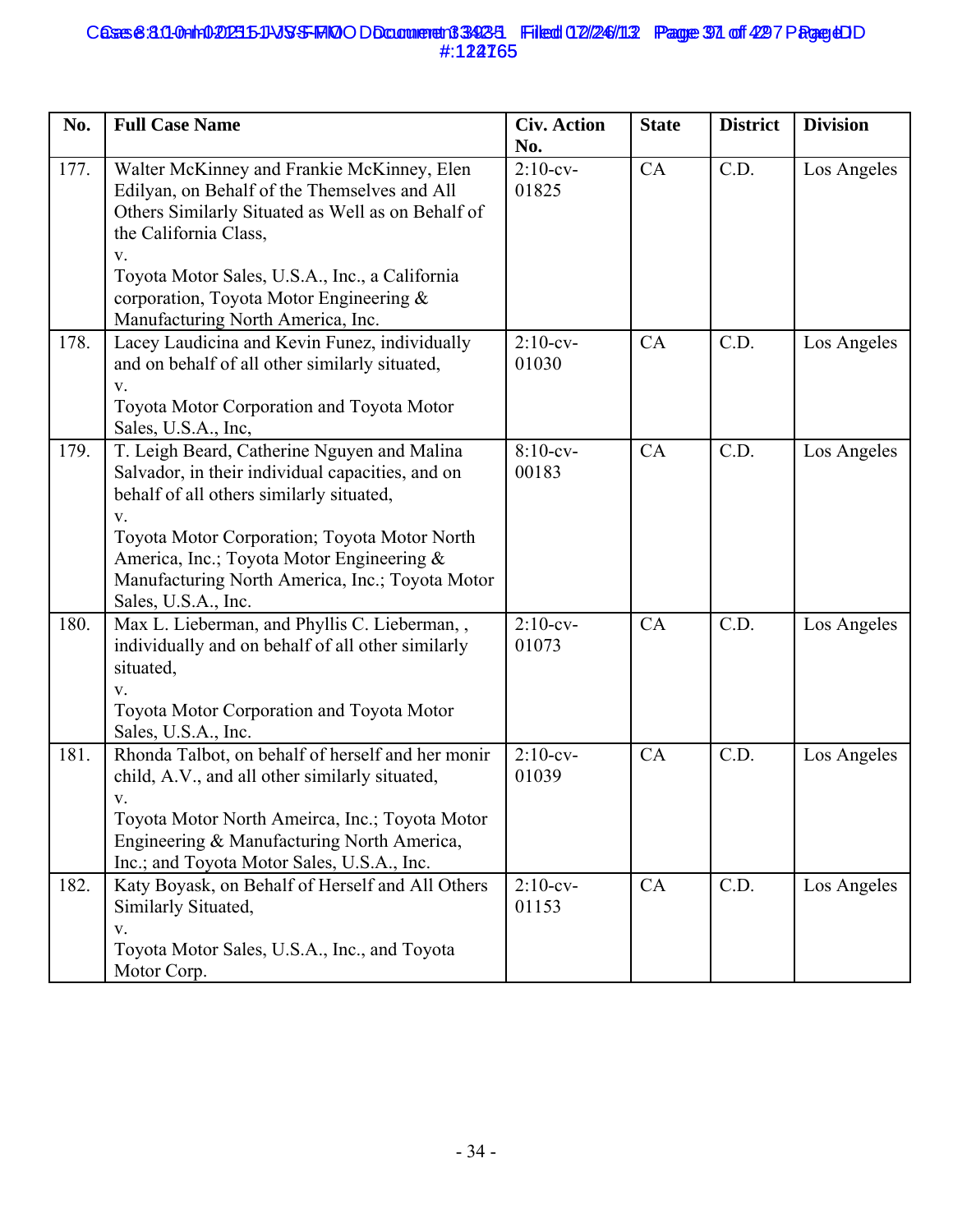## Cases 8:3.0-0nlr0202315-11-VSS-FMOODDcammerent 3423-31 Filed 02/246/11.2 Page 32 of 4297 Page CDD #:122766 **6558:30-0a1r0-20235-11-VSS-FRIQODDcomment 3423-3 Filed 02/24/11.2 Page 32 of 42 7 Page 4D** #:124766

| No.  | <b>Full Case Name</b>                                                                                                                                                                                                                                                                                   | <b>Civ. Action</b><br>No. | <b>State</b> | <b>District</b> | <b>Division</b> |
|------|---------------------------------------------------------------------------------------------------------------------------------------------------------------------------------------------------------------------------------------------------------------------------------------------------------|---------------------------|--------------|-----------------|-----------------|
| 183. | Kerri Madden, on behalf of herself and all others<br>similarly situated,<br>V.<br>Toyota Motor Sales, U.S.A., Inc.; Toyota Motor<br>North America, Inc.; Toyota Motor Engineering &<br>Manufacturing North America, Inc.; Toyota Motor<br>Manufacturing, California, Inc.; Toyota Motor<br>Corporation. | $2:10$ -cv-<br>01094      | CA           | C.D.            | Los Angeles     |
| 184. | Sam Goldberger, on Behalf of Himself and All<br>Others Similarly Situated,<br>V.<br>Toyota Motor Sales, U.S.A., Inc., Toyota Motor<br>Corporation                                                                                                                                                       | $2:10$ -cv-<br>02264      | CA           | C.D.            | Los Angeles     |
| 185. | Gloria Park, on behalf of herself and all others<br>similarly situated,<br>V.<br>Toyota Motor Sales, U.S.A., Inc.                                                                                                                                                                                       | $2:10$ -cv-<br>01264      | CA           | C.D.            | Los Angeles     |
| 186. | Ernest Cornell, individually and on behalf of all<br>others similarly situated,<br>V.<br>Toyota Motor Corporation; Toyota Motor Sales,<br>U.S.A., Inc.                                                                                                                                                  | $2:10$ -cv-<br>01349      | CA           | C.D.            | Los Angeles     |
| 187. | Kathy Kallenbach and James Peterschmidt,<br>individually and on behalf of all others similarly<br>situated,<br>V.<br>Toyota Motor Sales, U.S.A., Inc., Toyota Motor<br>Engineering & Manufacturing, North America,<br>Inc., Toyota Motor Corporation                                                    | $2:10$ -cv-<br>01604      | CA           | C.D.            | Los Angeles     |
| 188. | Green Spot Motors Co., Daniel Boudreault, and<br>Daniel Hamilton, individually and on behalf of<br>themselves and all others similarly situated,<br>V.<br>Toyota Motor Corporation; Toyota Motor Sales,<br>U.S.A., Inc.; Toyota Motor North America, Inc.                                               | 8:10-cv-<br>00312         | <b>CA</b>    | C.D.            | Los Angeles     |
| 189. | Curtis and Jackie McCleskey individually and on<br>behalf of all others similarly situated,<br>V.<br>Toyota Motor Corporation and Toyota Motor<br>Sales, U.S.A., Inc.                                                                                                                                   | $2:10$ -cv-<br>01889      | CA           | C.D.            | Los Angeles     |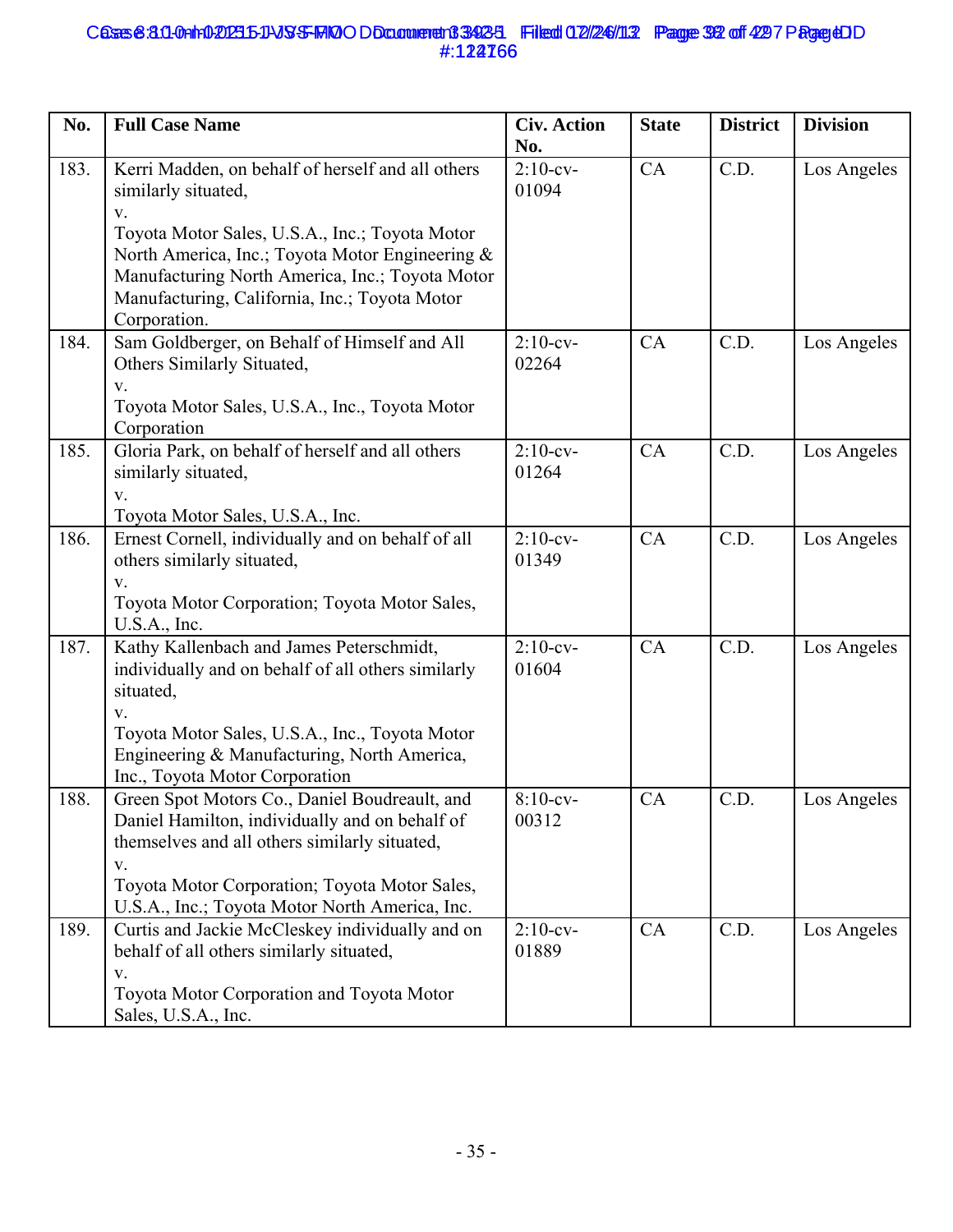## Cases 8:3.0-0nlr0202315-11-VSS-FMOODDcammerent 3423-31 Filed 02/246/11.2 Page 393 of 4297 Page &DD #:122767 **6558:30-0a1r0-20235-11-VSS-FRIQODDcomment 3423-3 Filed 02/24/11.2 Page 393 of 4297 Page 4D** #:124767

| No.  | <b>Full Case Name</b>                                                                                                                                                                                                                                         | <b>Civ. Action</b><br>No. | <b>State</b> | <b>District</b> | <b>Division</b> |
|------|---------------------------------------------------------------------------------------------------------------------------------------------------------------------------------------------------------------------------------------------------------------|---------------------------|--------------|-----------------|-----------------|
| 190. | Beverly Yip, on behalf of herself and all others<br>similarly situated,<br>V.<br>Toyota Motor Corporation; Toyota Motor Sales,<br>U.S.A., Inc.; Toyota Motor North America, Inc.                                                                              | $2:10$ -cv-<br>01927      | CA           | C.D.            | Los Angeles     |
| 191. | Linda Tang, on behalf of herself and all others<br>similarly situated,<br>V.<br>Toyota Motor Sales, U.S.A., Inc., Toyota Motor<br>Corporation, Toyota Motor Engineering &<br>Manufacturing North America, Inc., Toyota Motor<br>Manufacturing, Kentucky, Inc. | $2:10$ -cv-<br>01939      |              |                 |                 |
| 192. | Meredith Heller, on Behalf of Herself and All<br>Others Similarly Situated,<br>V.<br>Toyota Motor Sales, U.S.A., Inc., Toyota Motor<br>Corporation                                                                                                            | $2:10$ -cv-<br>01979      |              |                 |                 |
| 193. | Dawn De Vincenzi, individually and on behalf of<br>all others similarly situated,<br>V.<br>Toyota Motor Corporation, Toyota Motor Sales,<br>U.S.A., Inc., Toyota Motor North America, Inc.                                                                    | $8:10$ -cv-<br>00328      | CA           | C.D.            | Southern        |
| 194. | Donald Graham,<br>$V_{\cdot}$<br>Toyota Motor Sales, U.S.A., Inc.                                                                                                                                                                                             | $2:10$ -cv-<br>02022      | CA           | C.D.            | Los Angeles     |
| 195. | John Flook,<br>V.<br>Toyota Motor Sales, U.S.A., Inc.                                                                                                                                                                                                         | $2:10$ -cv-<br>02023      | CA           | C.D.            | Los Angeles     |
| 196. | Thomas E. Gudmundson,<br>Toyota Motor Sales, U.S.A., Inc.                                                                                                                                                                                                     | $2:10$ -cv-<br>02021      | CA           | C.D.            | Los Angeles     |
| 197. | Ebony Brown,<br>V.<br>Toyota Motor Sales, U.S.A., Inc.                                                                                                                                                                                                        | $2:10$ -cv-<br>02080      | CA           | C.D.            | Los Angeles     |
| 198. | Rodney Josephson,<br>V.<br>Toyota Motor Sales, U.S.A., Inc.                                                                                                                                                                                                   | $2:10$ -cv-<br>02077      | CA           | C.D.            | Los Angeles     |
| 199. | Gary Davis,<br>V.<br>Toyota Motor Sales, U.S.A., Inc.                                                                                                                                                                                                         | $2:10$ -cv-<br>02078      | CA           | C.D.            | Los Angeles     |
| 200. | Elizabeth Van Zyl,<br>${\bf V}.$<br>Toyota Motor Sales, U.S.A., Inc.                                                                                                                                                                                          | $2:10$ -cv-<br>02147      | CA           | C.D.            | Los Angeles     |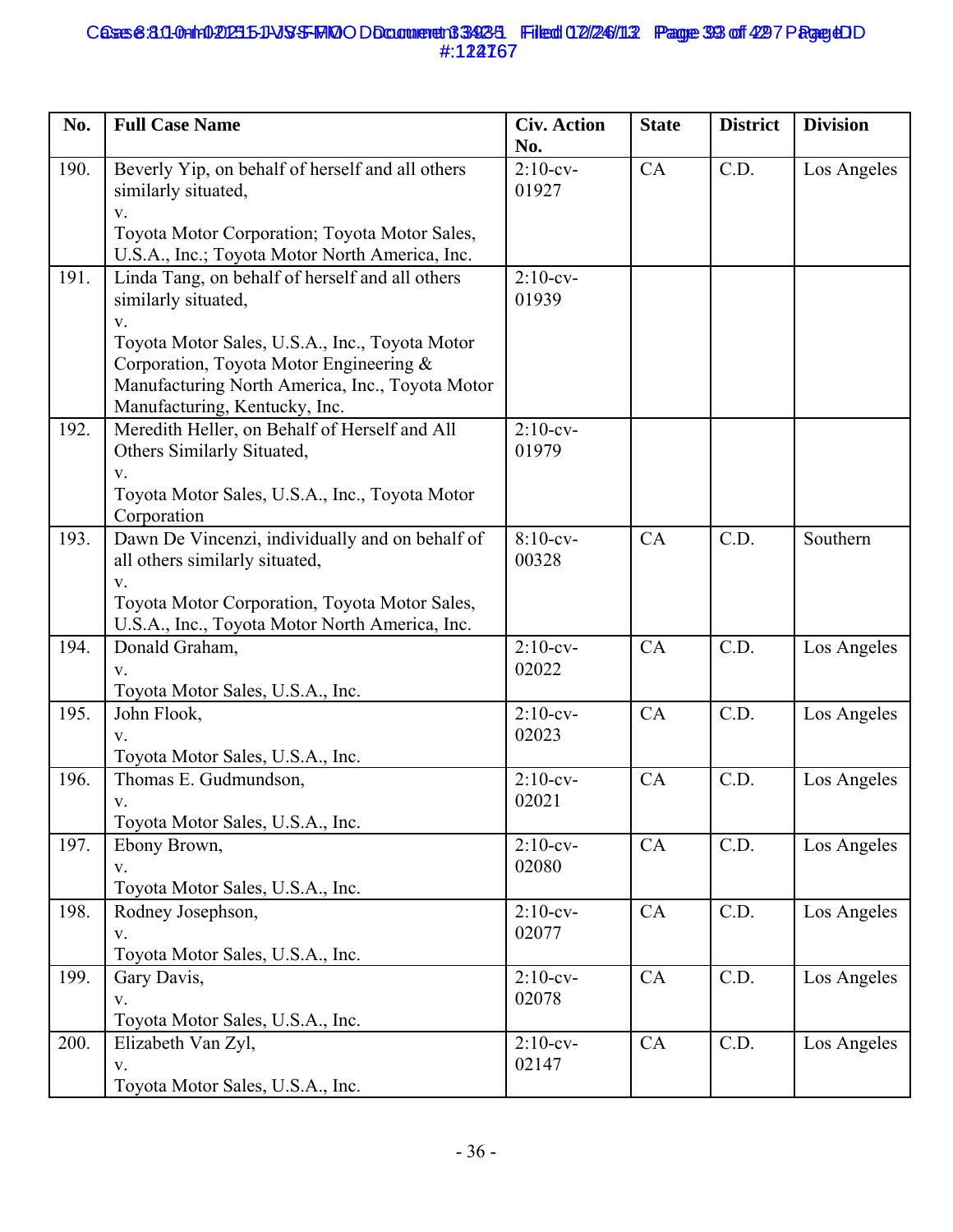## Cases 8:3.0-0nlr0202315-11-VSS-FMOODDcammeret 13-923-31 Filed 02/246/11.2 Page 494 of 4297 Page CDD #:122768 **6558:30-0a1r0-20235-11-VSS-FRIQODDcomment 3423-3 Filed 02/24/113 Page 40 of 427 Page 40** #:124768

| No.  | <b>Full Case Name</b>                                                                                                                                                                                                                                                        | <b>Civ. Action</b><br>No.                                 | <b>State</b> | <b>District</b> | <b>Division</b> |
|------|------------------------------------------------------------------------------------------------------------------------------------------------------------------------------------------------------------------------------------------------------------------------------|-----------------------------------------------------------|--------------|-----------------|-----------------|
| 201. | Christine Hotaling,<br>V.<br>Toyota Motor Sales, U.S.A., Inc.                                                                                                                                                                                                                | $2:10$ -cv-<br>02271                                      | CA           | C.D.            | Los Angeles     |
| 202. | Gary Brown, Individually and on Behalf of All<br>Others Similarly Situated,<br>V.<br>Toyota Motor Sales, U.S.A., Inc., Toyota Motor<br>Engineering & Manufacturing North America,<br>Inc., Toyota Motor Corporation                                                          | $2:10$ -cv-<br>02284                                      | CA           | C.D.            | Los Angeles     |
| 203. | Grace and Ronald Shigematsu, Individually, and<br>on behalf of themselves and all others similarly<br>situated,<br>V.<br>Toyota Motor Corporation; Toyota Motor Sales,<br>U.S.A., Inc.; Toyota Motor North America, Inc.                                                     | $2:10$ -cv-<br>02179                                      | CA           | C.D.            | Los Angeles     |
| 204. | Henry and Veronica Troup,<br>V.<br>Toyota Motor Sales, U.S.A., Inc.                                                                                                                                                                                                          | $2:10$ -cv-<br>02272                                      | CA           | C.D.            | Los Angeles     |
| 205. | Stacey C. Schott,<br>V.<br>Toyota Motor Corporation, Toyota Motor Sales,<br>U.S.A., Inc.; Toyota Motor Engineering &<br>Manufacturing North America, Inc.                                                                                                                    | $8:11-cv-$<br>00104<br>(formerly<br>$1:10$ -cv-<br>09188) | <b>NY</b>    | S.D.            | Foley<br>Square |
| 206. | Charmayne Bennett, Carol Danzinger, Vuin<br>Edwards Epps, Ziva Goldstein, Charles Henry,<br>Ada Morales, Linda Savoy, and Judy Veitz on<br>behalf of themselves and all others similarly<br>situated,<br>V.<br>Toyota Motor Corporation; Toyota Motor Sales,<br>U.S.A., Inc. | $2:11-cv-$<br>07778                                       | CA           | C.D.            | Los Angeles     |
| 207. | Rosetta Rehder, individually and on behalf of<br>other members of the general public similarly<br>situated,<br>V.<br>Toyota Motor Corp., Toyota Motor North America<br>Inc., Toyota Engineering and Manufacturing North<br>America Inc., Toyota Motor Sales USA, Inc.        | $8:10$ -cv-<br>01325                                      | CA           | C.D.            | Los Angeles     |
| 208. | Stefanie Bradley, on behalf of herself, and all<br>others similarly situated,<br>V.<br>Toyota Motor Sales, U.S.A., Inc., Toyota Motor<br>Corporation, Toyota Motor North America, Inc.                                                                                       | $2:10$ -cv-<br>03309                                      | CA           | C.D.            | Los Angeles     |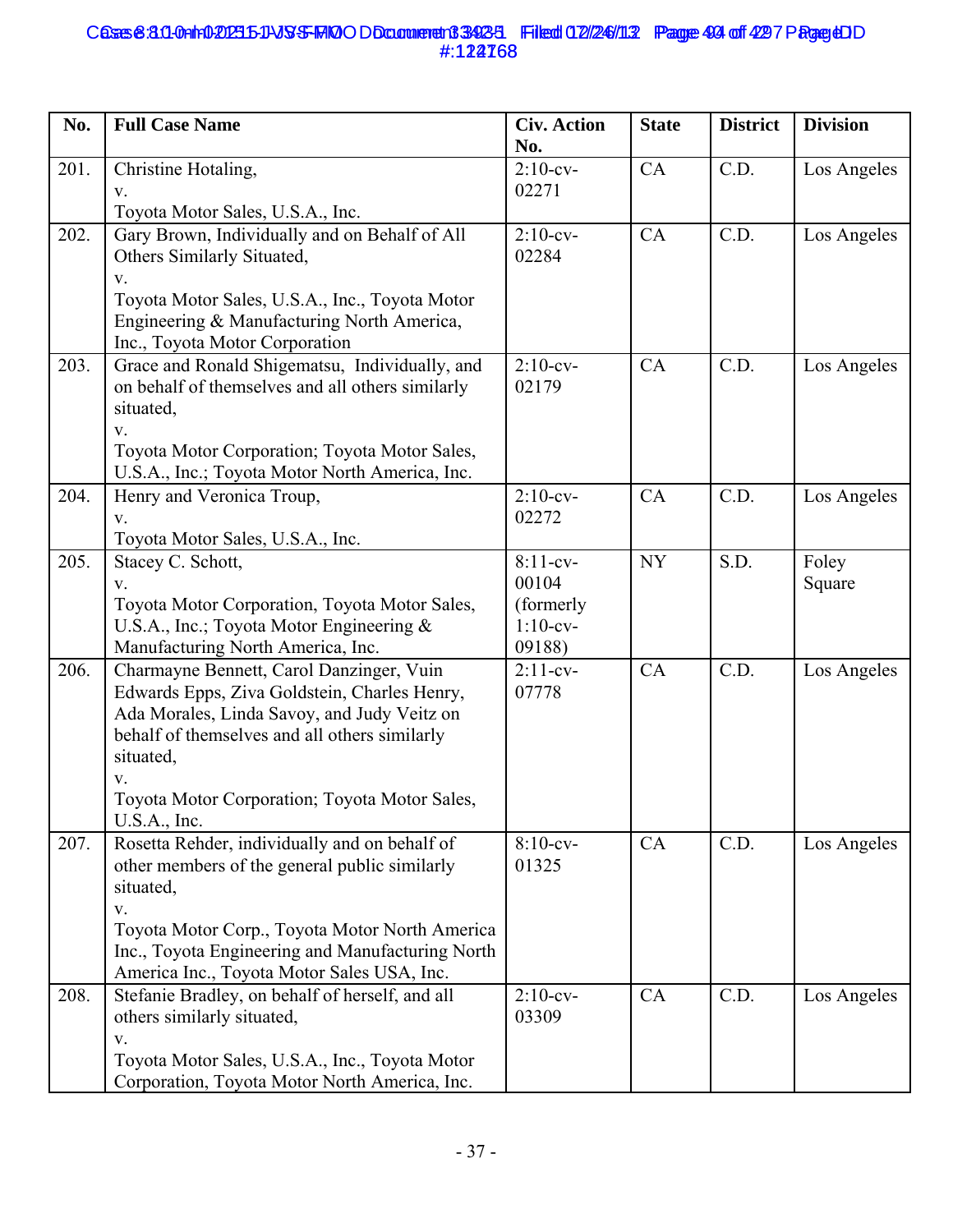## Cases 8:3.0-0nlr0202315-11-VSS-FMOODDcammeret183423-1 Filed 02/246/11.2 Page 415 of 4297 Page & DD #:122769 **6558:311-0a1r0-20235-11-VSS-FRIQODDcomment 3423-3 Filed 02/24/113 Page 415 of 42 7 Page 4D** #:124769

| No.  | <b>Full Case Name</b>                                                                                                                                                                                                | <b>Civ. Action</b><br>No. | <b>State</b> | <b>District</b> | <b>Division</b> |
|------|----------------------------------------------------------------------------------------------------------------------------------------------------------------------------------------------------------------------|---------------------------|--------------|-----------------|-----------------|
| 209. | Robyn Saba and Charles Saba, on behalf of<br>themselves and all others similarly situated,<br>V.<br>Toyota Motor Sales, USA., Inc., and Toyota Motor<br>Credit Corp.                                                 | $2:10$ -cv-<br>03161      | CA           | C.D.            | Los Angeles     |
| 210. | Joseph J. and Nancy L Boppre, Howard Stern, and<br>Carol Ann Henderson, individually and on behalf<br>of all others similarly situated<br>$V_{r}$<br>Toyota Motor Corporation and Toyota Motor<br>Sales U.S.A., Inc. | $2:10$ -cv-<br>03156      | CA           | C.D.            | Los Angeles     |
| 211. | Daniel Durgin, on behalf of himself and all others<br>similarly situated,<br>V.<br>Toyota Motor Sales U.S.A., Inc.                                                                                                   | $2:10$ -cv-<br>03012      | CA           | C.D.            | Los Angeles     |
| 212. | Lydia Ellison, individually and on behalf of herself<br>and all others similarly situated<br>V.<br>Toyota Motor Corporation; Toyota Motor Sales,<br>U.S.A., Inc.; Toyota Motor North America, Inc.                   | $2:10$ -cv-<br>03077      | CA           | C.D.            | Los Angeles     |
| 213. | Michael Jermakian, individually and on behalf of<br>all others similarly situated,<br>V.<br>Toyota Motor Sales, U.S.A., Inc, a California<br>Corporation; Toyota Motor Corporation, a<br>Japanese Corporation        | $2:10$ -cv-<br>02893      | CA           | C.D.            | Los Angeles     |
| 214. | Brian Deis, individually and on behalf of the<br>general public and all others similarly situated,<br>V.<br>Toyota Motor Corporation; Toyota Motor Sales.<br>U.S.A., Inc.; Toyota Motor North America, Inc.          | $8:10$ -cv-<br>000458     | CA           | C.D.            | Los Angeles     |
| 215. | Deluxe Holdings, Inc,. individually and on behalf<br>of all others similarly situated,<br>V.<br>Toyota Motor Sales, U.S.A., Inc. a California<br>Corporation                                                         | $2:10$ -cv-<br>02600      | CA           | C.D.            | Los Angeles     |
| 216. | SPP, Inc. dba All Star Rent-A-Car, individually<br>and on behalf of all others similarly situated,<br>V.<br>Toyota Motor Sales, U.S.A. Inc. a California<br>Corporation                                              | $2:10$ -cv-<br>02528      | CA           | C.D.            | Los Angeles     |